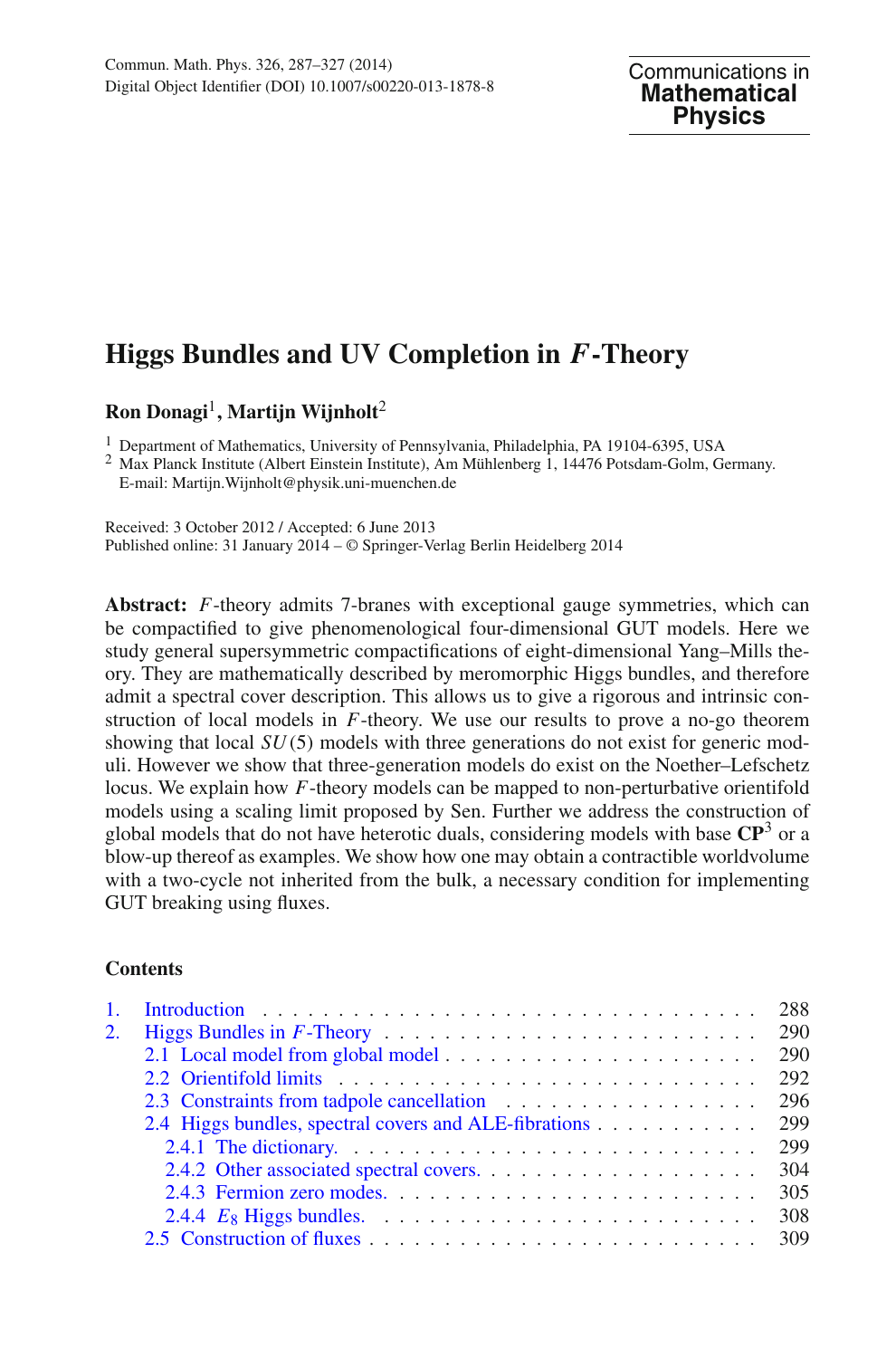|    | 2.9 'Flux' landscapes in the heterotic string and $F$ -theory  318        |  |
|----|---------------------------------------------------------------------------|--|
|    |                                                                           |  |
| 3. |                                                                           |  |
|    |                                                                           |  |
|    | 3.2 Second example: a contractible $\mathbf{P}^1 \times \mathbf{P}^1$ 323 |  |
|    |                                                                           |  |

### <span id="page-1-0"></span>**1. Introduction**

Recently [\[1](#page-39-0)[–3\]](#page-39-1) initiated a systematic effort to study a new class of Kaluza–Klein models for Grand Unification. The basic idea was to use an eight-dimensional gauge theory with an exceptional gauge group, coupled to ten-dimensional type IIb supergravity. Although this theory is non-renormalizable, there is a lot of evidence that it admits a UV completion which is called *F*-theory [\[4\]](#page-39-2). For practical purposes however, very little is known about this non-perturbative completion, as it is not in reach of perturbative string theory. We essentially only know the low energy gauge theory and supergravity Lagrangians, which are uniquely determined by the symmetries. To get a weakly coupled description in which these Lagrangians can be trusted, the fields must be slowly varying. Thus these models can still have a weakly coupled description if we take a large volume limit. Recent work on *F*-theory models includes [\[5](#page-39-3)[–20\]](#page-39-4).

A central role in the analysis is played by local models, by which we mean Calabi– Yau fourfolds consisting of an ALE fibration over a compact complex surface *S*, or sometimes a minimal compactification thereof. Despite the conceptual progress in [\[1](#page-39-0)[–3](#page-39-1)], there were a number of unanswered questions about the explicit construction of local models in *F*-theory. In particular, the strategy in [\[1](#page-39-0)] (and also [\[3\]](#page-39-1)) relied on taking a limiting form of models with a heterotic dual. This approach yields manifestly consistent models, but it was perhaps less than clear if the most general local *F*-theory model is recovered this way. The approach in [\[2](#page-39-5)] is to postulate the matter curves and the fluxes restricted to the matter curves. At first sight this looks more flexible, but in this case it is less clear if the data is mutually consistent. Given the uncertainties, it can be hard to evaluate what *F*-theory does or does not predict.

The first purpose of this paper is to give a rigorous and intrinsic construction of local *F*-theory models. The chain of logic is as follows. As mentioned above, the basic idea is that in order to get a weakly coupled description, we want to construct compactifications of a supersymmetric eight-dimensional gauge theory. We show that such compactifications are mathematically described by meromorphic Higgs bundles on *S*. Unfortunately such Higgs bundles are practically impossible to write down explicitly, and furthermore they look very different from the traditional description of *F*-theory, which uses elliptically fibered fourfolds. To address this, we are going to discuss explicit isomorphisms between the (holomorphic data of the) following three types of objects:

$$
Higgs bundles \leftrightarrow spectral covers \leftrightarrow ALE fibrations. \tag{1.1}
$$

<span id="page-1-1"></span>The first arrow is a relatively well-known fact about Higgs bundles. (Its relevance to *F*-theory was noted independently in [\[10](#page-39-6)], which appeared while this project was written up.) The second arrow however has not been appreciated, and it is the one that allows us to make contact with the older descriptions of *F*-theory. The existence of these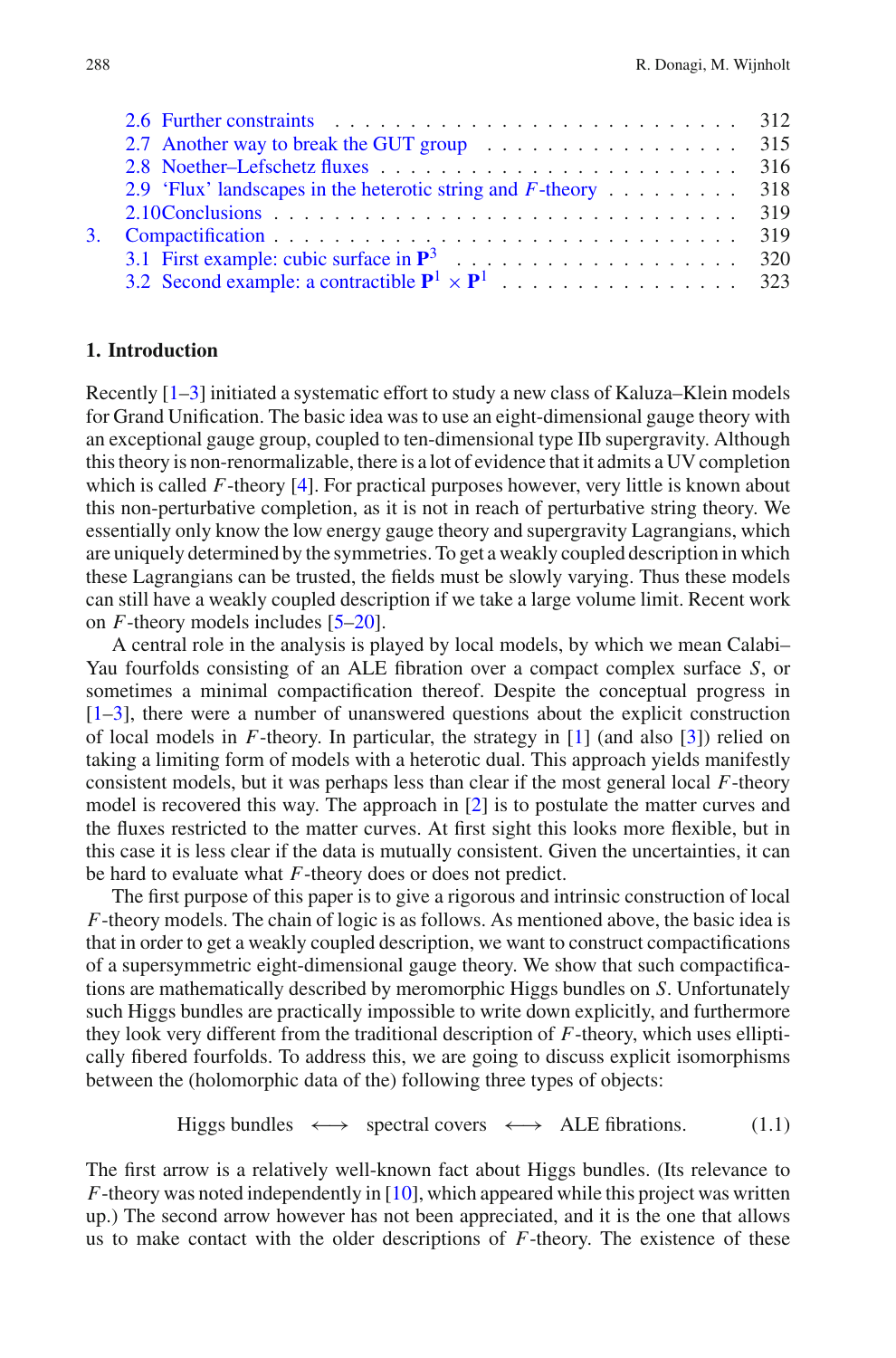equivalences, explained in Sect. [2.4,](#page-12-0) is one of our key messages in the first part of this paper.

Now the first and the third object in [\(1.1\)](#page-1-1) are not so suitable for constructions. In the case of Higgs bundles, although this description is weakly coupled in the derivative expansion, the problem is that the hermitian metric on the bundle satisfies a non-linear PDE and is practically impossible to write explicitly. For ALE fibrations, the problem is that a crucial part of the data is given by the *G*-flux (or more precisely a relative Deligne cohomology class). The spectral cover approach is the most transparent, thus it is this approach that allows us to make constructions, particularly of the fluxes, and compute the spectrum and interactions.

Finally, our ALE fibrations should admit an elliptic fibration as well. If we assume this elliptic fibration to be generically non-degenerate, then this singles out the ALE spaces corresponding to the exceptional groups.<sup>[1](#page-2-0)</sup> These are also exactly the ALE fibrations that one obtains from a scaling limit of heterotic/ $F$ -theory duality. Thus, the models obtained from our original strategy are actually rather general, in particular they do not require heterotic duals. We will discuss in Sect. [2.1](#page-3-1) how an  $E_8$  structure emerges when we extract a local model from a global model, in agreement with the argument above. Furthermore, it is clear that our logic is not limited to *F*-theory. A completely parallel construction of local *M*-theory models based on a set of equivalences analogous to [\(1.1\)](#page-1-1) will appear in [\[22](#page-40-0)].

The spectral cover approach allows us to give a precise description of the configuration space of local *F*-theory models, which is important for phenomenological applications. We will use this to classify the possible matter curve configurations and prove a no-go theorem, showing that the fluxes which were known to exist do not allow for a local *SU*(5) model with three generations. (The use of 'local' in this claim is slightly different from the definition above, and explained in Sect. [2.6.](#page-25-0)) This is seen to imply that in order to find realistic models, we have to solve a Noether–Lefschetz problem, i.e. we have to tune the complex structure moduli of a local model in order to find supersymmetric solutions with three generations (which will then automatically have stabilized some of the moduli). We then write down some new classes of fluxes which are available on the Noether–Lefschetz locus, and find the first examples of three-generation models.

Such more general Noether–Lefschetz fluxes are also available in heterotic models, where they generally get mapped to *rigid* bundles after a Fourier–Mukai transform. This gives rise to a large (in fact, exponentially large) number of new heterotic models which have been overlooked in the literature. In fact we will point out that heterotic constructions to date have been very special and essentially missed the landscape seen on the type II side, most of which gets mapped to a landscape of rigid bundles under heterotic/*F*-theory duality.

Along the way we discuss several other interesting issues. In Sect. [2.2](#page-5-0) we will discuss orientifold limits of *F*-theory models with non-trivial gauge groups. For  $SU(5)_{GUT}$ models we find that one typically ends up with a IIb model with singularities, and this is related to the problems of generating perturbative up-type Yukawa couplings in such models. In Sect. [2.3](#page-9-0) we will give an interpretation of a relation between the homology classes of the matter curves in terms of anomalies.

The second purpose of this paper is to begin the systematic construction of global UV completions of local models. At present, the only known global UV completions have heterotic duals. Here we want to construct global models which do not have a heterotic

<span id="page-2-0"></span> $1$  If we allow for conic bundles (which can be promoted to degenerate elliptic fibrations) then we also get classical groups [\[21\]](#page-40-1).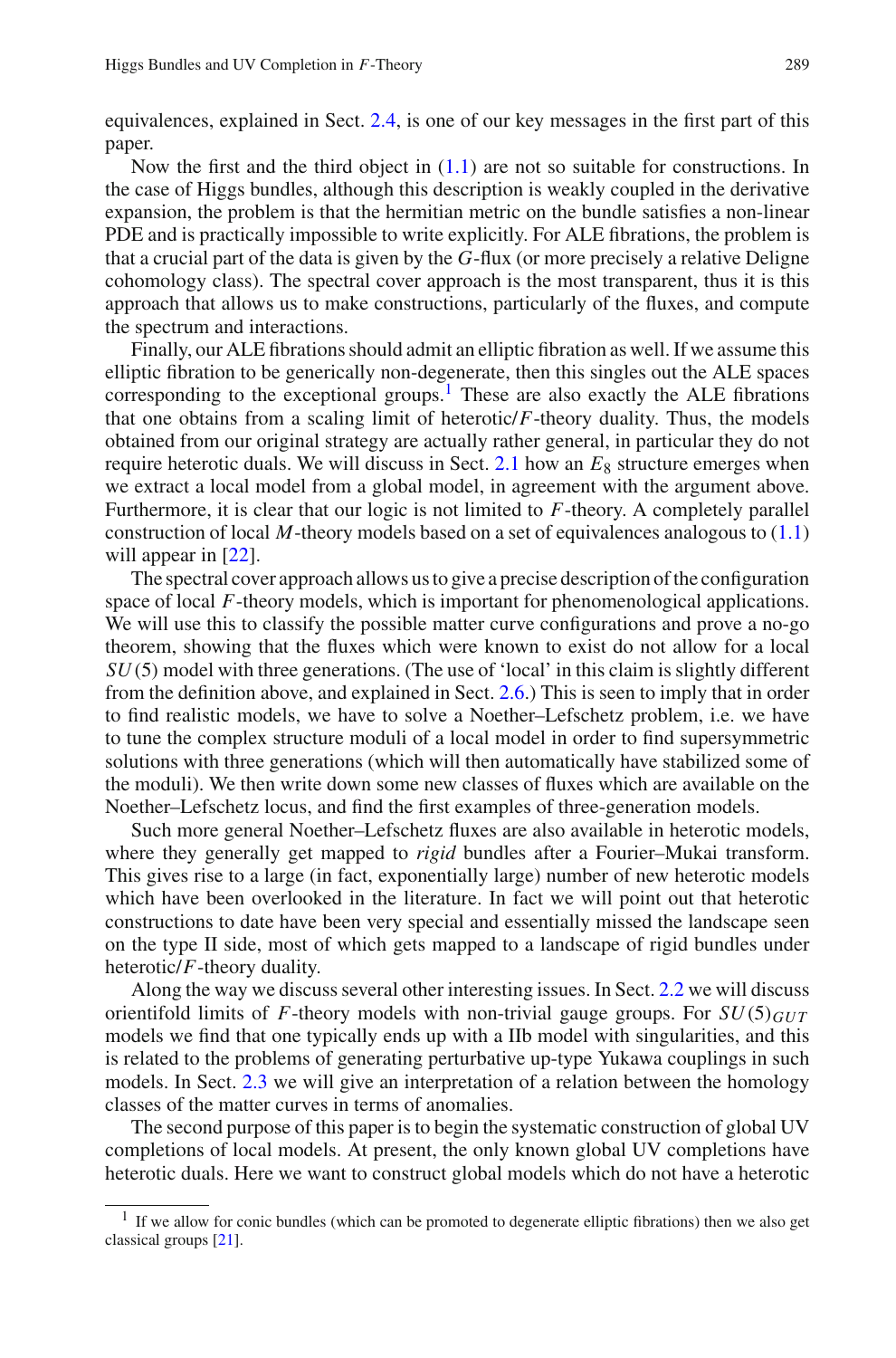dual, and in which hypercharge remains massless. This section was originally to appear as Sect. [2.5](#page-22-0) of [\[5\]](#page-39-3), but seemed to fit better with this paper. We will give some examples based on **P**<sup>3</sup> and a blow-up thereof, which should make the general strategy clear.

One might have thought that requiring the existence of a global UV completion places severe constraints on the local model, but this does not appear to be true. For example we do not find any meaningful constraints on extending desired values of complex structure moduli from a local model to a global model, thereby further validating the idea of studying local models. In particular we find that it is possible to set the complex structure moduli so that no dimension four or five proton decay can be generated. The remarkable agreement between local models and global models has recently been explained more conceptually in [\[23](#page-40-2)].

The understanding of global models is unfortunately still somewhat incomplete. Our discussion here focuses on constructing compact models with desired 7-brane configurations. Constructing suitable *G*-fluxes is again an incarnation of a Noether–Lefschetz problem. While one could construct examples of such fluxes (eg. following the work of Noether and Lefschetz), there is a landscape problem, and this affects the phenomenological questions one would like to ask.

#### <span id="page-3-0"></span>**2. Higgs Bundles in** *F***-Theory**

In this section we will give a detailed description of local *F*-theory models. Although much of this material is described implicitly or explicitly in our previous papers, writing out the chain of logic more carefully allows us to make sharper statements about the configuration space of such models.

The reader should be aware that on occasion we use two different definitions of the notion of a local model. The more physical definition, which we adopt in Sect. [2.6,](#page-25-0) is that of a model in which  $M_{GUT}/M_{Pl}$  can be made parametrically small. The other definition, which we adopt in most of the rest of this paper, is that of a non-compact *CY*<sup>4</sup> consisting of an *ALE* fibration over a compact, complex surface. Hopefully it is clear from the context which notion we use.

<span id="page-3-1"></span>*2.1. Local model from global model.* Let us start with a global model, which is defined as a compact elliptically fibered Calabi–Yau complex fourfold with a section  $\sigma(B_3)$ (often simply written as  $B_3$ ). The elliptic fibration can be described by a Weierstrass model

$$
y^2 = x^3 + fx + g,\tag{2.1}
$$

where *f*, *g* are sections of  $K_{B_3}^{-4}$ ,  $K_{B_3}^{-6}$  respectively. For the purpose of detecting singularities, it is more useful to write the Weierstrass equation in generalized form as

<span id="page-3-2"></span>
$$
y^{2} + a_{1}xy + a_{3}y = x^{3} + a_{2}x^{2} + a_{4}x + a_{6},
$$
\n(2.2)

<span id="page-3-3"></span>where the  $a_i$  are sections of  $K_{B_3}^{-i}$ . By completing the square and the cube, this may be written as [\(2.1\)](#page-3-2), but the generalized form is more convenient for prescribing singular elliptic fibers along loci in *B*3.

Suppose that we have a surface *S* of singularities in *B*3. This will put certain restrictions on the sections *ai* above. Let us take *z* to be a coordinate on the normal bundle to *S* in *B*<sub>3</sub>, so *S* corresponds to  $z = 0$ . We will often denote  $c_1(NS) = -t$ . Then the order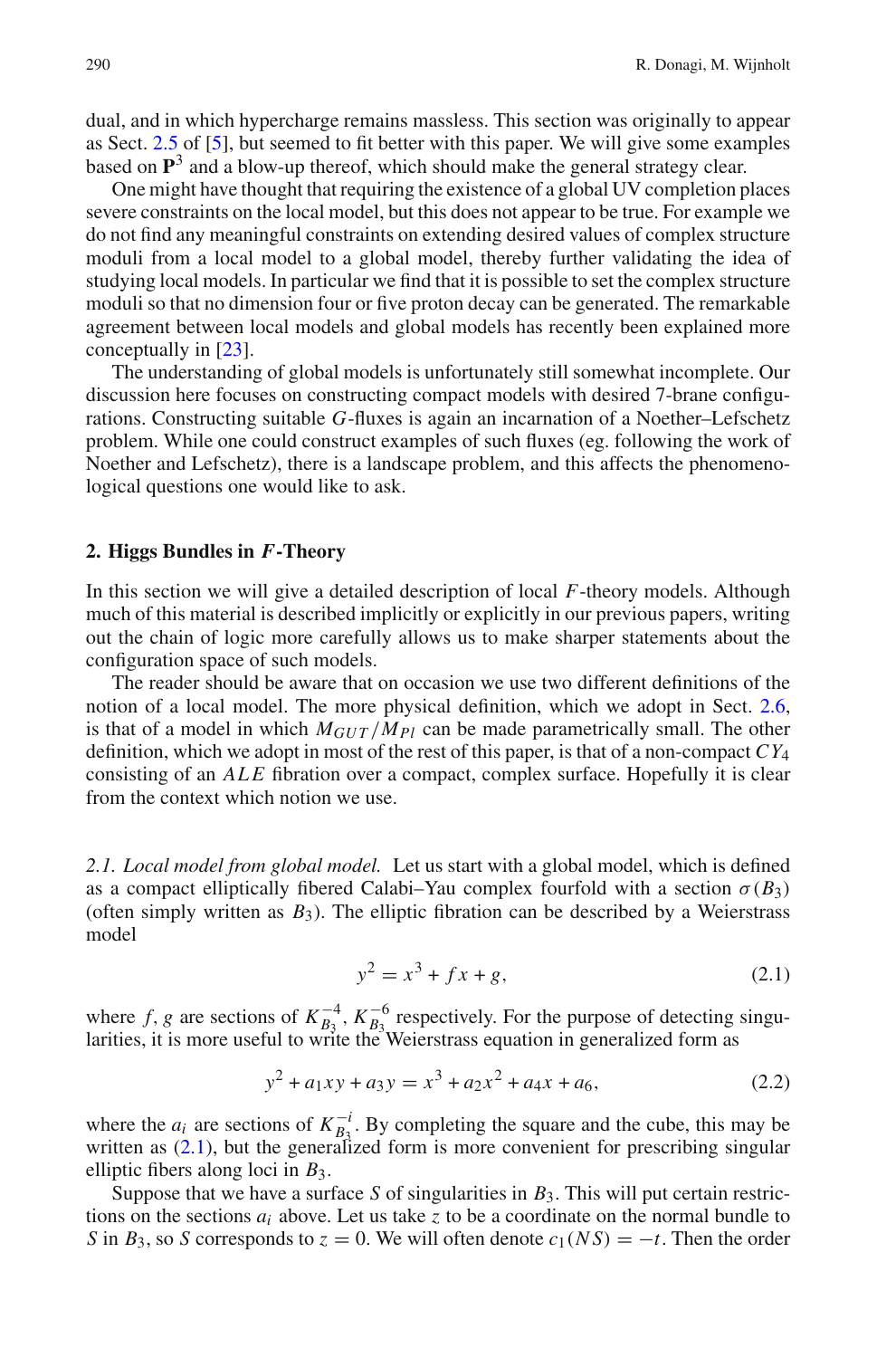| Type                   | Group             | $a_1$                        | $a_2$                            | $a_3$                          | $a_4$               | a <sub>6</sub>      | $\overline{\Delta}$          |
|------------------------|-------------------|------------------------------|----------------------------------|--------------------------------|---------------------|---------------------|------------------------------|
| $I_0$                  |                   | $\boldsymbol{0}$             | $\boldsymbol{0}$                 | $\boldsymbol{0}$               | $\boldsymbol{0}$    | $\boldsymbol{0}$    | $\boldsymbol{0}$             |
| $I_1$                  |                   | $\boldsymbol{0}$             | $\boldsymbol{0}$                 | $\mathbf{1}$                   | 1                   | 1                   | $\mathbf{1}$                 |
| $I_2^{ns} \\ I_3^{ns}$ | SU(2)<br>Unconven | $\mathbf{0}$<br>$\mathbf{0}$ | $\mathbf{0}$<br>$\boldsymbol{0}$ | $\mathbf{1}$<br>$\overline{c}$ | 1<br>$\overline{c}$ | $\overline{c}$<br>3 | $\sqrt{2}$<br>$\mathfrak{Z}$ |
| $I_3^s$                | Unconven          | $\mathbf{0}$                 | $\mathbf{1}$                     | 1                              | $\overline{2}$      | 3                   | 3                            |
| $I_{2k}^{ns}$          | Sp(k)             | $\mathbf{0}$                 | $\overline{0}$                   | $\boldsymbol{k}$               | $\boldsymbol{k}$    | 2k                  | 2k                           |
| $I^s_{2k}$             | SU(2k)            | $\Omega$                     | $\mathbf{1}$                     | $\boldsymbol{k}$               | $\boldsymbol{k}$    | $2k\,$              | $2k\,$                       |
| $I^{ns}_{2k+1}$        | Unconven          | $\theta$                     | $\mathbf{0}$                     | $k + 1$                        | $k + 1$             | $2k + 1$            | $2k + 1$                     |
| $I^s_{2k+1}$           | $SU(2k+1)$        | $\theta$                     | $\mathbf{1}$                     | $\boldsymbol{k}$               | $k + 1$             | $2k+1$              | $2k + 1$                     |
| II                     |                   | 1                            | 1                                | 1                              | 1                   | $\mathbf{1}$        | $\mathfrak{2}$               |
| III                    | SU(2)             | 1                            | $\mathbf{1}$                     | 1                              | 1                   | $\mathfrak{2}$      | 3                            |
| $IV^{ns}$              | Unconven          | 1                            | $\mathbf{1}$                     | $\mathbf{1}$                   | $\mathfrak{2}$      | $\mathfrak{2}$      | $\overline{4}$               |
| IV <sup>s</sup>        | SU(3)             | 1                            | 1                                | 1                              | $\overline{c}$      | 3                   | $\overline{4}$               |
| $I_0^{*ns}$            | $G_2$             | 1                            | 1                                | $\mathfrak{2}$                 | $\overline{2}$      | 3                   | 6                            |
| $I_0^{*\,ss}$          | SO(7)             | 1                            | 1                                | $\mathfrak{2}$                 | $\overline{c}$      | $\overline{4}$      | 6                            |
| $I_0^{*s}$             | $SO(8)$ *         | 1                            | 1                                | $\mathfrak{2}$                 | $\overline{c}$      | 4                   | 6                            |
| $I_1^{*ns}$            | SO(9)             | 1                            | $\mathbf{1}$                     | $\mathfrak{2}$                 | 3                   | $\overline{4}$      | $\tau$                       |
| $I_1^{*s}$             | SO(10)            | 1                            | 1                                | $\mathfrak{2}$                 | 3                   | 5                   | $\tau$                       |
| $I_2^{*ns}$            | SO(11)            | 1                            | $\mathbf{1}$                     | 3                              | $\overline{3}$      | 5                   | 8                            |
| $I_2^{*s}$             | $SO(12)^*$        | 1                            | $\mathbf{1}$                     | 3                              | 3                   | 5                   | $\,8\,$                      |
| $I^{* \, ns}_{2k-3}$   | $SO(4k+1)$        | 1                            | $\mathbf{1}$                     | $\boldsymbol{k}$               | $k + 1$             | $2k$                | $2k+3$                       |
| $I^{*s}_{2k-3}$        | $SO(4k+2)$        | 1                            | 1                                | $\boldsymbol{k}$               | $k + 1$             | $2k + 1$            | $2k + 3$                     |
| $I^{* \, ns}_{2k-2}$   | $SO(4k + 3)$      | 1                            | $\mathbf{1}$                     | $k + 1$                        | $k + 1$             | $2k + 1$            | $2k + 4$                     |
| $I^{*s}_{2k-2}$        | $SO(4k + 4)^*$    | 1                            | $\mathbf{1}$                     | $k + 1$                        | $k + 1$             | $2k + 1$            | $2k + 4$                     |
| $IV^{*ns}$             | $F_4$             | 1                            | $\overline{c}$                   | $\mathbf{2}$                   | 3                   | $\overline{4}$      | 8                            |
| $IV^{\ast s}$          | $E_6$             | 1                            | $\overline{c}$                   | $\mathfrak{2}$                 | 3                   | 5                   | 8                            |
| $III^{\ast}$           | $E_7$             | 1                            | $\overline{c}$                   | 3                              | 3                   | 5                   | 9                            |
| $II^*$                 | $E_8$             | 1                            | $\overline{c}$                   | 3                              | $\overline{4}$      | 5                   | 10                           |
| Non-min                |                   | $\mathbf{1}$                 | $\overline{c}$                   | 3                              | $\overline{4}$      | 6                   | 12                           |

<span id="page-4-0"></span>Table 1. Results from Tate's algorithm [\[24](#page-40-3)[,25](#page-40-4)]

The superscripts  $s/ns$  stand for split/non-split, indicating the absence/presence of a monodromy action by an outer automorphism on the vanishing cycles along the singular locus

of vanishing of the  $a_i$  may increase at  $z = 0$ , so there will be conditions of the form 'z divides  $a_i$  at least  $n_i$  times', which are characteristic of the singularity type of the elliptic fiber over  $z = 0$ . These conditions have been worked out in [\[24](#page-40-3)[,25](#page-40-4)] and are given in Table [1](#page-4-0) which was taken from [\[25](#page-40-4)]. In retrospect, the table is perhaps better understood in terms of Higgs bundles, which we will discuss later. Now to get a local model from a global model, we assign scaling dimensions to (*x*, *y*,*z*) and drop the irrelevant terms. Physically, this should correspond to dropping certain higher order terms in the 8*d* gauge theory.

For phenomenological purposes the case of most interest is a surface *S* of *I*<sub>5</sub> singular fibers. Then according to Table [1,](#page-4-0) in order to have an  $SU(5)$  singularity along  $z = 0$ , we need the leading terms near  $z = 0$  to be

$$
a_1 = -b_5
$$
,  $a_2 = zb_4$ ,  $a_3 = -z^2b_3$ ,  $a_4 = z^3b_2$ ,  $a_6 = z^5b_0$ , (2.3)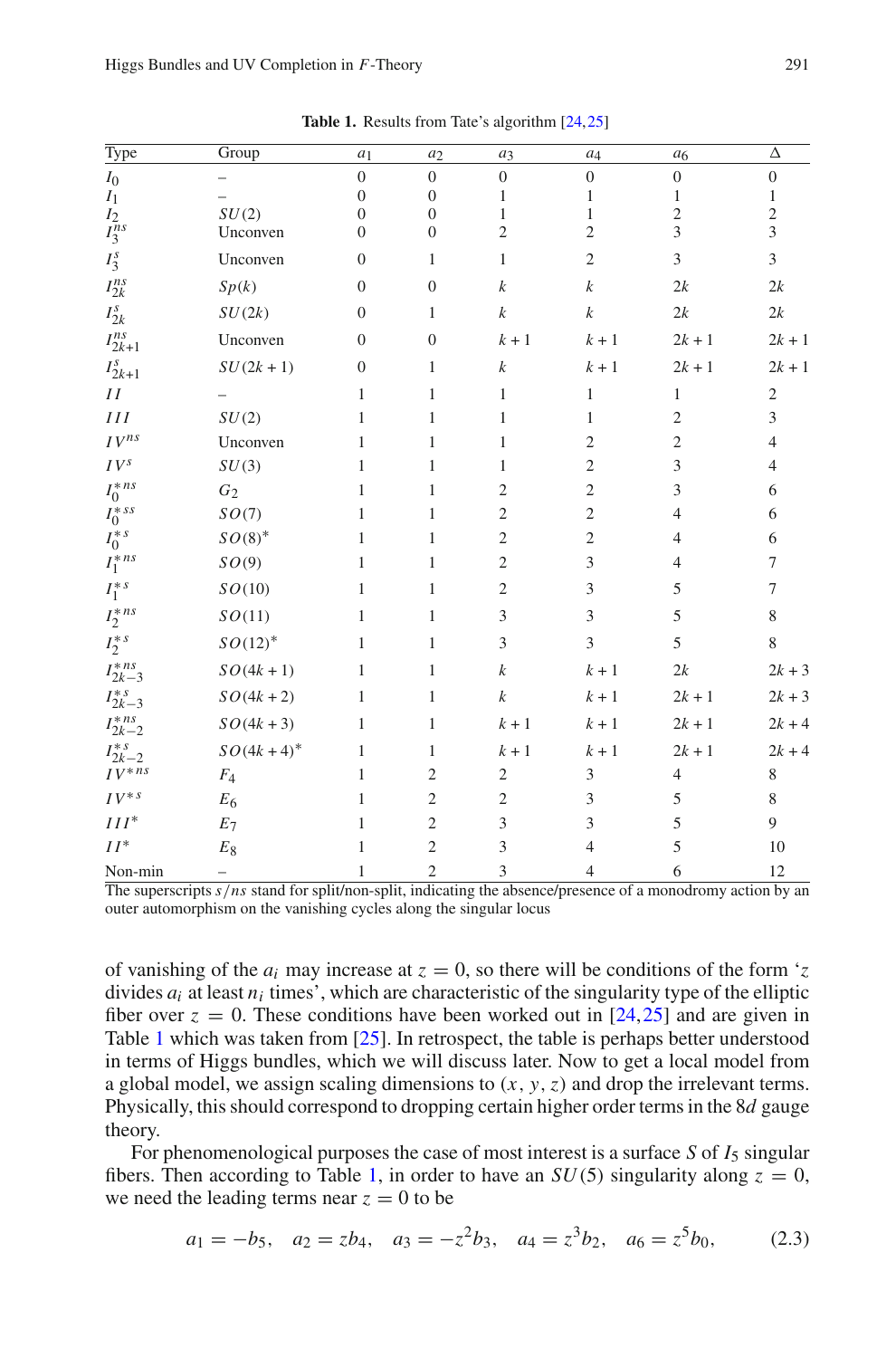where the  $b_i$  are generically non-vanishing, and we may have further subleading terms which vanish to higher order in *z*. The  $b_i$  are independent of *z*, so we may think of the  $b_i$  as sections of line bundles on the surface *S*. Now we assign scaling dimensions  $(1/3, 1/2, 1/5)$  to  $(x, y, z)$  respectively. We throw out the 'irrelevant terms' whose scaling dimension is larger than one. The resulting equation we get is

$$
y^2 = x^3 + b_0 z^5 + b_2 x z^3 + b_3 y z^2 + b_4 x^2 z + b_5 x y,
$$
 (2.4)

<span id="page-5-1"></span>which is exactly the equation of an  $E_8$  singularity unfolded to an  $SU(5)$  singularity. The dimension one terms give the  $E_8$  singularity and the terms with dimension smaller than one give a relevant deformation of this singularity. Thus we may extract an ALE fibration over *S* from a global model by taking a scaling limit. Note that  $c_1(B_3)|_S = c_1(S) - t$ , and so the above equation transforms as a section of  $6c_1(S) - 6t$ . Therefore the Chern classes of the sections  $b_i$  on  $S$  are given by

$$
b_i \sim (6-i)c_1(S) - t. \tag{2.5}
$$

It seems rather remarkable that we have arrived an *E*8-structure under some rather mild assumptions. This has recently been explained more rigorously using the notion of semi-stable degeneration [\[23](#page-40-2)]. The result is that if the elliptic fibration can be put in Tate form as above (and perhaps more generally) and if the order of vanishing of the  $a_i$  satisfies  $n_i \leq i$ , then we can define a degeneration limit in which a local  $E_8$  model bubbles off from the rest of the Calabi–Yau.

Thus part of the attraction of local *F*-theory models is that almost all of the observable sector is described by this one eq. [\(2.4\)](#page-5-1), plus a choice of *G*-fluxes. All the usual complications of global models can be hidden in the subleading corrections to this equation, and can be turned off by taking a suitable degeneration limit of the global model. This is equivalent to the statement that the local geometry is completely described by the 8*d* gauge theory. In the following we will analyze these local geometries in more detail.

<span id="page-5-0"></span>*2.2. Orientifold limits.* In this section, we analyze IIb limits of *F*-theory vacua. Since the study of compactifications of perturbative IIb is a relatively well-developed subject, this should give a useful cross-check on our understanding of *F*-theory. However as we will discuss the regimes of validity are not overlapping and the IIb models we get look very different from any previously considered IIb GUT-like models. Thus there is still some work to be done to understand the relation between the two pictures.

Consider again the Weierstrass equation

$$
y^2 = x^3 + fx + g \tag{2.6}
$$

and its generalized form

$$
y^2 + a_1xy + a_3y = x^3 + a_2x^2 + a_4x + a_6.
$$
 (2.7)

As in [\[24](#page-40-3)], we define the following quantities:

$$
b_2 = a_1^2 + 4a_2, \quad b_8 = \frac{1}{4}(b_2b_6 - b_4^2), b_4 = a_1a_3 + 2a_4, \ \Delta = -b_2^2b_8 - 8b_4^3 - 27b_6^2 + 9b_2b_4b_6. \tag{2.8}
$$
  

$$
b_6 = a_3^2 + 4a_6
$$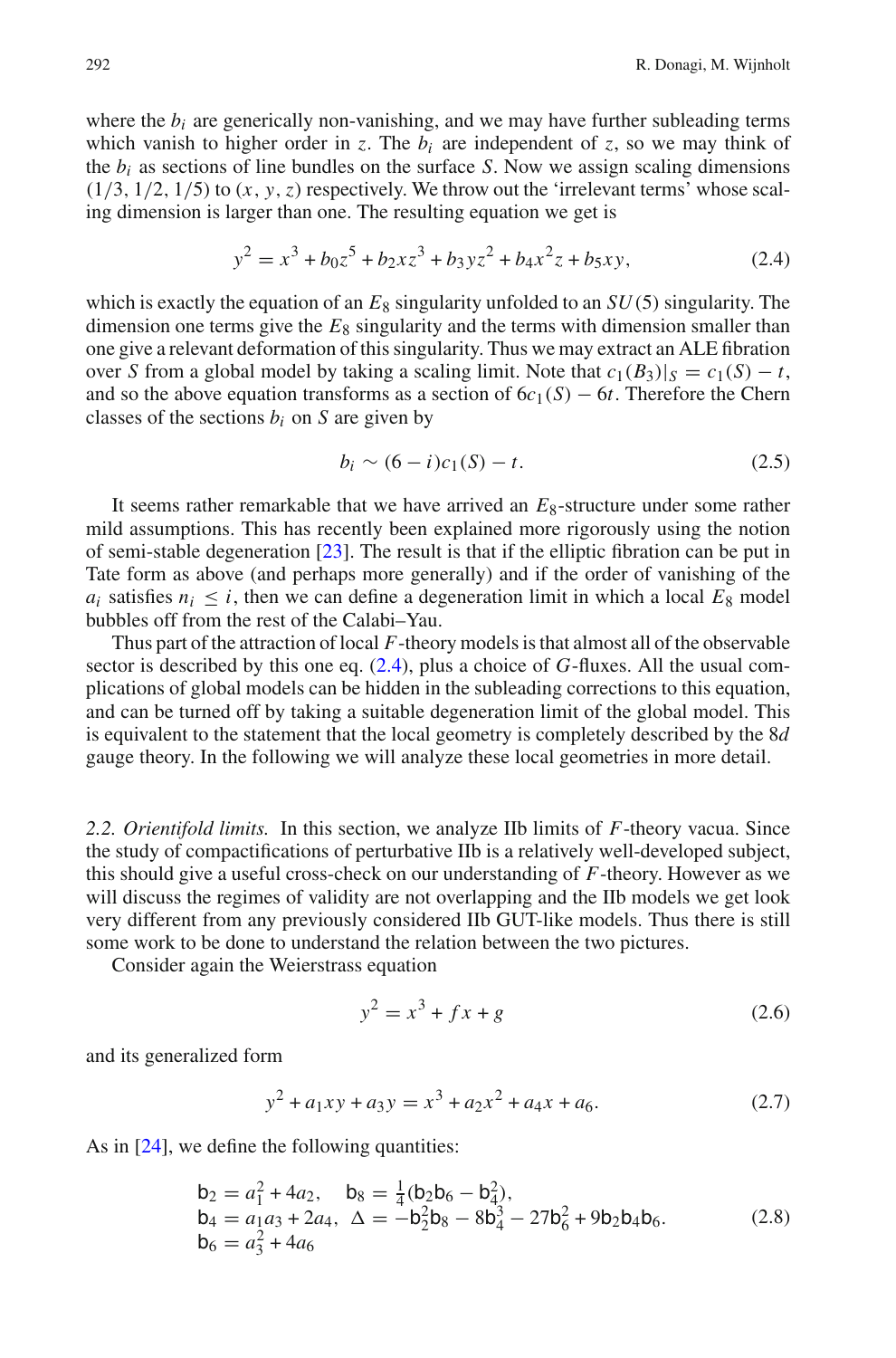<span id="page-6-0"></span>Then *f* and *g* may be recovered as

$$
f = -\frac{1}{48}(\mathsf{b}_2^2 - 24\mathsf{b}_4),
$$
  
\n
$$
g = -\frac{1}{864}(-\mathsf{b}_2^3 + 36\mathsf{b}_2\mathsf{b}_4 - 216\mathsf{b}_6).
$$
\n(2.9)

Now supposed that we want to take a limit in the complex structure moduli space so that the expectation value of the string coupling goes to zero almost everywhere in the IIb space-time. Since

$$
j(\tau) = 4 \frac{(24f)^3}{4f^3 + 27g^2},
$$
\n(2.10)

this will happen when

$$
\frac{f^3}{4f^3 + 27g^2} \to \infty.
$$
 (2.11)

Inspecting [\(2.9\)](#page-6-0), we see that the most evident way to achieve this is by scaling up  $b_2$ , or alternatively by scaling down  $b_4$  and  $b_6$ . Therefore let us consider the following scaling limit:

$$
a_3 \to \epsilon \, a_3, \qquad a_4 \to \epsilon \, a_4, \qquad a_6 \to \epsilon^2 \, a_6. \tag{2.12}
$$

Note that for our GUT models [\(2.4\)](#page-5-1), in this limit  $b_i/b_0$  scales like  $1/\epsilon$  or  $1/\epsilon^2$ . Since  $b_i/b_0 \sim \text{Tr}(\Phi^i)$  are identified with Casimirs of the eight-dimensional Higgs field, this means that the VEV of the Higgs field is becoming large and we can no longer trust the 8*d* gauge theory/ $F$ -theory description. One may still hope to get a different weakly coupled description in terms of perturbative IIb string theory. As we will discuss, this is possible, but we have to push the model through a configuration with singularities that are neither well-described by *F*-theory nor by perturbative type IIb.

Continuing, one finds

$$
f = -\frac{1}{48} (b_2^2 - 24\epsilon b_4),
$$
  
\n
$$
g = -\frac{1}{864} (-b_2^3 + 36\epsilon b_2 b_4 - 216\epsilon^2 b_6).
$$
\n(2.13)

The discriminant is given by

$$
\Delta = \epsilon^2 (-b_2^2 b_8 - 8\epsilon b_4^3 - 27\epsilon^2 b_6^2 + 9\epsilon b_2 b_4 b_6)
$$
  
 
$$
\sim -\frac{1}{4} \epsilon^2 b_2^2 (b_2 b_6 - b_4^2) + \mathcal{O}(\epsilon^3).
$$
 (2.14)

Therefore in the  $\epsilon \to 0$  limit, all the roots are located at  $b_2 = 0$  and  $b_2b_6 - b_4^2 = 0$ . The monodromies around these roots were analyzed in [\[26,](#page-40-5)[27\]](#page-40-6), with the result that

$$
O7: \mathbf{b}_2 = 0, \qquad D7: \mathbf{b}_2 \mathbf{b}_6 - \mathbf{b}_4^2 = 0. \tag{2.15}
$$

Moreover, the *j*-function behaves as

$$
j(\tau) \sim \frac{b_2^4}{\epsilon^2 (b_2 b_6 - b_4^2)},
$$
 (2.16)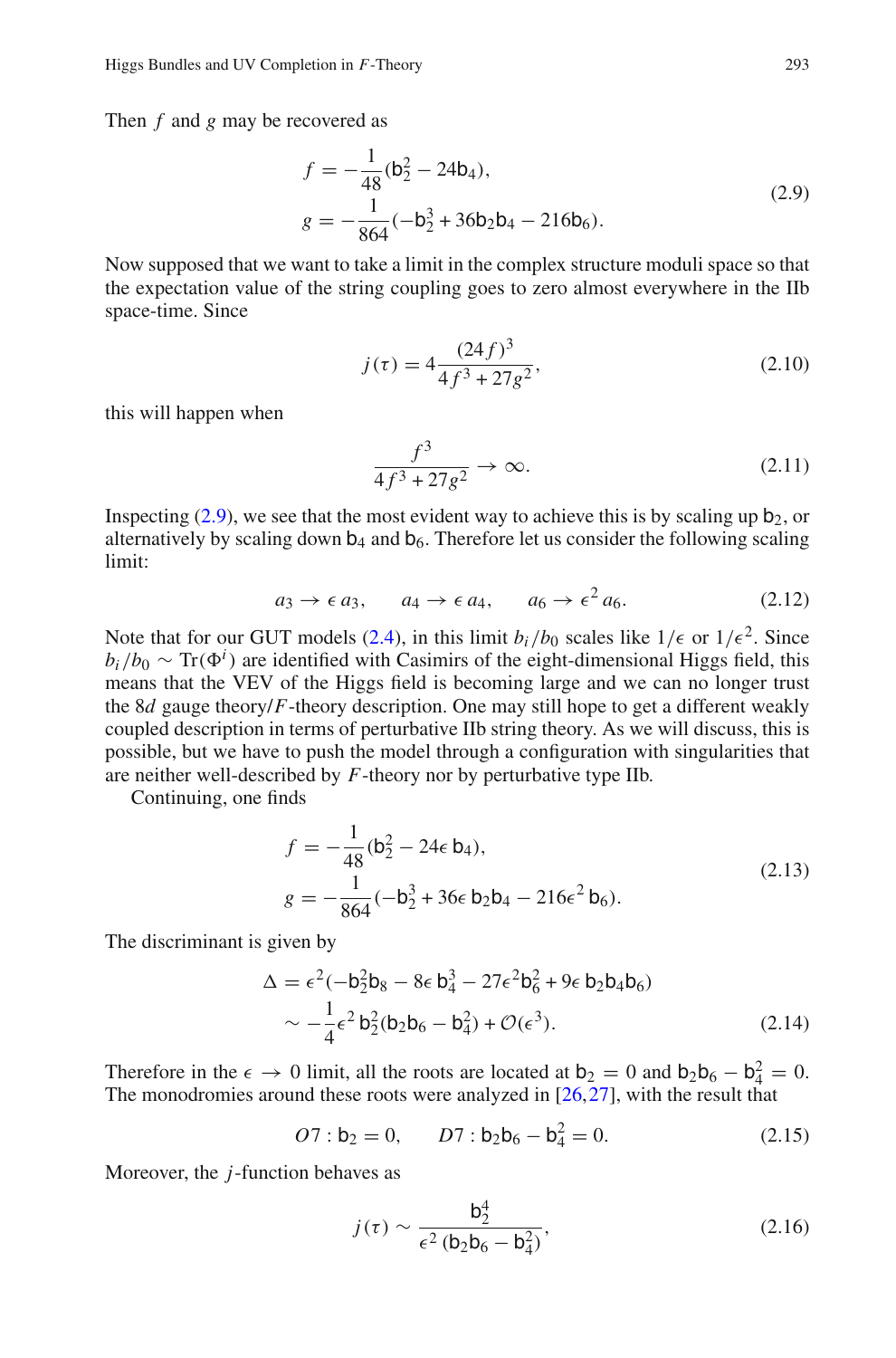which means that the string coupling goes to zero almost everywhere. Therefore we get the following picture [\[26](#page-40-5)]: in the limit of complex structure moduli space that we discussed above, we can extract a Calabi–Yau threefold given by

$$
\xi^2 = b_2, \tag{2.17}
$$

where  $b_2 \sim K_{B_3}^{-2}$ ,  $\xi \sim K_{B_3}^{-1}$ . That is, the emerging *CY*<sub>3</sub> is simply the double cover over  $B_3$  with branch locus given by  $b_2 = 0$ . The orientifolding acts as

$$
\xi \to -\xi, \quad y \to -y,\tag{2.18}
$$

and the positions of the branes on this threefold are given as above. There are two copies of the *D*7 locus  $b_2b_6 - b_4^2 = 0$  related by  $\xi \to -\xi$ .

There are unfortunately a number of shortcomings with this analysis. The relation of the IIb threefold to the *F*-theory fourfold is not clear, and the above prescription does not explain how the 7-brane worldvolume fields in IIb and in *F*-theory are related. Recently a semi-stable version of the Sen degeneration has been found [\[21](#page-40-1)], and these problems have been resolved. But here we will restrict ourselves to the old approach.

Now let's apply this picture to our local models. The Calabi–Yau threefold will be given by a double cover of the total space of the normal bundle  $N_S \rightarrow S$ , with branch locus given by  $b_2 = 0$ . For *SU*(5) models we get

$$
b_2 = b_5^2 + 4zb_4,
$$
  
\n
$$
b_4 = z^2b_3b_5 + 2z^3b_2,
$$
  
\n
$$
b_6 = z^4b_3^2 + 4z^5b_0,
$$
  
\n
$$
b_2b_6 - b_4^2 = z^5(4b_3^2b_4 - 4b_2b_3b_5 + 4b_0b_5^2 + z(16b_0b_4 - 4b_2^2)),
$$
\n(2.19)

where *z* is a local coordinate on the normal bundle  $N<sub>S</sub>$ . Hence we find a non-compact *O*7-plane along the branch locus  $b_2 = 0$ , five gauge *D*7-branes wrapped on *S*, as well as a non-compact flavour *D*7-brane. The *O*7-plane intersects the gauge 7-branes along the matter curve,

$$
\Sigma_{10} = \{b_5 = 0\},\tag{2.20}
$$

which as expected carries an enhanced *SO*(10) singularity. The flavour *D*7-brane intersects the gauge *D*7-brane along

$$
\Sigma_5 = \{R = b_3^2b_4 - b_2b_3b_5 + b_0b_5^2 = 0\}
$$
 (2.21)

which carries an enhanced  $SU(6)$  singularity. Finally the Yukawa couplings are localized at

$$
\lambda_{\text{top}} \sim \{b_5 = b_4 = 0\}, \quad \lambda_{\text{bottom}} \sim \{b_5 = b_3 = 0\},
$$
\n(2.22)

which carry enhanced  $E_6$  and  $SO(12)$  singularities, respectively.

Let us now look in more detail at the points of  $E_6$  enhancement. The equation of the Calabi–Yau can be written as

$$
\xi^2 = u^2 + zw,\tag{2.23}
$$

where  $u = b_5$  and  $w = 4b_4$ . Thus the  $E_6$  points are conifold singularities of the Calabi–Yau threefold. We expect that the limiting model has zero  $B_{\text{NS}}$ -field through the vanishing  $S^2$ , so that it corresponds to a non-perturbative singularity of type IIb.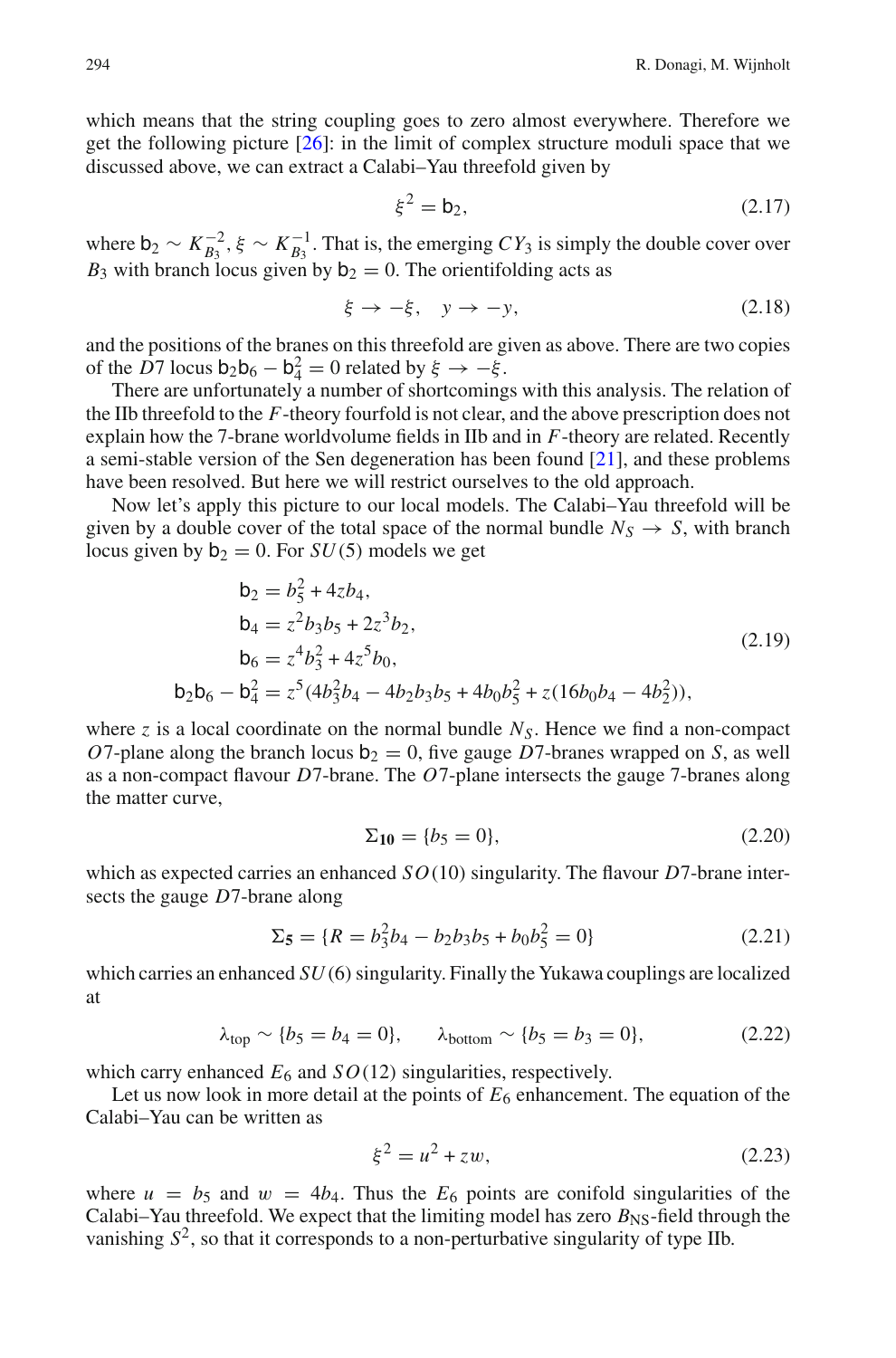Perturbative string theory breaks down at such conifold singularities, and there are extra massless states. This should be a chiral field corresponding to the zero modes of  $B_2$ ,  $C_2$  on the 'resolved' picture, or to a D3 wrapped on the vanishing  $S^3$  in the deformed picture. As we will see below, this chiral field is likely charged under an additional light *U*(1) gauge symmetry appearing in the IIb limit.

In order to get a perturbative picture, we can try to resolve or deform the conifold singularity. Let us first discuss the resolutions. The two small **P**1's are exchanged under the discrete symmetry  $\sigma : \xi \to -\xi$ , and thus the small resolution is projected out by the orientifold. The full orientifold action is given by  $\Omega(-1)^{F<sub>L</sub>} \sigma$ , where  $\Omega$  is worldsheet parity and  $(-1)^{F_L}$  maps the RR fields to minus themselves. The NS B-field is odd under (−1)*FL* , so it is consistent to have a non-zero value of *B* through the vanishing **P**1. So one can 'resolve' the singularity by turning on the  $B$ -field. ( $C_2$  may also be non-zero; it is paired with  $B_2$  under SUSY). However there is no smooth geometric picture, and  $\alpha'$  corrections would be important. The *B*-field may be tuned to the value 1/2 which corresponds to the quiver locus. These models are very different from the IIb *SU*(5) models that have been considered in the literature (see eg. [\[12\]](#page-39-7) for a recent discussion and constructions), and more work needs to be done to connect the two pictures.

Now recall that up-type Yukawa couplings are perturbatively forbidden in the IIb theory, due to selection rules for the extra light gauge symmetry  $U(1) \subset U(5)$ . Thus we expect that in the resolved picture (by which we mean  $\int_{\mathbf{P}^1} B \neq 0$ ), there will be a IIb description of the up-type Yukawa coupling using *D*1-instantons or worldsheet instantons (which are related by *S*-duality). Indeed if the  $U(1)$ -flux through the  $\mathbf{P}^1$  is non-zero, then the action of such an instanton wrapping the **P**<sup>1</sup> is not gauge invariant, as

$$
\delta B_2 = \text{Tr}(\lambda F). \tag{2.24}
$$

This is just what one needs in order for an expression of the form  $10 \cdot 10 \cdot 5 e^{-5}$  to be gauge invariant.

We may also ask what happens with the extra  $U(1) \subset U(5)$  in the IIb model as we go to *F*-theory. In IIb its flux is related to the net amount of chiral matter. In *F*-theory, this  $U(1)$  becomes part of the larger  $E_8$  gauge symmetry, and is generically Higgsed by the adjoint field of the 8*d* gauge theory. In other words, it appears as a KK mode. In the IIb limit, the longitudinal part of this massive KK gauge boson should appear as a massless charged chiral field, and it seems plausible that is related to the charged massless modes of  $(B_2, C_2)$  that we saw appearing at a conifold point above. At any rate, the *U*(1) symmetry is explicitly broken by the compactification, and it follows that upon integrating out the KK modes we should not expect the effective action in *F*-theory to respect the *U*(1) selection rules appearing in IIb, just as we should not expect the effective action to satisfy  $E_8$  selection rules.

Instead of trying to resolve the conifold points in IIb, one can also give the  $S<sup>3</sup>$  a finite size by deforming the branch locus to a generic section of  $K_{B_2}^{-2}$ . This is also compatible with the orientifold action and removes the conifold points. (Three-form fluxes through this  $S<sup>3</sup>$  are not compatible with the orientifold action and can not be turned on.) However this corresponds to breaking the *SU*(5) GUT group by giving an expectation value to a field in the **10**. So although one could get a smooth geometric background this way, it comes at the cost of breaking the GUT group.

It is amusing to ask what happens for local *SO*(10) models when we take this limit. This corresponds to setting  $b_5 \rightarrow 0$  identically in the above equations. Then the *O*7plane is reducible and consists of a component wrapping *S* and a component wrapped on the curve  $b_4 = 0$  in S and stretching in the normal direction. The spinors in the 16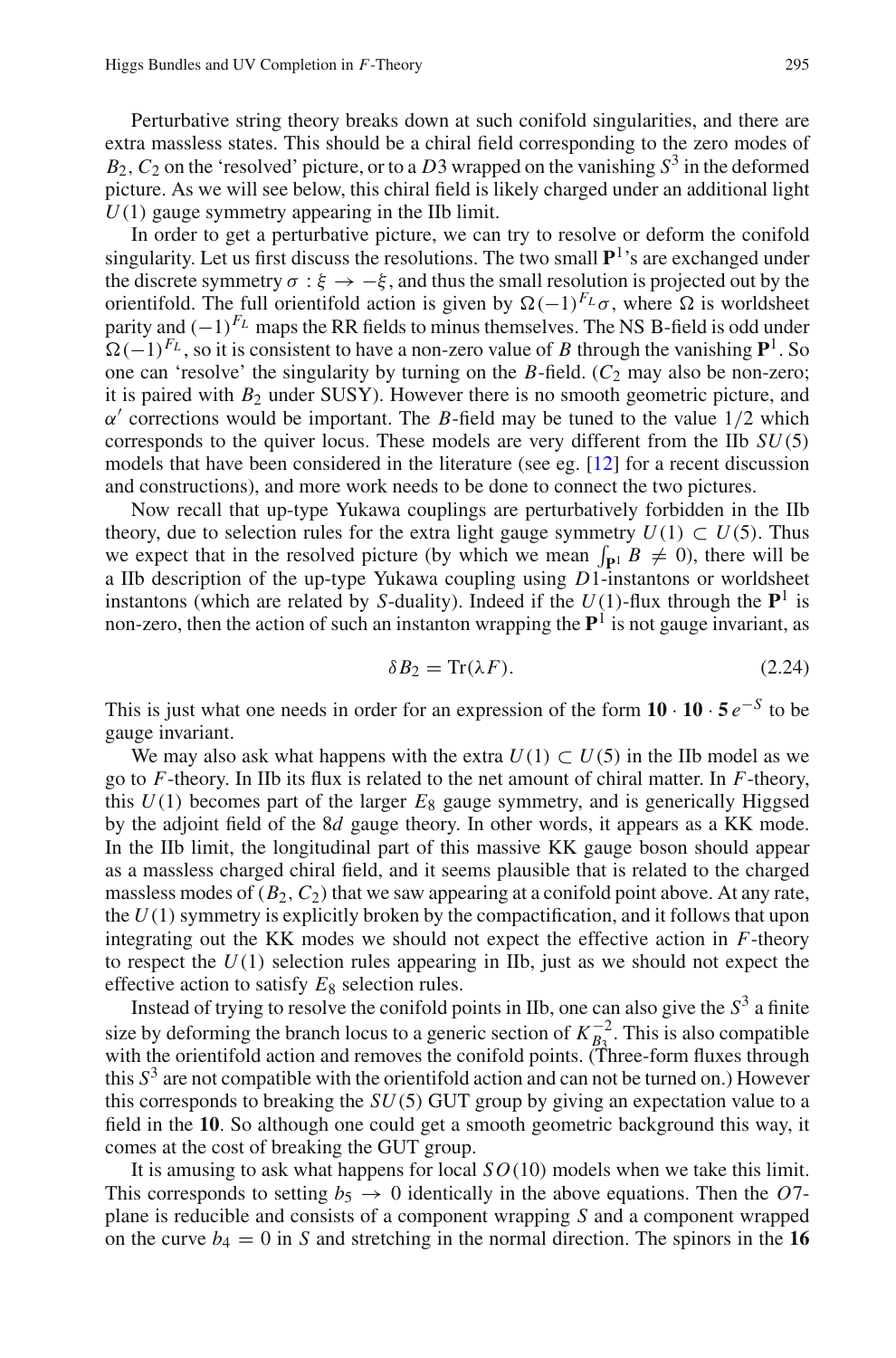live on the intersection of the non-compact orientifold plane with *S* and are partially made of non-perturbative  $(p, q)$  strings. The local equation of the Calabi–Yau threefold at these intersections is

$$
\xi^2 = zw,\tag{2.25}
$$

which means that they correspond to a curve of *A*<sup>1</sup> ALE singularities. Presumably again  $B_{NS}$  is zero here and they correspond to non-perturbative singularities of type IIb; indeed otherwise we would not expect massless modes of (*p*, *q*) strings here. Still this seems to be a very simple local model for producing spinor representations in the IIb language. The non-compact *D*7 brane intersects *S* along two curves, one of which is the curve above where the **16** lives, and the other is  $b_3 = 0$  which is where the **10** of *SO*(10) lives.

Finally we can ask what happens for  $E_6$  models. This corresponds to setting both  $b_5 \rightarrow 0$  and  $b_4 \rightarrow 0$  identically in the above equations. Then  $b_2$  vanishes identically so the limit we are trying to take does not correspond to a IIb limit (except for very special fibrations [\[28\]](#page-40-7)).

<span id="page-9-0"></span>*2.3. Constraints from tadpole cancellation.* From the local form of the singularity obtained above through the results of Tate's algorithm, we may immediately deduce the homology classes of the matter curves. Computing the discriminant of  $(2.2)$ , one finds

$$
\Delta = z^5 b_5^4 (-b_0 b_5^2 + b_2 b_3 b_5 - b_4 b_3^2) + \mathcal{O}(z^6).
$$
 (2.26)

<span id="page-9-2"></span>Thus the matter curves are given by

$$
\Sigma_{10} = \{b_5 = 0\}, \qquad \Sigma_5 = \{R = 0\},\tag{2.27}
$$

which yields the following homology classes:

$$
[\Sigma_{10}] = c_1 - t, \qquad [\Sigma_5] = 8c_1 - 3t. \tag{2.28}
$$

<span id="page-9-1"></span>In particular it follows that

$$
[\Sigma_5] - 3[\Sigma_{10}] - 5c_1 = 0. \tag{2.29}
$$

Of course we also know the precise equation of the matter curves, but even these topological constraints are already quite restrictive. Mathematically, these are necessary conditions for the local geometry to be an elliptically fibered Calabi–Yau with section.

Although it is clear from our construction that these constraints have to be satisfied, it would be more satisfactory to give them a physical interpretation. In six dimensional compactifications of *F*-theory such constraints can be understood more physically as a consequence of anomaly cancellation [\[29\]](#page-40-8). For instance the relation [\(2.29\)](#page-9-1) is then equivalent to cancellation of the  $tr_f(F^4)$  anomaly. One expects such relations to hold also in more general *F*-theory settings [\[30\]](#page-40-9). We largely follow [\[29](#page-40-8)[,30](#page-40-9)] in the remainder of this subsection.

Consider the worldvolume of a 7-brane *S*, intersecting another 7-brane *Sa* over a curve  $\Sigma_a$ . Under a gauge/Lorentz transformation, in the presence of  $(p, q)$  7-branes we expect an additional contribution to the variation of the action given by

$$
\delta_{\Lambda,\Theta} S \sim \int I_{adj,6}^1(\Lambda,\Theta) \wedge \delta^2(S) \wedge \delta^2(S) - \sum_{R_a} \int I_{R_a,6}^1(\Lambda,\Theta) \wedge \delta^4(\Sigma_a),\tag{2.30}
$$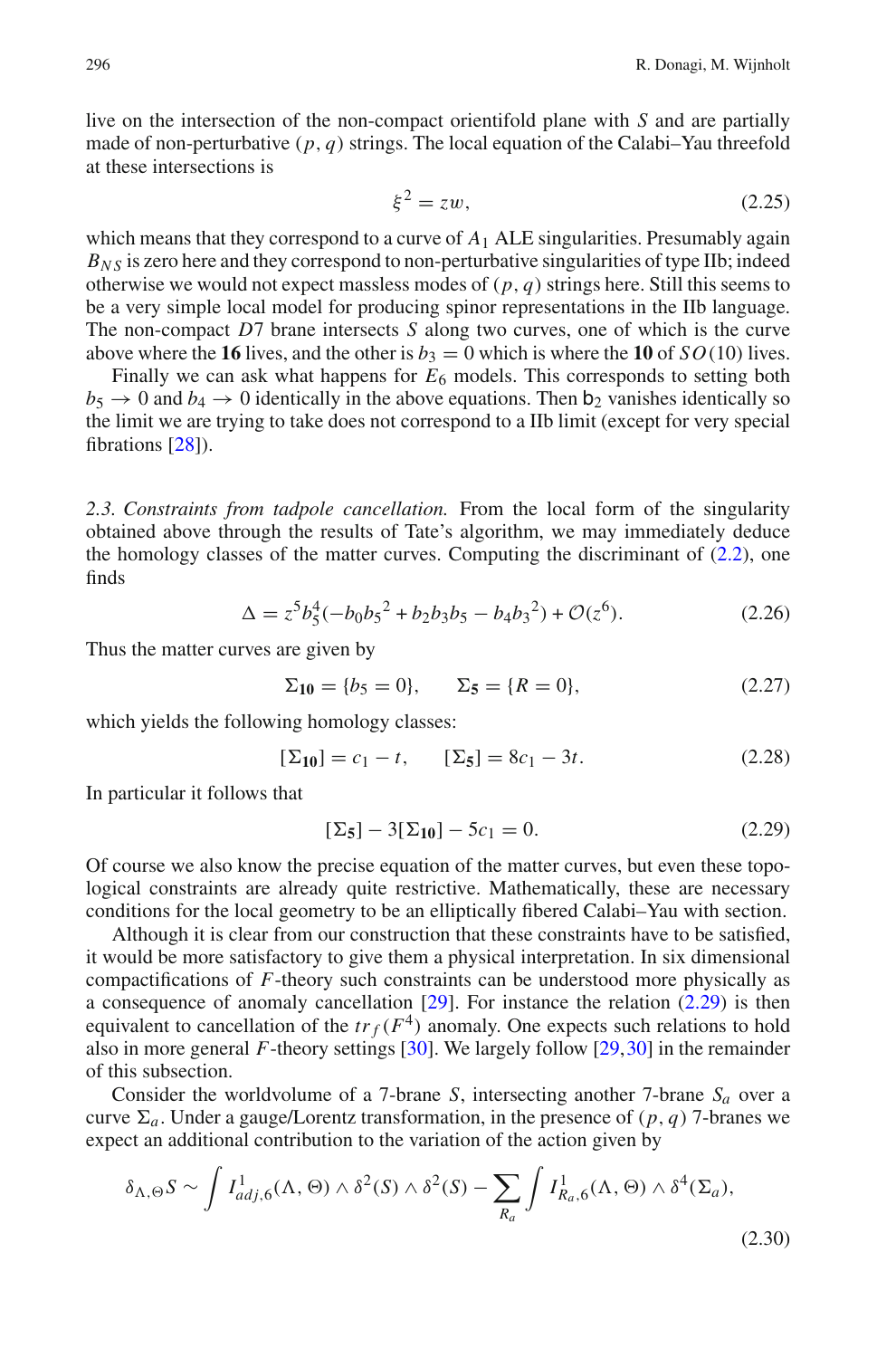where  $\Lambda$  is a local gauge transformation and  $\Theta$  is a local Lorentz transformation. Here  $I_{R,6}^1$  is given through the descent procedure as

$$
dI^1 = \delta I^0, \quad dI^0 = I_{R,8} = \left[\mathbf{ch}_R(F) \wedge \hat{\mathbf{A}}(R)\right]_8 \tag{2.31}
$$

or more explicitly

$$
\hat{I}_{R,8} = \frac{1}{24} \text{Tr}_R(F^4) - \frac{1}{96} \text{Tr}_R(F^2) \text{Tr}(R^2) + \frac{rk}{128} \left( \frac{1}{45} \text{Tr}(R^4) + \frac{1}{36} \text{Tr}(R^2)^2 \right),\tag{2.32}
$$

where *F* is understood to be the gauge field on the gauge 7-brane wrapped on *S*, and  $\hat{I} = (i(2\pi)^{d/2})I$ . Further we have  $\delta^2(S) \wedge \delta^2(S_a) = m_a \delta^4(\Sigma_a)$  and  $\delta^2(S) \wedge \delta^2(S) =$  $-c_1(S) \wedge \delta^2(S)$ . Note that intersections are frequently not transverse in *F*-theory and  $m_a \neq 1$ . The above expression is the most straightforward generalization of the usual expression for *D*-branes [\[31,](#page-40-10)[32\]](#page-40-11). There could be further contributions to δ*S* in compact models, but here we will concentrate on the pieces that are associated to the gauge theory and have to be cancelled even in a local model.

In order to check anomaly cancellation we convert all the gauge traces to traces in the fundamental representation:

$$
\operatorname{Tr}_R(F^4) = x_R \operatorname{Tr}_f(F^4) + y_R \operatorname{Tr}_f(F^2)^2, \qquad \operatorname{Tr}_R(F^2) = n_R \operatorname{Tr}_f(F^2). \tag{2.33}
$$

In *F*-theory, the only massless tensor field available for the Green–Schwarz mechanism is the RR field*C*4. Thus one would expect that the anomaly can be cancelled by mediation of *C*<sup>4</sup> if and only if the anomaly polynomial is factorizable, i.e. the matter representations occurring are such that

$$
\hat{I}_{12} = \left[ \sum_{0,a} n_a \delta^2(S_a) \wedge (2 \text{Tr}_f(F^2) - \frac{1}{2} \text{Tr}(R^2)) \right]^2.
$$
 (2.34)

The corresponding tadpole cancellation condition is the well-known constraint:

$$
N_{D3} = \frac{\chi(Y_4)}{24} - \frac{1}{8\pi^2} \int_{Y_4} \mathbf{G} \wedge \mathbf{G}.
$$
 (2.35)

Since all three terms receive unknown contributions from infinity, we do not have to worry about this condition in a local model.

However this leaves a puzzle. The  $\text{Tr}_f(F^4)$  anomalies are non-zero and localized at different places in the internal space. So how do these pieces get cancelled exactly? There must be something mediating them. In perturbative type IIb, the Tr  $_f(F^4)$  and Tr( $R^4$ ) anomalies on branes are cancelled by mediation of the RR fields  $C_0/C_8$ . However in *F*-theory these fields are massive and do not appear as propagating fields in the effective action. Nevertheless it seems clear what must happen: in general *F*-theory compactifications integrating out the massive modes of the RR fields  $C_0$  and  $C_8$  leaves an effective interaction whose variation cancels the  $\text{Tr}_f(F^4)$  anomalies.

A similar issue in fact also arises in *M*-theory on  $G_2$  manifolds and has been analyzed there [\[33\]](#page-40-12) (see also [\[22\]](#page-40-0) for a discussion). In the *M*-theory setting, chiral fermions are localized at points on the worldvolume of the gauge brane. In type IIa the corresponding anomalies would be mediated by the RR gauge field, but in *M*-theory this field is massive.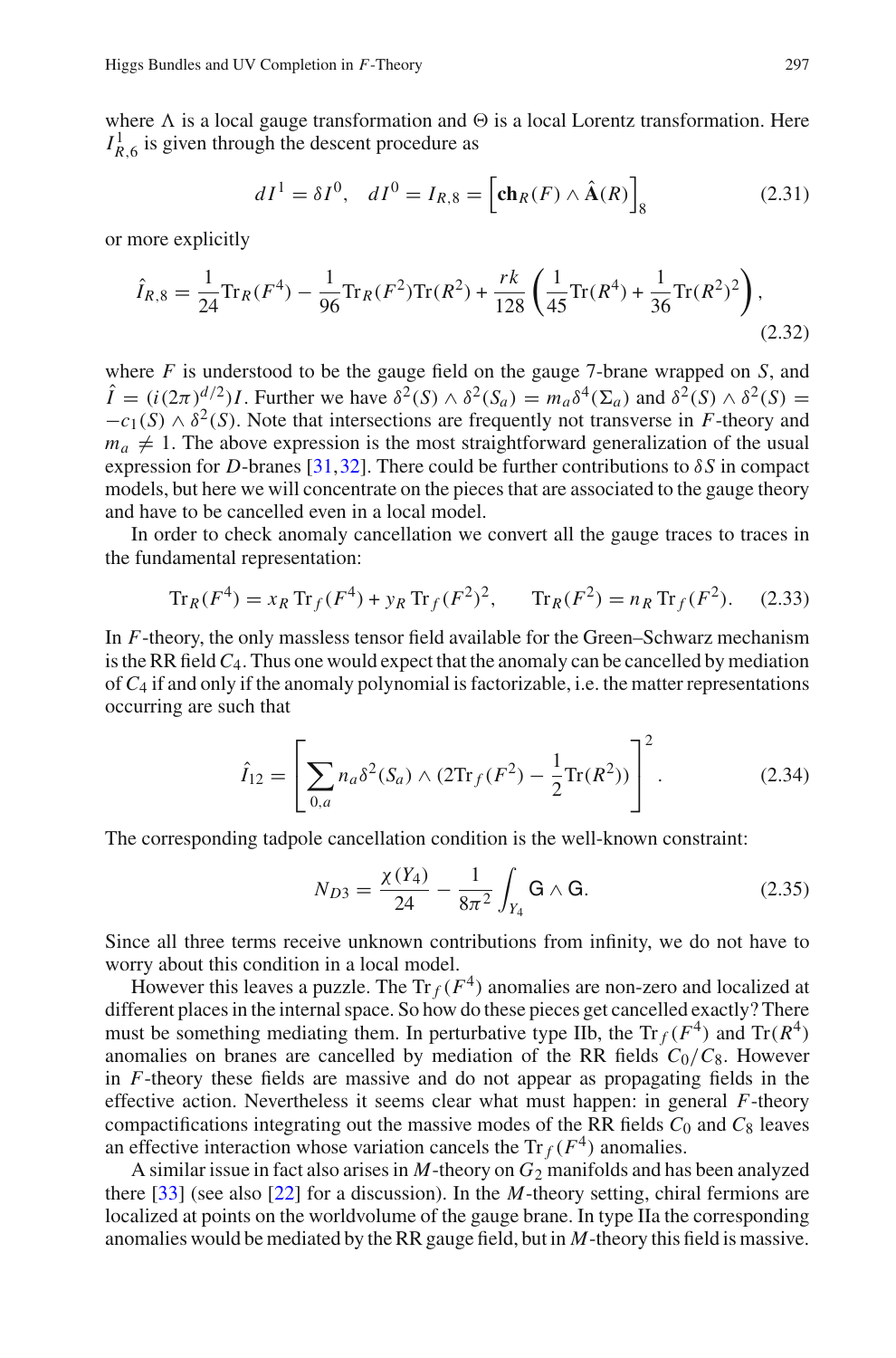Nevertheless there is a residual interaction  $\int K \wedge \omega^{(5)}$  which transforms under gauge transformations, and the Gauss law for  $K \sim dA_{RR}^{(1)}$  is satisfied precisely when the Tr  $f(F^3)$  anomalies are cancelled.

We have not precisely worked out the analogous statements in  $F$ -theory. The problem is that if we apply the analogous trick, rewriting  $\int C_0 \wedge F^4 \sim -\int dC_0 \wedge \omega_7$ , it does not yield an interaction that is invariant under  $Sl(2, Z)$  transformations, so it is incomplete. However for our purposes we don't really need to work this out in detail, because we can use the IIb orientifold limit identified in Sect. [2.2](#page-5-0) to show that the expected constraints have to be satisfied. In the IIb limit the anomaly is cancelled by  $C_0/C_8$  exchange as usual, and we get the following modified Bianchi identity:

$$
dF_1/2\pi = \sum_{D7} n_a \delta^2(S_a) - 8 \sum_{O7} \delta^2(O7). \tag{2.36}
$$

<span id="page-11-0"></span>Here we use the 'upstairs' picture, that is we write the relation on the covering space before taking the orientifold quotient. (*F*-theory corresponds more naturally to the 'downstairs' picture.)

Now the integral of  $dF_1$  over any closed two-cycle is zero. Let us integrate over any curve  $\Sigma_b$  in *S*, and let us write [\(2.36\)](#page-11-0) more suggestively as

$$
dF_1/2\pi = 5\delta^2(S) + \delta^2(S_a) + 5\delta^2(S') - 8\delta^2(O7) + \text{other},\tag{2.37}
$$

where *S'* is the mirror of *S* under the orientifold action, the *O*7-plane is the one intersecting *S* over  $\Sigma_{10}$  (where it also intersects *S'*), and *S<sub>a</sub>* is the part of the *I*<sub>1</sub> locus intersecting *S* over  $\Sigma$ <sub>5</sub>. Then we find

<span id="page-11-1"></span>
$$
0 = -5c1(S) \cdot \Sigma_b + \Sigma_5 \cdot \Sigma_b + (5-8)\Sigma_{10} \cdot \Sigma_b, \qquad (2.38)
$$

or equivalently

$$
[\Sigma_5] - 3[\Sigma_{10}] - 5c_1 = 0 \tag{2.39}
$$

in  $H_2(S, \mathbb{Z})$ , which is what we wanted to show. More generally we expect the relation

$$
\sum_{R_a} x_{R_a} [\Sigma_a] - \frac{1}{2} x_{\text{adj}} c_1(S) = 0
$$
 (2.40)

to be equivalent to cancelling the  $\text{Tr}_f(F^4)$  anomalies, but we have not been able to show this in full generality. As a special case, in six-dimensional compactifications of *F*-theory the above homology classes are all proportional to the class of a point, and this relation was verified in [\[29](#page-40-8)].

Following [\[30](#page-40-9)], we may get a second constraint by using a further relation in *F*-theory models:

$$
\Delta = -12K_{B_3}.\tag{2.41}
$$

This is also a kind of 7-brane tadpole cancellation (eg. on *K*3 it restricts the total number of 7-branes to be 24), but it differs from  $(2.36)$ . Since we have an  $SU(5)$  singularity along *S*, we may write

$$
\Delta = 5[S] + \Delta'. \tag{2.42}
$$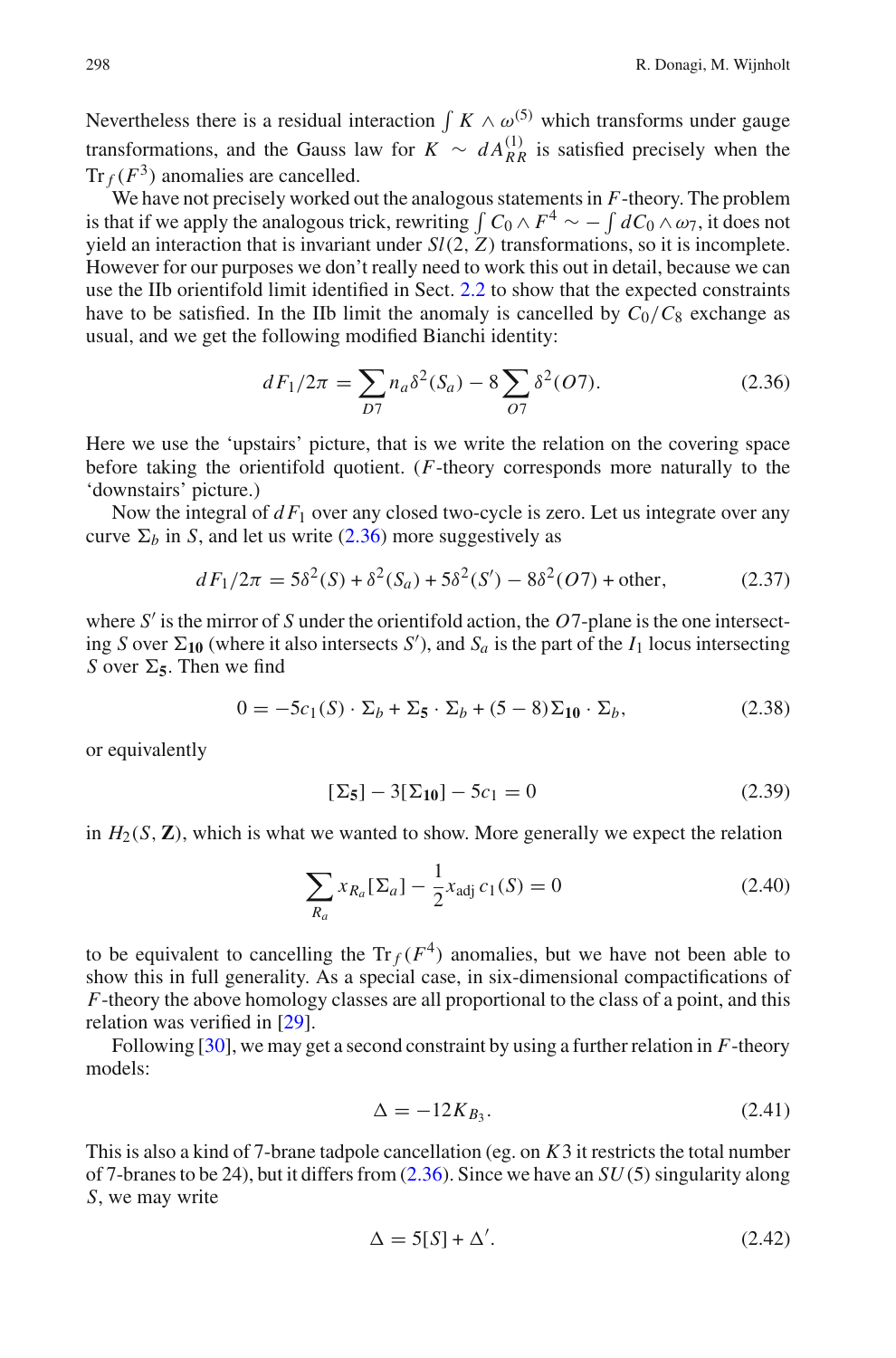If we assume there are only matter curves for hypermultiplets in the **5** or **10**, as is generically the case, then by intersecting with *S* we obtain

$$
-5t + 4\Sigma_{10} + \Sigma_5 = -12K_{B_3}|_S. \tag{2.43}
$$

Here we used  $[S] \cdot [S] = c_1(NS)|_S = -t$ . The intersection multiplicities can be read from the explicit form of the discriminant  $(2.26)$  (the coefficient of  $[\Sigma_{10}]$  can presumably be understood from the fact that the charge of an orientifold plane is −4 in the 'downstairs' picture). Further applying the adjunction formula  $K_{B_3}|_S = K_S + t$ , we find that

$$
7t + 4\Sigma_{10} + \Sigma_5 = -12K_S.
$$
 (2.44)

Together with the earlier constraint [\(2.39\)](#page-11-1), it then follows that the homology classes of the matter curves are given by

$$
[\Sigma_{10}] = c_1(S) - t, \qquad [\Sigma_5] = 8c_1 - 3t, \tag{2.45}
$$

exactly as promised.

Above we discussed anomalies of the higher dimensional gauge theory, even though the higher dimensional gauge symmetry is broken through compactification. But the KK modes still transform under the higher dimensional gauge symmetry, albeit non-linearly. So the sum over KK modes remembers the higher dimensional anomalies, and does not makes sense unless those anomalies are cancelled.

<span id="page-12-0"></span>*2.4. Higgs bundles, spectral covers and ALE-fibrations.* As advertized in [\(1.1\)](#page-1-1), we claim there are several equivalent descriptions of the supersymmetric configurations of an 8*d* gauge theory. We may describe such a configuration as an ALE fibration, which is how it arises in *F*-theory in 'closed string' variables. However we may also think of it more intrinsically in terms of field configurations of the adjoint scalars and gauge field. This gives us the Higgs bundle picture. Finally we may replace the Higgs field by its eigenvalues and the bundle by the corresponding eigenvectors. This gives us the spectral cover picture, essentially a fibered weight diagram with one sheet for each weight of a representation. The latter yields conventional *B*-branes in an auxiliary non-compact Calabi–Yau threefold *X*. The description of *B*-branes in a Calabi–Yau is already a welldeveloped subject and so this picture is the most convenient for doing actual constructions and calculations. In this section, we spell out the spectral cover description and its relation to the other pictures in a bit more detail.

Much of the structure discussed here has been discussed in the heterotic setting, but the main point is that it is in fact *intrinsic* to the 8*d* supersymmetric Yang–Mills theory and therefore applies to an arbitrary local *F*-theory geometry, or any other UV completion of 8*d* Yang–Mills theory. Moreover the spectral cover description allows us to tie up some technical loose ends from our previous papers. A completely analogous construction can be made in 7*d* supersymmetric Yang–Mills theory [\[22\]](#page-40-0) and leads to the construction of local models in *M*-theory, in the large volume limit where the Yang-Mills theory gives an accurate description. One can also apply the dictionary for ALE fibrations over a Riemann surface. This is essentially classic geometric engineering.

<span id="page-12-1"></span>2.4.1. The dictionary. Let us start with the Higgs bundle picture. The conditions for supersymmetry in the 8*d* gauge theory are obtained by dimensional reduction. Namely we start with the Hermitian–Yang–Mills equations in 10*d*, and assume fields are invariant under translation along a complex line. Then we can write the gauge field as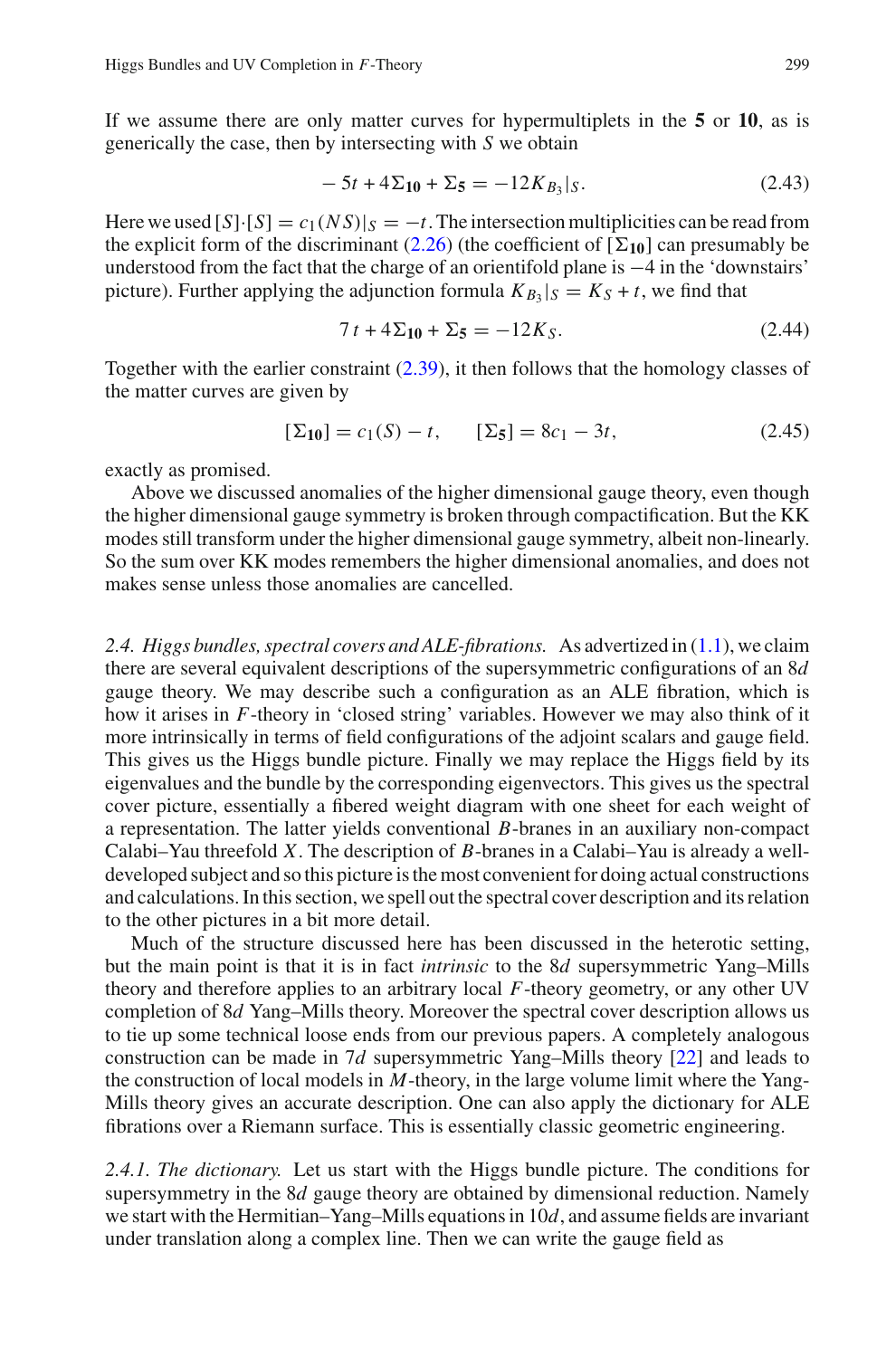$$
\mathsf{A}^{0,1} = A_{\bar{1}}(z^1, z^2) d\bar{z}^1 + A_{\bar{2}}(z^1, z^2) d\bar{z}^2 + \Phi_{\bar{3}}(z^1, z^2) d\bar{z}^3. \tag{2.46}
$$

The gauge field  $A^{0,1}$  is the (0, 1) component of a section of  $A^1(S, \text{ad}(G))$ , where G is a principal *G*-bundle on *S*. We can think of  $\Phi_{\bar{3}}$  as a (2, 0) form on *S* valued in ad(*G*), as it transforms in the same way under coordinate transformations; in other words, it is a section of ad $(G) \otimes K_S$ .

The *F*-terms are given by

$$
\mathsf{F}^{0,2} = 0 \Rightarrow F^{0,2} = 0, \quad \bar{\partial}_A \Phi = 0, \tag{2.47}
$$

<span id="page-13-0"></span>and the *D*-terms are

$$
g^{i\bar{j}}F_{i\bar{j}} = 0 \Rightarrow g^{i\bar{j}}F_{i\bar{j}} + g^{3\bar{3}}[\Phi_3^{\dagger}, \Phi_{\bar{3}}] = 0.
$$
 (2.48)

Here  $g_{i\bar{i}}$  is taken to be the Kähler metric on *S*, and  $g_{3\bar{3}} = \det(g_{i\bar{i}})^{-1}$ . By taking the Hodge star on *S*, we can also rewrite Eq. [\(2.48\)](#page-13-0) as  $J \wedge F + [\Phi^{\dagger}, \Phi] = 0$ , where  $\Phi_{ij} = \epsilon_{ij3} g^{3\bar{3}} \Phi_{\bar{3}}$ . The dependence of the second term in this equation on  $g_{33}$  actually cancels, and it is more convenient to only refer to the two-form  $\Phi_{ij}$ , which as noted above is a section of ad( $\mathcal{G}$ ) ⊗  $K_S$ .

The *F*- and *D*-term equations are called Hitchin's equations or the Yang–Mills– Higgs equations, and the data  $(A, \Phi)$  subject to these equations defines a Higgs bundle [\[34](#page-40-13),[35\]](#page-40-14). The *D*-term is the moment map for gauge transformations acting on the pair  $(A, \Phi)$  with respect to the Kähler form associated to the metric

$$
g(\delta \mathsf{A}, \delta \mathsf{A}) = -\frac{i}{2\pi} \int_{S} J \wedge \text{Tr}(\delta A^{0,1} \wedge (\delta A^{0,1})^{\dagger}) + \text{Tr}(\delta \Phi \wedge \delta \Phi^{\dagger}), \tag{2.49}
$$

where  $J = \frac{1}{2} \sqrt{-1} g_{i\bar{j}} dz^i \wedge d\bar{z}^j$ . The *F*-terms are critical points of a holomorphic Chern-Simons functional, which is informally written as:

$$
W = \frac{1}{8\pi^2} \int_S \text{Tr} \,(A + \Phi)\bar{\partial}(A + \Phi) + \frac{2}{3}(A + \Phi)^3 = \frac{1}{4\pi^2} \int_S \text{Tr} \,\Phi \wedge F_A. \tag{2.50}
$$

In other words, the *F*-terms are governed by a holomorphic version of a *B F*-theory. For a more precise discussion, see [\[23\]](#page-40-2).

The Higgs bundle is the object of primary interest, because it describes supersymmetric solutions of the equations of motion of the weakly coupled 8*d* field theory. However it is not easy to handle directly, as in the non-abelian case the *D*-term equation is a complicated non-linear PDE, which we cannot solve in closed form. This leads us to the spectral cover picture, which attempts to give an abelianized description of the non-abelian Higgs bundle.

For convenience we temporarily focus on  $U(n)$  and  $SU(n)$  gauge groups, though analogous constructions exist for any gauge group. We let *X* denote the total space of the canonical bundle  $K<sub>S</sub>$ , and we let *s* denote a coordinate on the fibers. Then the spectral sheaf  $\mathcal L$  for a pair  $(A, \Phi)$  is obtained as follows. We think of  $\Phi$  as a map

$$
p^*\Phi: p^*E \to p^*(E \otimes K_S), \tag{2.51}
$$

<span id="page-13-1"></span>where *p* is the projection  $X \to S$ . The spectral sheaf  $\mathcal L$  is now defined as the cokernel of  $\Psi = p^* \Phi - sI$ , where *I* is the  $n \times n$  identity matrix. In other words,  $\mathcal L$  is defined through the short exact sequence

$$
0 \to p^* E \stackrel{\Psi}{\longrightarrow} p^*(E \otimes K_S) \to \mathcal{L} \to 0. \tag{2.52}
$$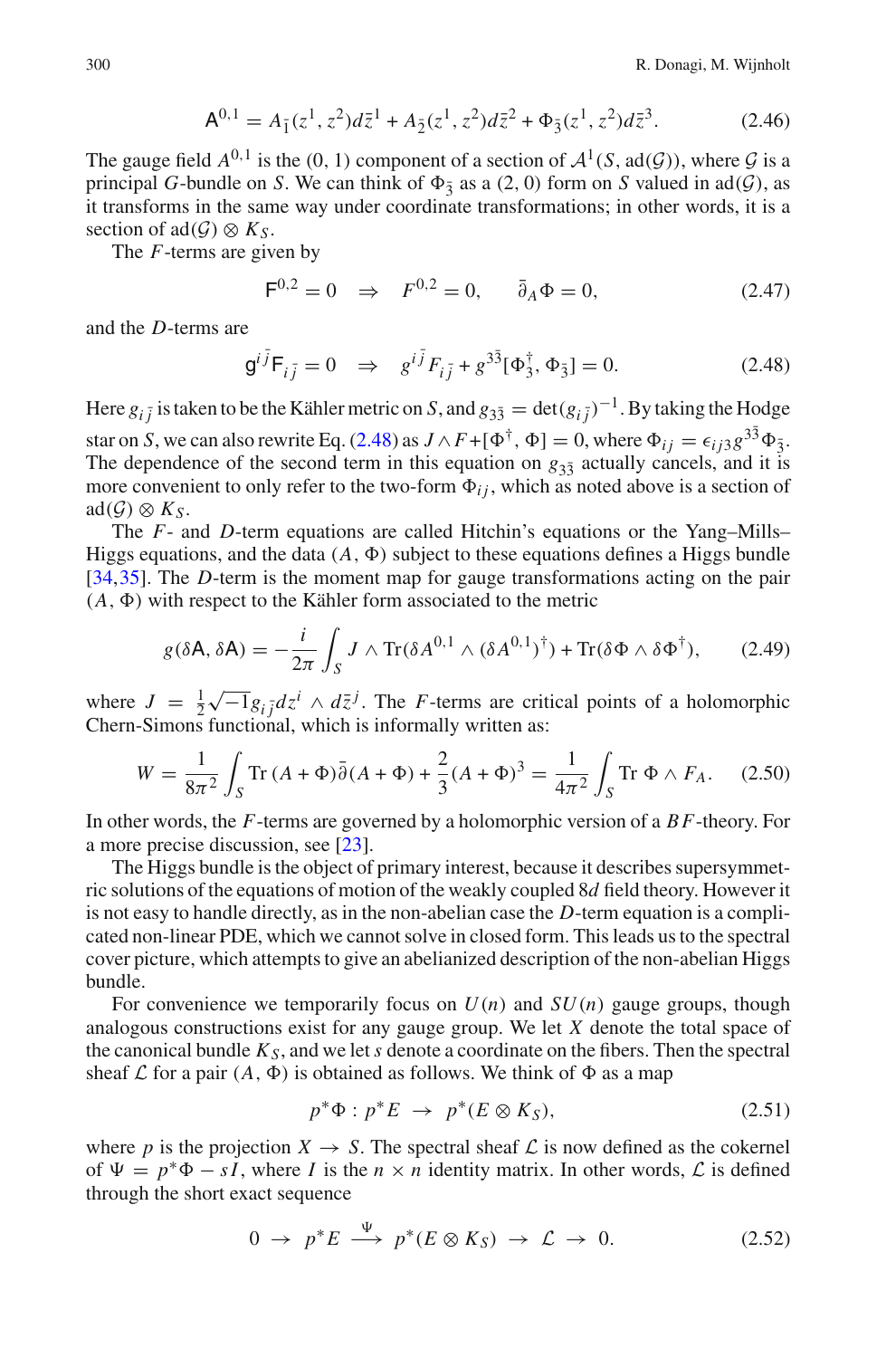Sometimes slightly different definitions are used, for example the cokernel is sometimes defined as  $\mathcal{L} \otimes p^* K_S$ <sup>[2](#page-14-0)</sup>

Let us slowly unravel what this means. First of all, the spectral sheaf  $\mathcal L$  is supported on a divisor *C* in *X*, which is called the spectral cover. Its equation is given by

$$
\det \Psi = \det(sI - p^*\Phi) = 0. \tag{2.53}
$$

<span id="page-14-1"></span>By expanding in *s*, the polynomial coefficients are identified with invariant polynomials of  $\Phi$ , the Casimirs. The map that sends the Higgs field  $\Phi$  to its Casimirs is the Hitchin map.

For a generic point on *S* the roots  $\lambda_i$  of this polynomial give us *n* points on the fiber of  $K_S$ . The  $\lambda_i$  are interpreted as the eigenvalues of  $p^*\Phi$ , and by a complexified gauge transformation we can put  $p^* \Phi$  in diagonal form:

$$
g^{-1}(p^*\Phi)g \sim \begin{pmatrix} \lambda_1 & & \\ & \ddots & \\ & & \lambda_n \end{pmatrix} . \tag{2.54}
$$

Thus spectral cover *C* gives an *n*-fold cover over *S* which geometrizes how the  $\lambda_i$  vary over *S*. This is the spectral cover for the fundamental representation of  $SU(n)$ . Since we will be interested in non-compact covers, we should allow simple poles for the Higgs fields. We can get rid of the poles in [\(2.53\)](#page-14-1) by multiplying with a suitable section. Thus instead of  $(2.53)$  we will write the degree *n* equation

$$
0 = b_0 s^n + b_1 s^{n-1} + b_2 s^{n-2} + \dots + b_n.
$$
 (2.55)

Since  $s = 0$  is marked, the only coordinate transformations allowed are rescaling. For *SU*(*n*) gauge groups we further want to impose that all the roots add up to zero. Since we have

$$
\lambda_1 + \dots + \lambda_n = b_1,\tag{2.56}
$$

therefore we set  $b_1 = 0$ . The surface C is non-compact. Along the locus  $b_0 = 0$ , two of the roots go off to infinity. Let us denote the divisor  $b_0 = 0$  on *S* by *n*. Since *s* is a coordinate on  $K_S$ , the  $b_i$  are then seen to be sections of

$$
b_i \sim \eta - i c_1(S). \tag{2.57}
$$

We further have to describe the gauge field *A* in this picture. More precisely we have to describe how the Dolbeault operator on *E* up to complexified gauge transformations, or equivalently the holomorphic structure of the bundle *E* (since we only get an isomorphism of the holomorphic data), is encoded in the spectral cover picture. From our short exact sequence [\(2.52\)](#page-13-1), we see that the fibers of  $\mathcal L$  are identified with the eigenvectors of  $p^*\Phi$ . Generically the eigenvalues of  $p^*\Phi$  are distinct, and so each fiber of *E* can be decomposed into one-dimensional eigenspaces  $\oplus_i C_i$  |*i*). Let us denote coordinates on the total space  $K_S \to S$  by pairs  $(p, s)$ , where  $p \in S$  and *s* is the coordinate on the fiber. The assignment

$$
(p, \lambda_i) \to \mathbf{C} \, |i\rangle \tag{2.58}
$$

<span id="page-14-0"></span><sup>2</sup> Another frequently used definition gives the spectral line bundle *<sup>L</sup>*, rather than the spectral sheaf *<sup>L</sup>*. Let us denote by *C* the spectral cover,  $R = K_{C/S}$  the ramification divisor, and  $s \in H^0(C, p_C^* K_S)$  the tautological eigenvalue section, whose value at a point  $(p, s)$  is given by *s*. Then  $L \otimes \mathcal{O}(-R)$  is the kernel of  $p_C^* \Phi - sI : p_C^* E \to p_C^* E \otimes p_C^* K_S.$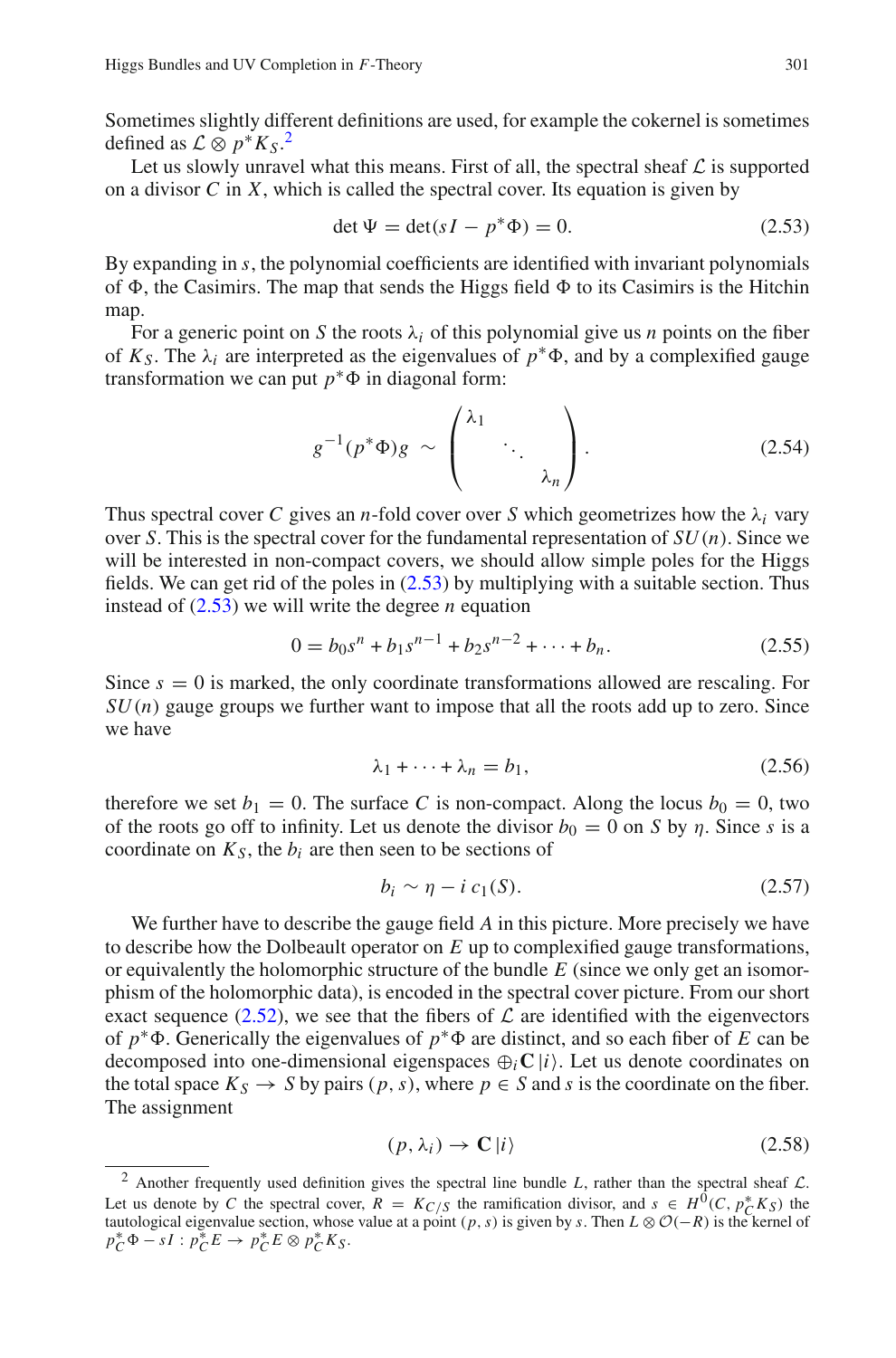yields a line bundle *L* on *C* called the spectral line bundle. Furthermore since  $\bar{\partial}_A \Phi =$ 0,  $\bar{\partial}_A$  commutes with the action of  $\Phi$  on *E*, and we can simultaneously diagonalize  $\bar{\partial}_A$ . Thus we get a Dolbeault operator on *L*, i.e. *L* is a holomorphic line bundle. The local sections of *L* which are annihilated by this Dolbeault operator define the sheaf *L*.

Over a sublocus on the base, some of the eigenvalues of  $\Phi$  will coincide, and we need to worry about the Jordan block structure. We can appeal to our general definition [\(2.52\)](#page-13-1), and show that by picking the regular representative of  $\Phi$ , we get a smooth global object. The spectral cover and line bundle in  $K<sub>S</sub>$  satisfy the usual requirements of a *B*-brane in the large volume limit: a holomorphic cycle with a holomorphic bundle on it.

Conversely, given a spectral cover and a spectral line bundle, we may recover the Higgs field  $\Phi$  and the bundle *E*. Namely given the spectral data  $(C, L)$ , we may recover the Higgs bundle as:

$$
E = p_{C*}L, \qquad \Phi = p_{C*}s. \tag{2.59}
$$

Furthermore if we want an *SU*(*n*) bundle rather than a *U*(*n*) bundle, then we also need to require

$$
\det(p_{C*}L) = \mathcal{O},\tag{2.60}
$$

where  $\mathcal O$  is the trivial line bundle. This gives a topological constraint on the allowed spectral line bundles.

Now we discuss the ALE picture. The second homology group of an ALE space of type ADE is isomorphic to the corresponding root lattice of type ADE. We want to fiber this over a complex surface *S*. Locally on *S* we may choose a basis  $\alpha_i$  of  $H_2(ALE, \mathbb{Z})$ corresponding to the fundamental roots of the corresponding ADE Lie algebra (obviously this depends on a choice of Weyl chamber). Similarly we may choose a dual basis  $\omega^j$ of  $H^2$ (ALE, **Z**) satisfying

$$
\int_{\alpha_i} \omega^j = \delta^{ij}.\tag{2.61}
$$

In our local patch, the holomorphic volume form can now be expanded as

$$
\Omega^{4,0} = \sum_{j} \Phi_j^{2,0} \wedge \omega^j, \qquad (2.62)
$$

where  $\Phi_j^{2,0} = \int_{\alpha_j} \Omega^{4,0}$ . Obviously, we want to interpret the  $\Phi_j^{2,0}$  as the components of proportional to the Cartan generators. Similarly, we expand the three-form field as

$$
\mathsf{C}_3 = \sum_j A_j \wedge \omega^j \tag{2.63}
$$

and we want to interpret the  $A_j$  as the Cartan components of the gauge field. Globally, our local patches should be glued using the natural large diffeomorphism symmetries of the ALE (which are in one-to-one correspondence with elements of the Weyl group).

<span id="page-15-0"></span>We may go back and forth between the spectral cover and the ALE fibration. For  $SU(n)$  gauge groups the  $A_{n-1}$ -ALE fibration is defined by the following equation

$$
y^2 = x^2 + b_0 s^n + b_2 s^{n-2} + \dots + b_n.
$$
 (2.64)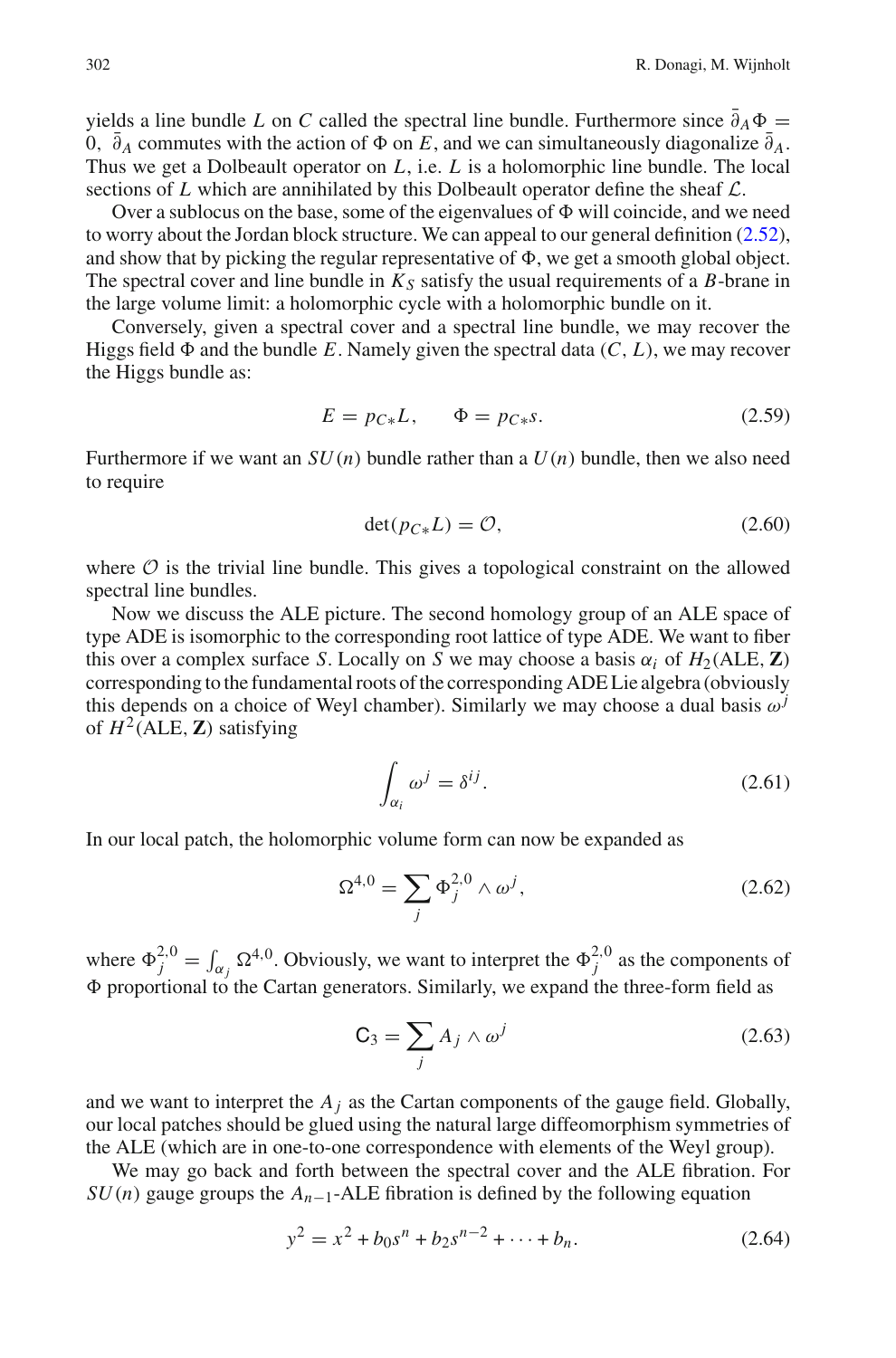As far as the variation of Hodge structure is concerned, the quadratic terms  $x^2$  and  $y^2$ are irrelevant and may be dropped, recovering our previous equation. This argument is well known from Landau–Ginzburg models, where we 'integrate out' the fields with a quadratic potential. For other groups there is an analogous but slightly more complicated relation.

The effective four-dimensional theory describes the deformations of the holomorphic data. We can give a precise map between the spectral cover and the ALE fibration pictures of such variations using the notion of cylinder mappings. Let us think of [\(2.64\)](#page-15-0) as a conic bundle fibered over the complex plane parametrized by *s*. We have a map

$$
p_R: R \to C,\tag{2.65}
$$

where *R* is obtained from *C* by attaching a line (with equation  $y = x$ ) to each point in the fiber of the covering  $C \rightarrow S$ . The variety *R* is called the cylinder. (More precisely, the cylinder consists of the pair of lines fibered over the discriminant locus. This leads to a relation between the Hodge structure of *Y*<sup>4</sup> and a double cover of the discriminant, branched over the singular locus of the discriminant. In the  $A_{n-1}$  case there is no monodromy, so the cylinder splits in two and it suffices to consider half the cylinder. In the  $D_n$  case we need both the lines). We also have a map

$$
i: R \to Y_4 \tag{2.66}
$$

which embeds these lines in the ALE  $(2.64)$ , each line sitting at the corresponding point  $s = \lambda_i$  in the *s*-plane. Then we get a map

$$
i_* p_R^* : H^{i,j}(C) \to H^{i+1,j+1}(Y_4). \tag{2.67}
$$

It gives an explicit isomorphism of the Hodge structures appearing on both sides. To define this properly, one should consider certain compactified version, and sometimes one needs a small correction to subtract a singlet of the Weyl group. We will not discuss this explicitly here, see Appendix C of  $[1]$  and  $[21]$  for further discussion.

Now we see that deformations of the spectral cover, which live in  $H^{2,0}(C)$ , get mapped to generators of  $H^{3,1}(Y_4)$ , which correspond to complex structure deformations of the ALE fibration. Furthermore in terms of the ALE fibration  $Y_4$ , the spectral line bundle is encoded as *G*-flux. Let us decompose the flux of the spectral line bundle as

$$
c_1(L) = \frac{1}{2}c_1(K_{C/S}) + \gamma,
$$
\n(2.68)

where  $K_{C/S} = K_C - p_C^* K_S$  is the ramification divisor, and  $p_{C*}\gamma = 0$ . Then the spectral line bundle and the *G*-flux are related by

$$
G = i_{*} p_{R}^{*} \gamma - q \text{ [ALE]} \in H^{2,2}(Y_{4}), \tag{2.69}
$$

where [ALE] is the class of an ALE fiber, and *q* is determined by requiring that  $\int_S G = 0$ , which gives  $q = \gamma \cdot_C \Sigma_E$ . Given this explicit expression it is not too hard to check that such fluxes are primitive, i.e. satisfy  $J \wedge G = 0$  on  $Y_4$ , if  $p_{C*Y} = 0$ . For  $U(n)$  bundles, we need to make sure that if *J* contains a piece  $\pi^* J_S$  pulled-back from *S*, then  $p_{C*Y} \cdot J_S = 0$ .

We may state the correspondence somewhat more intrinsically as follows. We have a local system  $\pi$ :  $\Lambda_{ADE}$  → *S* over *S*, whose fiber  $\pi^{-1}(p)$  over a point  $p \in S$  is given by an ADE root lattice. We also consider the complexification  $\Lambda \otimes \mathcal{O}_S$ . Then we are interested in the cohomology groups  $H^k(S, \Lambda)$  and  $H^{i,j}(S, \Lambda \otimes \mathcal{O}_S)$ . They are acted on by the Weyl group and decompose into various pieces. The cohomology groups encountered above in the spectral cover or ALE picture all correspond to specific pieces of this decomposition, and do not care how the ADE lattice is 'realized.'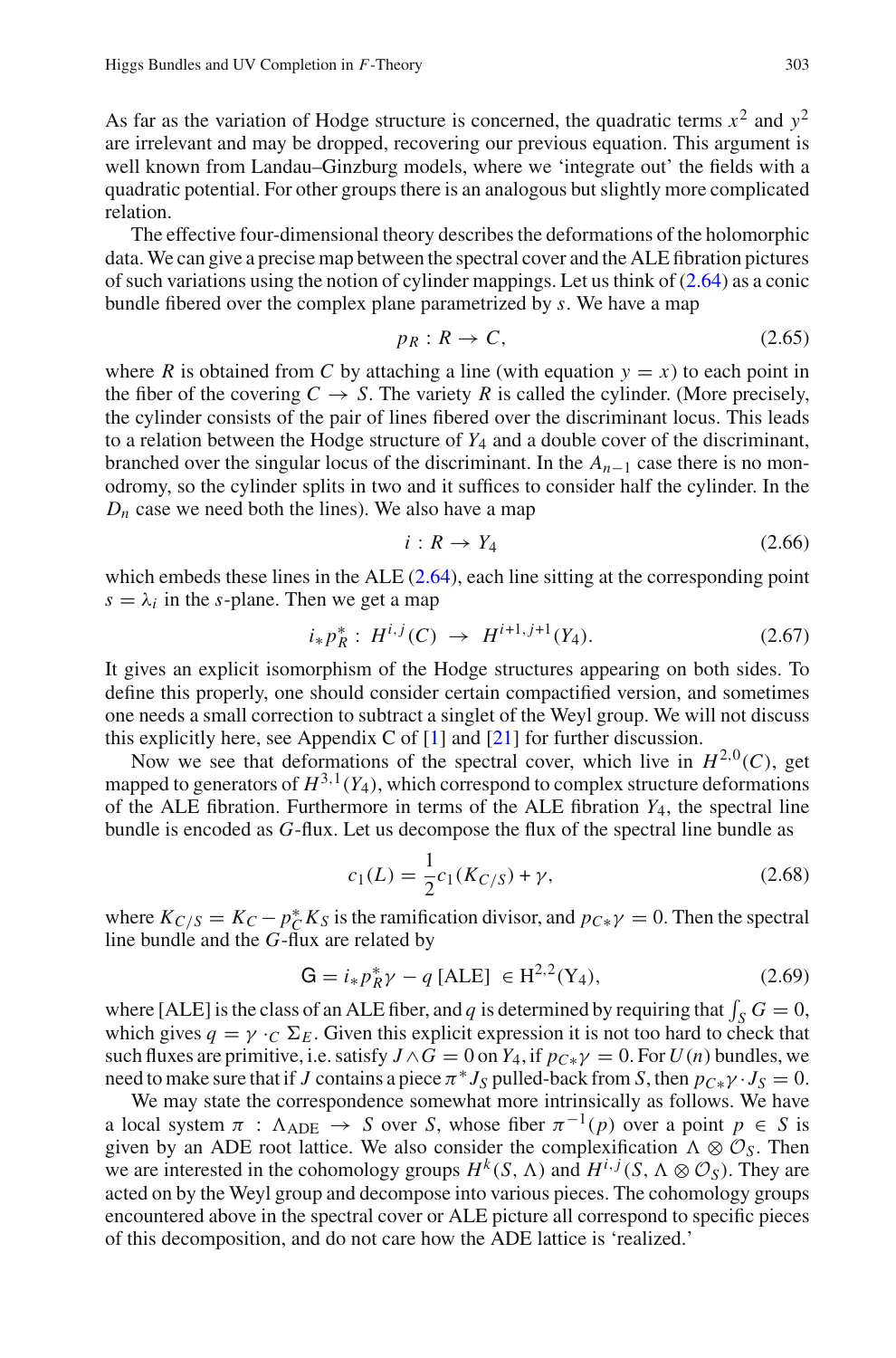<span id="page-17-0"></span>*2.4.2. Other associated spectral covers.* The *SU*(*n*) spectral cover we have considered so far should really be called  $C_E$ , to indicate that it corresponds to the fundamental representation. We can also construct spectral covers for other representations, which typically describe equivalent data. One important cover that we will need is the spectral cover  $C_{\Lambda^2 E}$  for the anti-symmetric representation of *SU*(*n*). This has  $\frac{1}{2}n(n-1)$  sheets. Each sheet intersects a fiber of  $K<sub>S</sub>$  in the points

$$
\Lambda^2 E: \qquad \lambda_i + \lambda_j, \quad i < j,\tag{2.70}
$$

where addition is defined in the obvious way in each fiber. In fact it is not hard to write down an explicit equation using Mathematica. For the case  $n = 5$ , the cover is defined by the degree 10 equation,

$$
0 = s10 + 3s8c2 - s7c3 + s6(3c22 - 3c4) + s5(-2c2c3 + 11c5) + s4(c23 - c32 - 2c2c4)+s3(-c22c3 + 4c3c4 + 4c2c5) + s2(-c2c32 + c22c4 - 4c42 + 7c3c5)+s(c33 + c22c5 - 4c4c5) - c32c4 + c2c3c5 - c52, (2.71)
$$

where  $c_i = b_i/b_0$  and the whole equation should be multiplied with  $b_0^3$  in order to remove the denominators. We denote the intersection of  $C_{\Lambda^2 E}$  with the zero section  $s = 0$  by  $\Sigma_{\Lambda^2 E}$ .<sup>[3](#page-17-1)</sup> The surface  $C_{\Lambda^2 E}$  is singular when two of the eigenvalues coincide, i.e.  $\lambda_i + \lambda_j = \lambda_k + \lambda_l$  for some *i*, *j*, *k*, *l*. This happens in codimension one, so the matter curve  $\Sigma_{\Lambda^2 E}$  is also singular at isolated points. The spectral line bundle on this cover is given fiberwise by

$$
L_{\Lambda^2 E}: \quad (p, \lambda_i + \lambda_j) \to \mathbf{C} \, |i\rangle \wedge |j\rangle. \tag{2.72}
$$

It is not really a line bundle but a (torsion-free) sheaf, its rank jumping up at the singular locus, and one has to desingularize in order to define things unambiguously. Still this data is determined uniquely by the spectral line bundle for the cover of the fundamental representation, as follows.

In order to write an unambiguous formula it is more natural to think about unembed-ded covers [\[36\]](#page-40-15). We take pairs of points  $(q_1, q_2) \in C_E \times_S C_E$ , and remove the diagonal where  $q_1 = q_2$ . Then we define the quotient<sup>[4](#page-17-2)</sup>

$$
\tilde{C}_{\Lambda^2 E} = \{ (q_1, q_2) \in C_E \times_S C_E \mid q_1 \neq q_2 \} / \mathbb{Z}_2, \tag{2.73}
$$

where the  $\mathbb{Z}_2$  action interchanges  $(q_1, q_2) \rightarrow (q_2, q_1)$ . This cover is embedded in  $X \times_S$  $X/\mathbb{Z}_2$ , but not in *X*, and provides a resolution of  $C_{\Lambda^2 E}$ . There is a natural map

$$
C_E \times_S C_E - \text{diag}(C_E) \rightarrow \tilde{C}_{\Lambda^2 E} \rightarrow C_{\Lambda^2 E}.
$$
 (2.74)

The last map is given fiberwise by sending  $(\lambda_i, \lambda_j) \rightarrow \lambda_i + \lambda_j$ . The pairs  $(\lambda_i, \lambda_j)$  and  $(\lambda_k, \lambda_l)$  are distinct in  $\tilde{C}_{\Lambda^2 E}$  even when  $\lambda_i + \lambda_j = \lambda_k + \lambda_l$  in  $C_{\Lambda^2 E}$ . The inverse image

<span id="page-17-1"></span><sup>&</sup>lt;sup>3</sup> Note that the subscript here indicates the representation of the holonomy group, not the unbroken gauge group. In our discussion later however we will instead use the subscript to denote the representation under the GUT group, as in our previous papers. Thus in our *SU*(5) examples later we will have  $\Sigma_{\Lambda^2 E} = \Sigma_5$  and  $\Sigma_E = \Sigma_{10}$ .

<span id="page-17-2"></span><sup>&</sup>lt;sup>4</sup> Strictly we have to take the closure and then take the quotient. We oversimplified this issue here and in the remainder in order to avoid too much notation.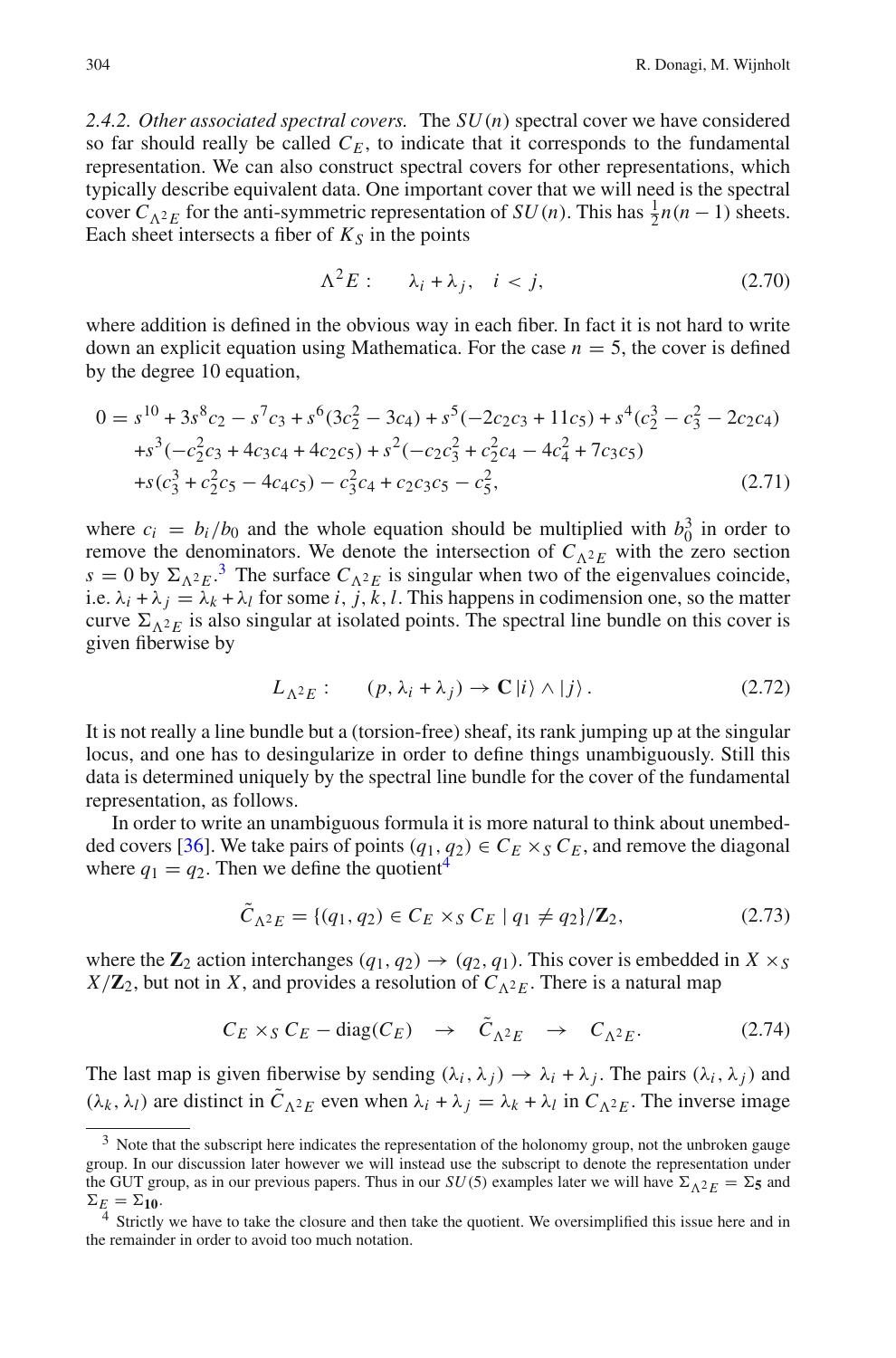of  $\Sigma_{\Lambda^2 E}$  in  $\tilde{C}_{\Lambda^2 E}$  is its normalization  $\tilde{\Sigma}_{\Lambda^2 E}$ . The spectral line bundle  $L_E$  on  $C_E$  gets mapped to a smooth line bundle on  $\tilde{C}_{\Lambda^2 E}$ :

$$
L_E \boxtimes L_E \rightarrow \tilde{L}_{\Lambda^2 E} \rightarrow L_{\Lambda^2 E}.
$$
 (2.75)

It only gets mapped to a sheaf  $L_{\Lambda^2 E}$  on  $C_{\Lambda^2 E}$  because the map  $\tilde{C}_{\Lambda^2 E} \to C_{\Lambda^2 E}$  is twoto-one at the singular locus, but this is irrelevant since we should work with the nonsingular surface  $\tilde{C}_{\Lambda^2 E}$ . This construction should be interpreted as follows. The spectral line bundle on  $C_{\Lambda^2 E}$  is the set of eigenlines  $|i\rangle \wedge |j\rangle$  of  $\Lambda^2 E$  under the action of the Higgs field. When  $\lambda_i + \lambda_j = \lambda_k + \lambda_l$  the cover  $C_{\Lambda^2 E}$  is singular, so there is an ambiguity in assigning eigenlines of  $\Lambda^2 E$  to eigenvalues of  $\Phi_{\Lambda^2 F}$  in a neighbourhood of the singular locus. This ambiguity is naturally resolved by recalling that the assignment of eigenlines to eigenvalues was unambiguous for  $E$  (assuming  $C_E$  is smooth), in other words it is naturally resolved by requiring that  $L_{\Lambda^2 E}$  descends from a smooth line bundle on  $\tilde{C}_{\Lambda^2 E}$ . As emphasized in [\[3\]](#page-39-1), this means that keeping track of the gauge indices implies that the hypermultiplet at the intersection really couples to  $\tilde{L}_{\Lambda^2 E}$ . Thus the hypermultiplet propagates on the normalized matter curve  $\sum_{\Delta^2 F}$  rather than on  $\sum_{\Delta^2 F}$  itself.

Similarly we may construct spectral covers for other representations. For instance the spectral cover for the symmetric representation  $C_{S^2E}$  is given fiberwise by

$$
S^2 E: \qquad \lambda_i + \lambda_j, \quad i \le j. \tag{2.76}
$$

We will not have any need for these other coverings in this paper.

<span id="page-18-0"></span>*2.4.3. Fermion zero modes.* Now that we have a description of configurations in the 8*d* gauge theory in terms of holomorphic cycles and bundles on them, we would like to describe the zero modes of the Dirac operator. In holomorphic geometry the Dirac operator splits into a Dolbeault operator

$$
\bar{D} = \bar{\partial} + A^{0,1} + \Phi^{2,0} \tag{2.77}
$$

and its adjoint  $D^{\dagger}$ .

The spinor configuration space together with the *D* operator yield a complex, and we may consider its cohomology. In fact we may interpret this as the cohomology of a double complex  $(\Omega_S^{\bullet}(\text{ad}(E)) \otimes \Lambda^{\bullet} K_S, \bar{\partial}_A, \Phi)$ , since  $\bar{\partial}_A^2 = \Phi \wedge \Phi = [\bar{\partial}_A, \Phi] = 0$ by the *F*-term equations. These cohomology groups are thus usually referred to as the hypercohomology groups of the Higgs bundle, and denoted by

$$
\mathbb{H}^p(\mathcal{E}^\bullet),\tag{2.78}
$$

where  $\mathcal{E}^{\bullet}$  is the two step complex  $\text{ad}(E) \to \text{ad}(E) \otimes K_S$ . Since the operator  $D = \bar{D} + \bar{D}^{\dagger}$ is elliptic, by arguments familiar from Hodge theory its zero modes are in one-to-one correspondence with the generators of these hypercohomology groups. We might call them the 'harmonic' representatives.

As usual, the index *p* correlates with the 4*d* chirality as  $(-1)^p$ . For  $p = 1, 2$  the 4*d* part of the wave function belongs to a chiral (anti-chiral) superfield, and for  $p = 0, 3$ we get four-dimensional gauginos (or possibly ghosts if suitable stability conditions are not satisfied).

Thus to find the spectrum and interactions, we are interested in computing  $\mathbb{H}^p(\mathcal{E}^{\bullet})$ . By the usual arguments of deformation theory, they describe the symmetries, the tangent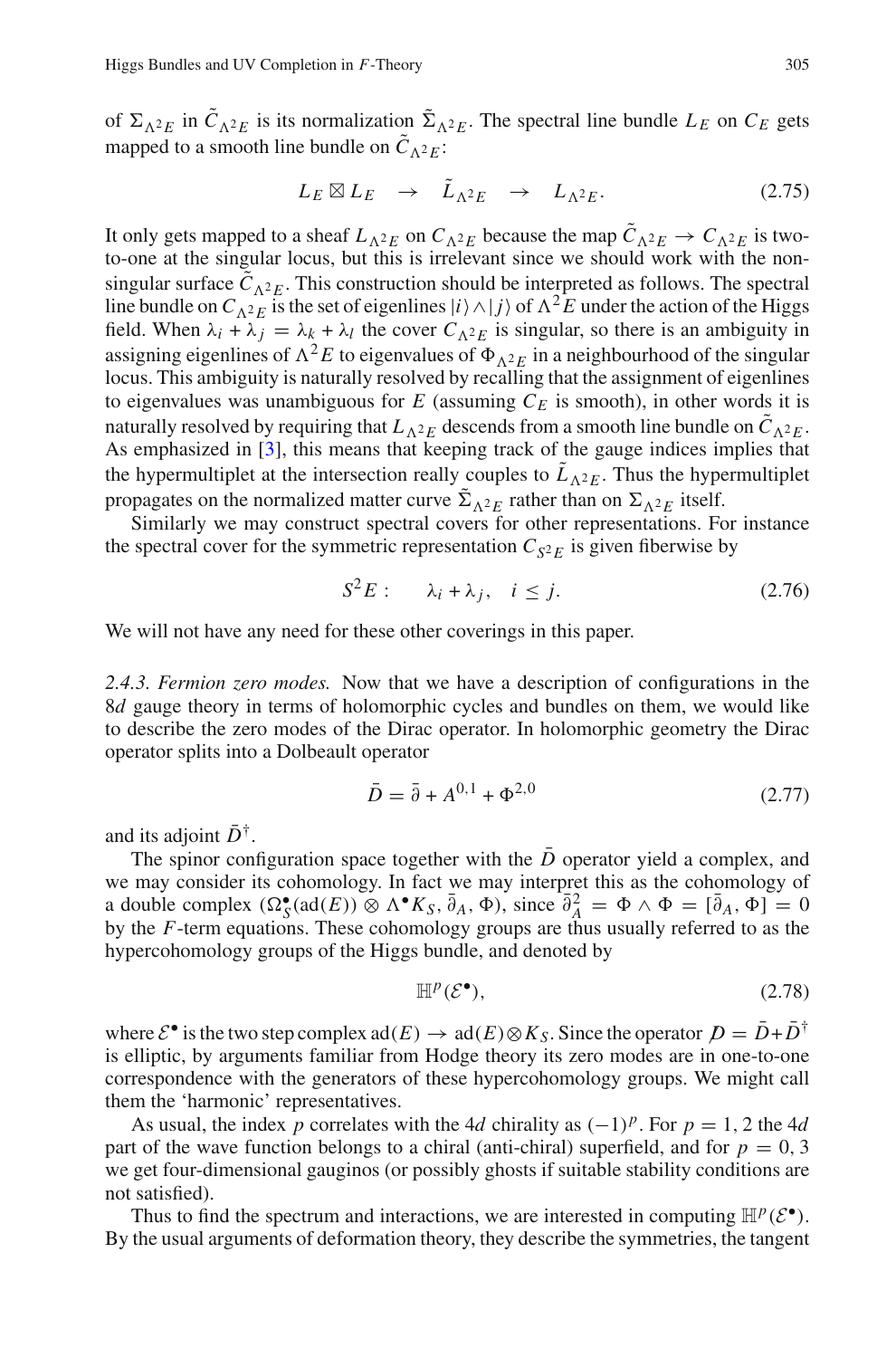space to the deformation space, and the obstructions. For example, using the long exact sequence for hypercohomology, we find the exact sequence

$$
\cdots \to H^0(\text{ad}(E) \otimes K_S) \to \mathbb{H}^1(\mathcal{E}^{\bullet}) \to H^1(\text{ad}(E)) \to \cdots. \tag{2.79}
$$

Here  $H^0(\text{ad}(E) \otimes K_S)$  describes deformations of the Higgs field  $\Phi$ , and  $H^1(\text{ad}(E))$ describes deformations of the bundle *E*.

Note that *D* and its zero modes depend explicitly on the hermitian metric on *E* solving the *D*-term equations. Therefore, like the hermitian metric, the harmonic representatives are impossible to write down exactly in closed form. To find the spectrum, it will be crucial to use the fact that unlike the harmonic representatives, the hypercohomology groups do not depend on the choice of hermitian metric.

Now let us consider the spectral picture. Recall that we have a short exact sequence relating the Higgs bundle to the spectral sheaf,

$$
0 \to p^*E \longrightarrow p^*(E \otimes K_S) \to \mathcal{L} \to 0. \tag{2.80}
$$

One may use a spectral sequence argument to show that the hypercohomology groups of the Higgs bundle are isomorphic to Ext groups of the spectral sheaf *L*, i.e.

$$
\mathbb{H}^p(\mathcal{E}^{\bullet}) \simeq \text{Ext}^p_X(\mathcal{L}, \mathcal{L})
$$
\n(2.81)

again still assuming  $GL(n, \mathbb{C})$  Higgs bundles. This is exactly as it should be, because the hypercohomology groups classify symmetries, deformations and obstructions of the Higgs bundle, whereas Ext groups do the same for coherent sheaves. So if the two pictures are equivalent, these had better match.

Like the hypercohomology groups of the Higgs bundle, the Ext-groups of the spectral sheaf naturally give a unified description of the spectrum for all possible configurations. However for explicit computations, it is convenient to go one step further. In applications to model building, the spectral sheaf *L* often decomposes into multiple pieces. Let us denote by  $i$ ,  $j$  the embedding of two such components  $D_1$ ,  $D_2$ into *X*, and assume that  $\mathcal{L} = i_*L_1 \oplus j_*L_2$ . Then  $\text{Ext}^p_X(\mathcal{L}, \mathcal{L})$  decomposes into Ext<sup>p</sup><sub>*X*</sub>(*i*<sub>∗</sub>*L*<sub>1</sub>, *j*<sub>∗</sub>*L*<sub>2</sub>), Ext<sub>*X*</sub><sup>*Y*</sup>(*i*<sub>∗</sub>*L*<sub>1</sub>, *i*<sub>∗</sub>*L*<sub>1</sub>), et cetera. It is not hard to show that Ext<sup>*p*</sup>(*A*, *B*) can be localized on the intersection of the supports of *A* and *B*.

Now we can further simplify by relating these Ext-groups to various Dolbeault cohomology groups on the intersection of the supports. The idea is to use the short exact sequence  $0 \to \mathcal{O}_X(-D) \to \mathcal{O}_X \to \mathcal{O}_D \to 0$  in order to resolve  $\mathcal{O}_D$ . Assuming that  $\Sigma = D_1 \cap D_2$  is a curve and  $L_1$  is a line bundle, one can then show that

$$
\text{Ext}^p_X(i_*L_1, j_*L_2) \simeq H^{p-1}(\Sigma, L_1^{\vee} \otimes L_2 \otimes K_{D_1}|_{\Sigma}).\tag{2.82}
$$

In applications to model building, one would typically take  $i : S \rightarrow X$  to be the zero section,  $i_*L_1 = i_*\mathcal{O}_S$  to be the 'gauge brane', and  $j_*L_2$  to be a 'flavour brane.'

Instead of intersecting branes, we could also consider coincident branes, which corresponds to taking  $D_1 = D_2$ . Then one finds that

$$
\text{Ext}^p_X(i_*L_1, i_*L_2) \simeq H^{p-1}(D_1, L_1^{\vee} \otimes L_2 \otimes K_{D_1}) \oplus H^p(D_1, L_1^{\vee} \otimes L_2). \tag{2.83}
$$

More precisely, there is a spectral sequence relating the right to the left and possibly killing some generators on the right, as was actually noted in  $[1]$  $[1]$ . At any rate, we see that this agrees with the spectrum that was deduced in  $[1,2]$  $[1,2]$ , which relied on writing down approximate zero modes in the Higgs bundle picture. The argument above is perhaps less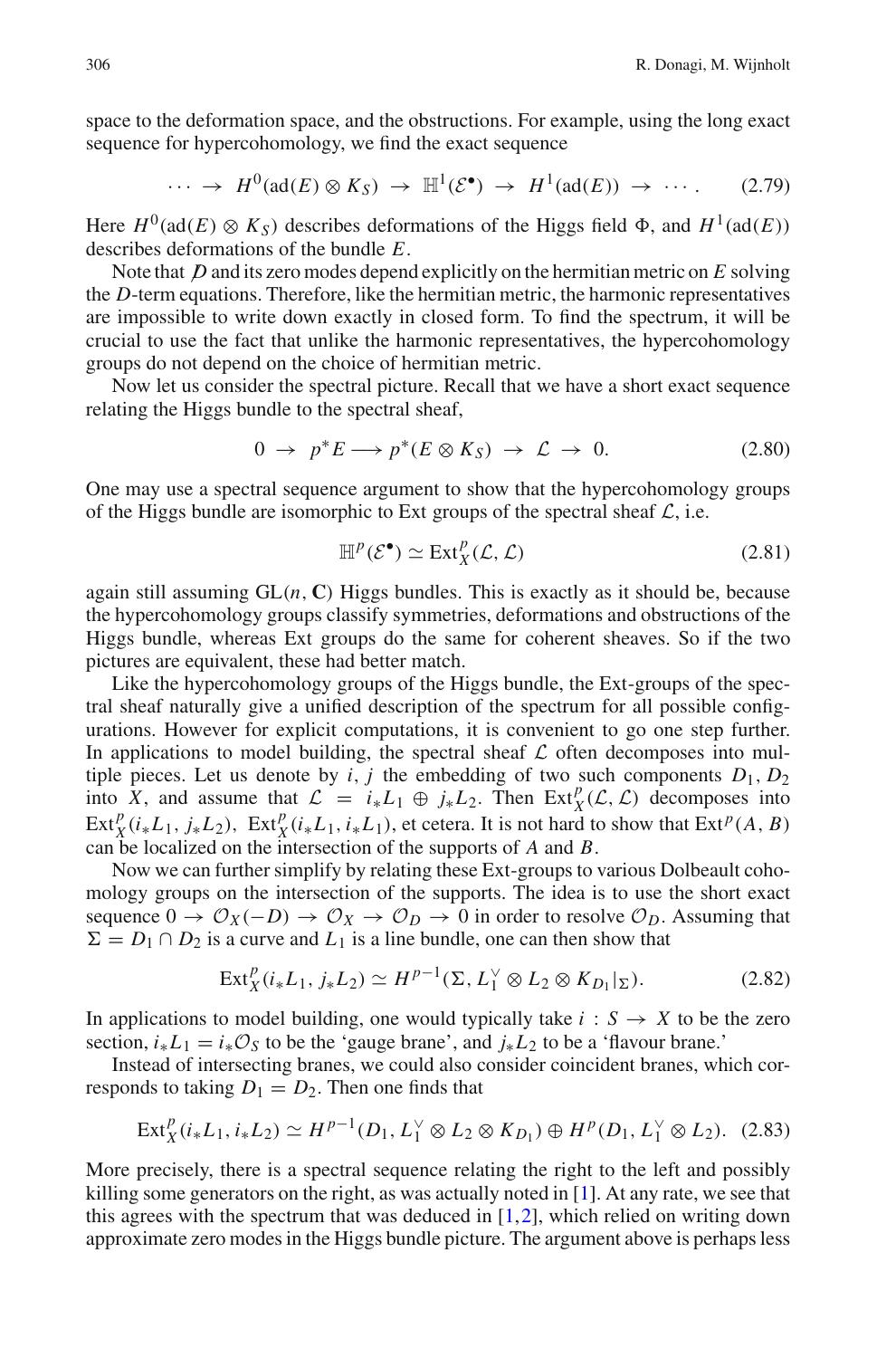intuitive, but the pay-off is that it is more rigorous and can be applied to arbitrary Higgs field configurations, including for example the more subtle configurations discussed in [\[37\]](#page-40-16).

By further specializing the above expressions, we see that the number of moduli of a smooth spectral cover  $(C_E, L_E)$  is given by

$$
N_{\text{mod}} = \dim \text{Ext}^1_X(j_* L_E, j_* L_E) \, \simeq \, h^{2,0}(C_E) \oplus h^{0,1}(C_E). \tag{2.84}
$$

The number of moduli is independent of the spectral line bundle on *C*, which just cancels in the formula. Applying this instead to the gauge brane corresponds to computing the number of adjoint fields of the unbroken gauge group in the compactified theory:

$$
N_{\text{adj}} = \dim \text{Ext}^1_X(i_* \mathcal{O}_S, i_* \mathcal{O}_S) \, \simeq \, h^{2,0}(S) \oplus h^{0,1}(S). \tag{2.85}
$$

We can also apply these methods to spectral covers that are not smooth, such as the cover  $C_{\Lambda^2 E}$  encountered in Sect. [2.4.2,](#page-17-0) although some more care has to be taken. Thinking of  $i_*\mathcal{O}_S$  as the gauge brane and  $C_{\Lambda^2E}$  as the flavour brane, the formula for the amount of chiral matter on  $\Sigma_{\Lambda^2 F} = i(S) \cap C_{\Lambda^2 F}$  is given by

$$
\operatorname{Ext}^1_X(i_*\mathcal{O}_S, j_*L_{\Lambda^2 E}) \simeq H^0(\Sigma_{\Lambda^2 E}, L_{\Lambda^2 E} \otimes K_S|_{\Sigma_{\Lambda^2 E}}). \tag{2.86}
$$

The right-hand side is a sheaf cohomology group but not a Dolbeault cohomology group, as  $L_{\Lambda^2 E}$  is not a smooth line bundle. We can further relate it to a Dolbeault cohomology group by lifting to the line bundle  $\tilde{L}_{\Lambda^2 F}$  on the normalization of  $\Sigma_{\Lambda^2 F}$ , which was intro-duced in Sect. [2.4.2.](#page-17-0) Geometrically this replaces each of the double points of  $\Sigma_{\Lambda^2 F}$  by two distinct points. Using the Leray sequence for the normalization  $v : \tilde{\Sigma}_{\Lambda^2 E} \to \Sigma_{\Lambda^2 E}$ , one easily shows that the above is also equal to  $H^0(\tilde{\Sigma}_{\Lambda^2 E}, \tilde{L}_{\Lambda^2 E} \otimes \nu^* K_S|_{\Sigma_{\Lambda^2 E}})$ . Since  $\tilde{L}_{\Lambda^2 E}$  is actually a smooth line bundle, this can now be interpreted as a Dolbeault cohomology group, and recovers the answer found in [\[3](#page-39-1)]. (For earlier work, see [\[38,](#page-40-17)[39\]](#page-40-18)). As noted previously it has a nice physical interpretation: the hypermultiplet behaves as if it propagates on the normalization  $\sum_{\Lambda^2 F}$ , rather than on the singular matter curve  $\sum_{\Lambda^2 F}$ .

Apart from the matter content, the spectral cover description also allows us to give a precise mathematical definition of the classical Yukawa couplings (and higher dimension couplings as well), at least up to field redefinitions. The basic point is that the Yoneda product Ext<sup>1</sup>( $i_{1*}L_1$ ,  $i_{2*}L_2$ ) × Ext<sup>1</sup>( $i_{2*}L_2$ ,  $i_{3*}L_3$ ) → Ext<sup>2</sup>( $i_{1*}L_1$ ,  $i_{3*}L_3$ ) yields an obstruction class, but under the trace map we have that  $Ext^2(i_{1*}L_1, i_{3*}L_3)$  is dual to Ext<sup>1</sup>( $i_{3*}L_3$ ,  $i_{1*}L_1$ ), which represents matter fields. Thus the Yukawa couplings are given by a triple Yoneda product followed by a trace map:

$$
\operatorname{Ext}^1_X(i_{1*}L_1, i_{2*}L_2) \times \operatorname{Ext}^1_X(i_{2*}L_2, i_{3*}L_3) \times \operatorname{Ext}^1_X(i_{3*}L_3, i_{1*}L_1) \rightarrow \mathbf{C}. \tag{2.87}
$$

Again this expression summarizes all the possibilities, with wave functions either localized in the bulk or on 7-brane intersections, and again it manifestly only depends on holomorphic data. One should be careful about drawing conclusions from such computations however. The usual warnings about the relation with the physical Yukawa couplings (which depend on the Kähler potential and may receive loop corrections) apply. By considering Yoneda products on  $Ext^p$  for other values of  $p$ , one can also deduce the algebra of the unbroken gauge group and the charges of the matter fields.

To complete the picture, we should further ask how to compute the spectrum and interactions in the ALE fibration picture. This is a bit less elegant. We have already seen that part of the spectrum comes from deformations of the metric and the tensor field, but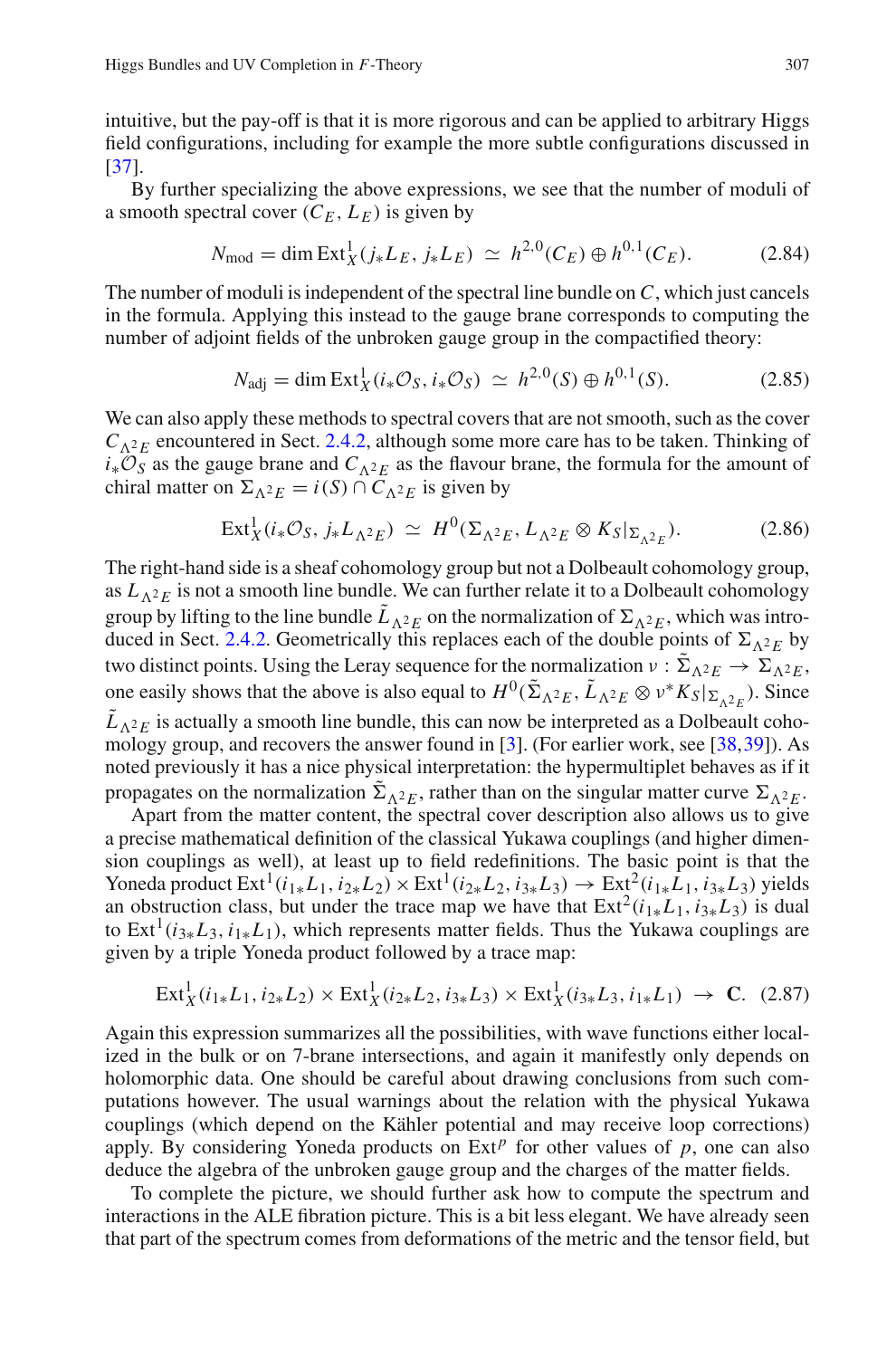

**Fig. 1.** The extended  $E_8$  Dynkin diagram and Dynkin indices

in addition one gets degrees of freedom from wrapped *M*2-branes. To treat this properly, one first has to resolve the singularities of the ALE fibration, preserving the Calabi-Yau condition. In the *M*-theory picture, this corresponds to going out on a new branch of the 3*d* theory, the Coulomb branch. In the limit that the exceptional cycles are large, one can treat *M*2-branes wrapped on such cycles as solitons and quantize them as such. In this way one can recover the remaining Dolbeault cohomology groups above. However we do not know how to formulate this in the clean universal form we saw for Higgs bundles and spectral covers above, since the cohomology groups obtained from quantizing *M*2-branes correspond to massive modes in this description, so the deformation theoretic arguments don't apply. Given that the regime of validity and the physics of the *M*-theory soliton approach is really quite different, one may doubt that such a universal formulation is actually possible.

<span id="page-21-0"></span>*2.4.4. E*<sup>8</sup> *Higgs bundles.* Now we return to the case of primary interest. In local *F*theory models we are dealing with fibrations by  $E_8$  ALE spaces, or equivalently with *E*<sup>8</sup> Higgs bundles. The relevant spectral cover is the one for the adjoint representation, which we will simply call 'the' spectral cover. The adjoint representation is 248 dimensional, of which eight are Cartan generators. Thus the full spectral cover will have 248 sheets. In order to break to an  $SU(5)$  GUT group, we turn on an  $SL(5, \mathbb{C})$  Higgs bundle. The adjoint representation of *E*<sup>8</sup> decomposes as

$$
248 = (24, 1) + (1, 24) + (5, 10) + (5, \overline{10}) + (10, 5) + (\overline{10}, 5). \tag{2.88}
$$

Thus the  $E_8$  spectral cover breaks up into several pieces, which can be labelled by representations of the holonomy group of the Higgs bundle. Clearly the relevant spectral covers are those for the fundamental representation and for the anti-symmetric representation of *SU*(5).

Referring back to the general form of a local *SU*(5) model as derived using Tate's algorithm:

$$
y^2 = x^3 + b_0 z^5 + b_2 x z^3 + b_3 y z^2 + b_4 x^2 z + b_5 x y.
$$
 (2.89)

<span id="page-21-1"></span>The parameters can be identified with the following Casimirs of a meromorphic *Sl*(5, **C**) Higgs bundle:

$$
C_i(\Phi) = \text{Tr}(\Phi^i) + \dots = b_i/b_0.
$$
 (2.90)

To see this, the singularity [\(2.89\)](#page-21-1) is generically of type *A*4, but by sequentially tuning the  $b_i$  to zero we get successively  $SO(10)$ ,  $E_6$ ,  $E_7$  and an  $E_8$  singularity. Since the holonomy group of the Higgs bundle is the commutant of the gauge group in  $E_8$ , then the parameters must correspond to the indicated Casimirs. (A more precise way to see this [\[1](#page-39-0)] is by using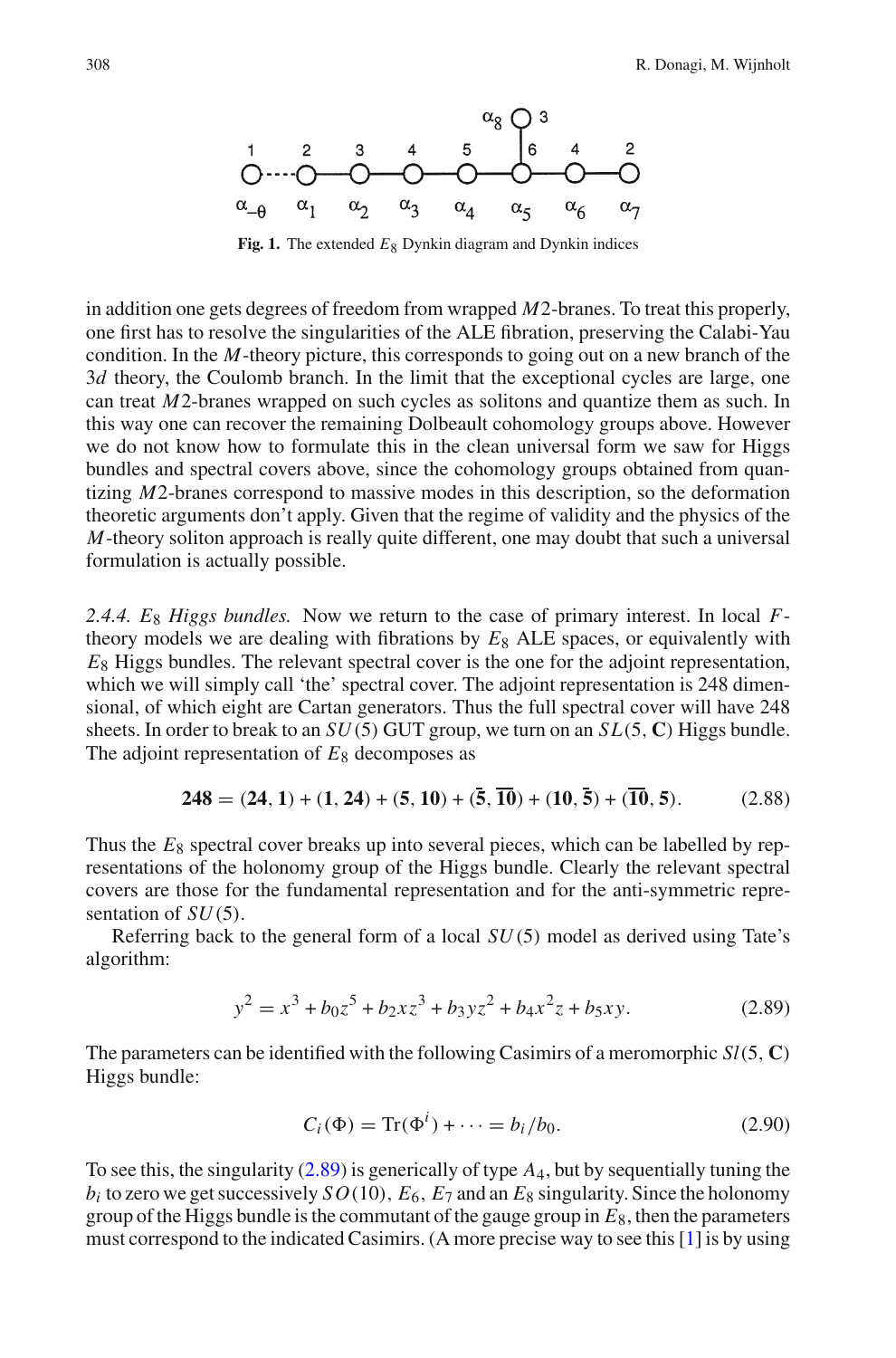the *F*-theory/heterotic duality map.) We see that there exists a canonical map between the parameters in the ALE fibration, and an  $SU(5)$  spectral cover in  $K_S \rightarrow S$  defined by

$$
b_0s^5 + b_2s^2 + \dots + b_5 = 0. \tag{2.91}
$$

Note that  $\eta$  is related to our earlier *t* by  $\eta = 6c_1 - t$ . The five roots { $\lambda_1, \ldots, \lambda_5$ } of this polynomial determine the sizes of all the cycles of the  $E_8$  ALE space. Recall that the  $\lambda_i$ are eigenvalues corresponding to certain eigen-lines,

$$
\Phi|i\rangle = \lambda_i|i\rangle. \tag{2.92}
$$

As discussed in Sect. 5.1 of [\[5\]](#page-39-3), we can take the five roots of the polynomial to correspond to the periods of the following cycles (up to Weyl permutations)

$$
|1\rangle = \alpha_4, \qquad |4\rangle = \alpha_1 + \alpha_2 + \alpha_3 + \alpha_4, |2\rangle = \alpha_3 + \alpha_4, \qquad |5\rangle = \alpha_{-\theta} + \alpha_1 + \alpha_2 + \alpha_3 + \alpha_4.
$$
 (2.93)  

$$
|3\rangle = \alpha_2 + \alpha_3 + \alpha_4,
$$

The sizes of the cycles  $\{\alpha_5, \ldots, \alpha_8\}$  are taken to be zero, generating an *SU*(5) GUT group, and all other cycles are obtained as linear combinations. The matter curve  $\Sigma_{10}$ corresponds to  $\lambda_i = 0$  for some *i*, the matter curve  $\Sigma_5$  corresponds to  $\lambda_i + \lambda_j = 0$ for some *i*, *j*, etc. The top Yukawa is localized at  $\lambda_i = \lambda_j = \lambda_i + \lambda_j = 0$ , the bottom at  $\lambda_i + \lambda_j = \lambda_k + \lambda_l = \epsilon_{ijklm}\lambda_m = 0$ , and the  $\overline{5} \cdot \overline{5} \cdot \overline{1}$  (at least formally) at  $λ<sub>i</sub> + λ<sub>j</sub> = λ<sub>j</sub> + λ<sub>k</sub> = λ<sub>i</sub> - λ<sub>k</sub> = 0.$ 

<span id="page-22-0"></span>*2.5. Construction of fluxes.* Let us briefly recap what we saw above. Local models in *F*theory correspond to ALE fibrations over a surface *S* with *G*-flux. Physically we expect that this data, the ALE fibration and the *G*-flux, can be described as configurations in an 8*d* supersymmetric Yang–Mills theory compactified on *S*, i.e. a Higgs bundle. This is indeed the case, and moreover this data is also equivalent to a covering  $C_E$  of the zero section in an auxiliary non-compact Calabi–Yau threefold  $X = (K<sub>S</sub> \rightarrow S)$ , together with a holomorphic line bundle. In a IIb-like language, we can call this covering a noncompact flavour brane, whose intersection with the gauge brane (which is wrapped on the zero section of *X*) yields the matter curve  $\Sigma_{10}$ . The group theory of  $E_8$  implies that there is a second flavour-brane  $C_{\Lambda^2 E}$ , completely determined by the first covering, whose intersection with the gauge brane yields the matter curve  $\Sigma$ <sub>5</sub>.

Constructing the branes, or equivalently the ALE fibration, is easy: we only need to specify the  $b_i$ , which are sections of line bundles on  $S$  with Chern classes given by  $\eta - i c_1$ . In order to get chiral matter however we must actually turn on a flux on  $C_E$ , which will determine a unique flux on  $C_{\Lambda^2 E}$  by group theory. In this subsection we discuss the issue of constructing such fluxes.

In order to facilitate the analysis we will compactify the local Calabi–Yau to

$$
\bar{X} = \mathbf{P}(\mathcal{O} \oplus K_S). \tag{2.94}
$$

*X* is certainly not a Calabi–Yau; the Calabi–Yau metric diverges at infinity. We denote by  $\mathcal{O}(1)$  the line bundle on  $\overline{X}$  which restricts to the eponymous line bundle on each  ${\bf P}^1$ -fiber. We may choose homogeneous coordinates  $(u_1, u_2)$  on the  ${\bf P}^1$ -bundle which are sections of  $\mathcal{O}(1)$  and  $\mathcal{O}(1) \otimes K_S$  respectively. The coordinate *s* used previously is identified with  $u_2/u_1$ .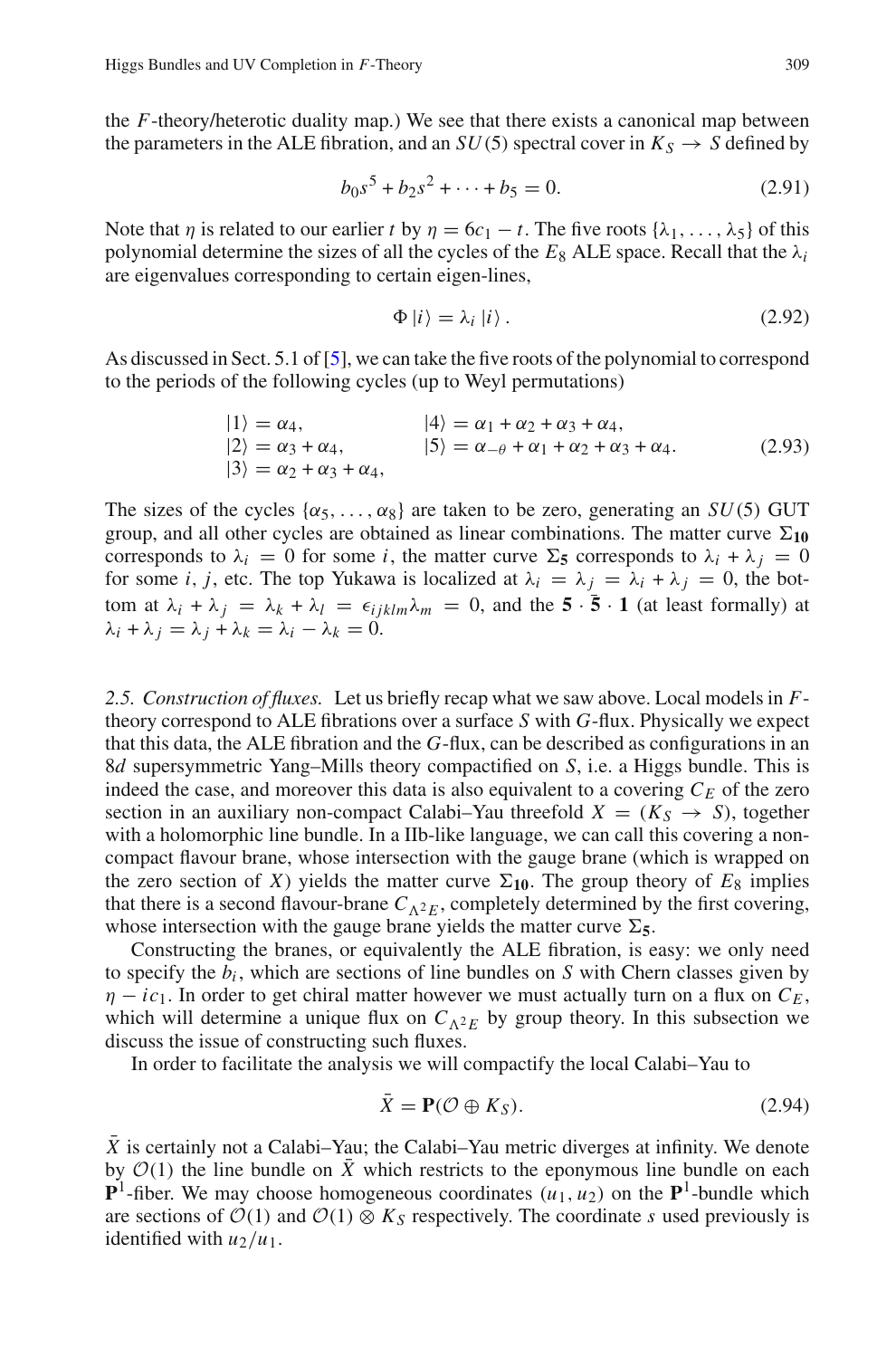The spectral cover  $C \subset X$  is compactified to a compact surface  $\overline{C} \subset \overline{X}$  by adding a divisor  $\eta_{\infty}$  at infinity. The equation

$$
b_0s^5 + b_2s^3 + b_3s^2 + b_4s + b_5 = 0
$$
\n(2.95)

has a double zero at  $u_1 = 0$ . Therefore  $\eta_{\infty}$  covers  $\eta$  exactly once and is isomorphic to it. We denote the cohomology class dual to the zero section (the Poincaré dual of *S* in *X*) by *s*<sub>0</sub> and the class of the section at infinity by  $s_{\infty} = c_1(\mathcal{O}(1))$ . Then we have  $s_{\infty} = s_0 + c_1(TS)$  and  $0 = s_0 \cdot s_{\infty} = s_0 \cdot (s_0 + c_1(TS)).$ 

We would like to lift line bundles on  $C$  to line bundles on the compact surface  $C$ which are easier to study. If the genus of  $\eta_{\infty}$  is non-zero, then there may be line bundles on  $C$  that cannot be lifted to  $C$ . However any algebraic line bundle on  $C$  can be lifted. To see this, any algebraic line bundle on *C* is of the form  $O(D)_C$  for some divisor *D*. Let  $\overline{D}$  be the closure of *D* in  $\overline{C}$ . Then  $\mathcal{O}(\overline{D})_{\overline{C}}$  gives a lift of  $\mathcal{O}(D)_C$  as desired. Moreover global *G*-fluxes are algebraic and yield an algebraic class in the local model. Therefore from here on we may restrict our attention to extendable line bundles.

Now consider a spectral line bundle *L* on  $\overline{C}$ . The corresponding Higgs bundle is given by  $E = p_{C*}L$ ,  $\Phi = p_{C*}s$ . We have

$$
c_1(p_{C*}L) = p_{C*}c_1(L) - \frac{1}{2}p_{C*}r,
$$
\n(2.96)

where *r* is the ramification divisor,  $r = -c_1(\bar{C}) + p^*_{\bar{C}}c_1(S)$ . Explicitly we find that

$$
r = (n-2)s_0 + p_C^*(\eta - c_1(S)).
$$
\n(2.97)

If  $c_1(p_{C*}L)$  is not zero, then we have a  $GL(n, \mathbb{C})$  Higgs bundle rather than an  $SL(n, \mathbb{C})$ Higgs bundle. For phenomenological applications we want the latter, so we need to impose the restriction  $c_1(p_{C*}L) = 0$  on the allowed spectral line bundles. Then it is convenient to decompose

$$
c_1(L) = \frac{1}{2}r + \lambda \gamma, \qquad (2.98)
$$

where  $\lambda$  is a parameter. The condition  $c_1(p_{C*}L) = 0$  is then equivalent to  $p_{C*}\gamma = 0$ . The class  $r/2$  is generally not integer quantized. Since  $c_1(L)$  must be integer quantized,  $\gamma$  must compensate and can generally not be an integer class either, but it will always be a rational linear combination of integer classes.

So our task is to find integer classes  $\gamma$  with  $p_{C*}\gamma = 0$  in  $H^2(\bar{C}, \mathbf{Z})$ . To get a supersymmetric configuration,  $\gamma$  must further be of Hodge type (1, 1). As we will now argue, for generic complex structure moduli there exists only one such class (up to multiplication by an integer), and we can write it down explicitly.

As for line bundles on  $\overline{C}$ , we can use the Lefschetz–Noether theorem.  $\overline{C}$  is the zero locus of a section of  $O(n) \otimes L_{n-nc_1}$ , which is usually an ample line bundle since  $O(n)$  is ample and  $L_{n-nc_1}$  is effective and non-zero. Therefore there is an injective map  $i^* : H^{1,1}(\overline{X}) \to H^{1,1}(\overline{C})$ . As a result,  $H^{1,1}(\overline{C})$  splits into two pieces, the classes inherited from  $\overline{X}$  and the primitive classes. The Noether–Lefschetz theorem says that when  $\overline{C}$  is ample, then for 'generic' complex structure moduli there are no primitive classes in  $H^{1,1}(\bar{C})$ .

Let us write down the inherited class explicitly. The cohomology group  $H^2(\bar{X}, \mathbf{Z})$  is spanned by  $s_0$  and  $\pi^* H^2(S, \mathbb{Z})$ , i.e. the pull-back of classes on *S* to  $\overline{X}$ . Therefore the inherited classes in  $H^{1,1}(\tilde{C})$  are spanned by the class of the matter curve  $\Sigma_{10}$ , as well as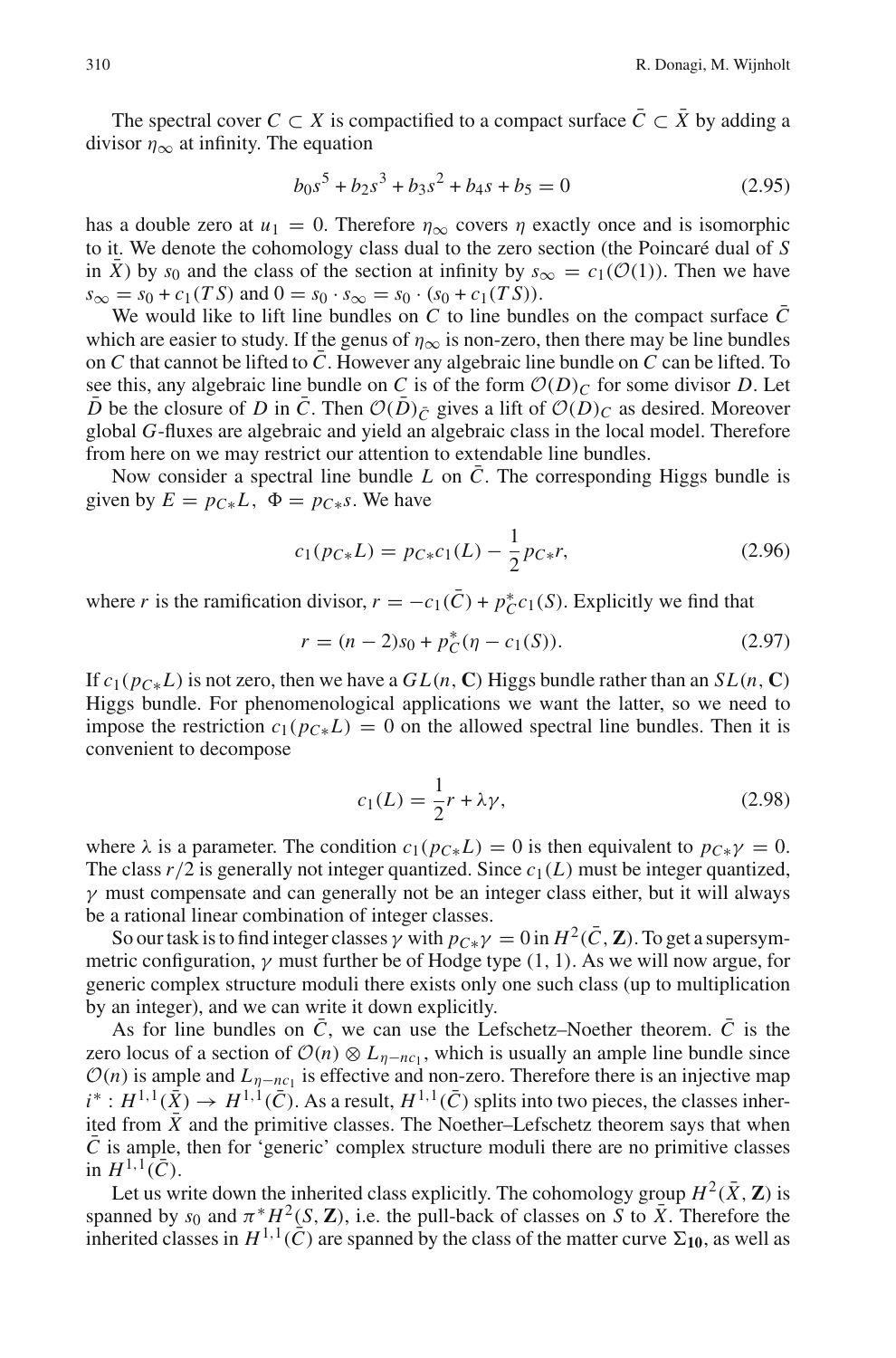any class on *S* pulled back to  $\overline{C}$ . (In particular,  $c_1(\overline{C})$  is in this span, by the adjunction formula, and so is  $\eta_{\infty}$ .) Our class  $\gamma$  will be a linear combination of those, but it also needs to satisfy  $p_{C*Y} = 0$ , which is clearly not satisfied by any class pulled back from *S*. Thus we can single out the class  $[\Sigma_F]$  and subtract the 'trace', i.e. we single out the following unique linear combination:

$$
\gamma_u = n[\Sigma_E] - p_C^* p_{C*}[\Sigma_E] = n[\Sigma_E] - p_C^* (\eta - nc_1). \tag{2.99}
$$

We used the subscript *u* on  $\gamma$ <sub>*u*</sub> to indicate that this class is universal, i.e. it always exists in a local model. In the last equality we just use the fact that  $p_{C*}[\Sigma_E]$  is just the class  $[\Sigma_E]$  sitting inside  $H^2(S)$ , and since it is given by  $b_n = 0$  it follows that it can also be written as  $\eta - nc_1$ .

Let us define a line bundle using this class. Its first Chern class will be given by

$$
c_1(L) = \frac{1}{2}r + \lambda \gamma_u, \tag{2.100}
$$

with  $\gamma_u$  as defined above and  $\lambda$  a parameter. From our explicit expressions for *r* and  $\gamma_u$ , we see that  $c_1(L)$  is an integer class when  $\lambda$  is an integer and *n* is even, or when  $\lambda = \frac{1}{2}$ + integer and *n* is odd. For this corresponding choice of spectral line bundle, we can deduce the net amount of chiral matter. It is given by

$$
N_{\text{chiral}} = -\chi(i_* \mathcal{O}_S, j_* L) = +\chi(L \otimes K_S |_{\Sigma_{10}}) = \lambda \int_{\Sigma} \gamma_u, \tag{2.101}
$$

where in the last equality we used the Riemann–Roch formula and the fact that  $(r/2 + c_1(K_S))|_{\Sigma} = -c_1(\Sigma)/2$ . We have

$$
\Sigma \cdot_{\bar{C}} \Sigma = S_0 \cdot_{\bar{X}} S_0 \cdot_{\bar{X}} \bar{C} = -c_1(S_0) \cdot_{S_0} \Sigma.
$$
 (2.102)

Further we have  $\Sigma \cdot_{\bar{C}} p^* \alpha = \alpha \cdot_{S_0} \Sigma$  for any  $\alpha \in H^2(S, \mathbb{Z})$ . Applying this with  $\alpha = \eta - nc_1$ , we see that

$$
\gamma_u \cdot_{\bar{C}} \Sigma = -\eta \cdot_{S_0} \Sigma. \tag{2.103}
$$

Therefore we find

$$
N_{\text{chiral}} = \lambda \int_{\Sigma} \gamma_u = -\lambda \eta (\eta - nc_1). \tag{2.104}
$$

This is of course the same formula as encountered in spectral cover constructions in the heterotic string [\[40](#page-40-19)].

Therefore the only fluxes available for general complex structure moduli will give the conventional chirality formula known from the heterotic string. We do not see more general options in the local *F*-theory set-up. We will call such fluxes *inherited* or *universal*. However, there do exist more general fluxes, both in the heterotic setting and in the *F*-theory setting. The point is that general fluxes are not supersymmetric for generic Higgs bundle moduli, and thus are not among the fluxes that we found above. For special values of the moduli (which is called the Noether–Lefschetz locus) there are additional supersymmetric fluxes available, and turning on such fluxes would therefore automatically stabilize some of the moduli. We will call them Noether–Lefschetz fluxes or *non-inherited* fluxes. Generic fluxes are non-inherited. They exist for both *F*-theory spectral covers and heterotic spectral covers, where they give rise to rigid bundles on the *CY*<sup>3</sup> after Fourier–Mukai transform. But they are harder to write down and have not really been analyzed in either context.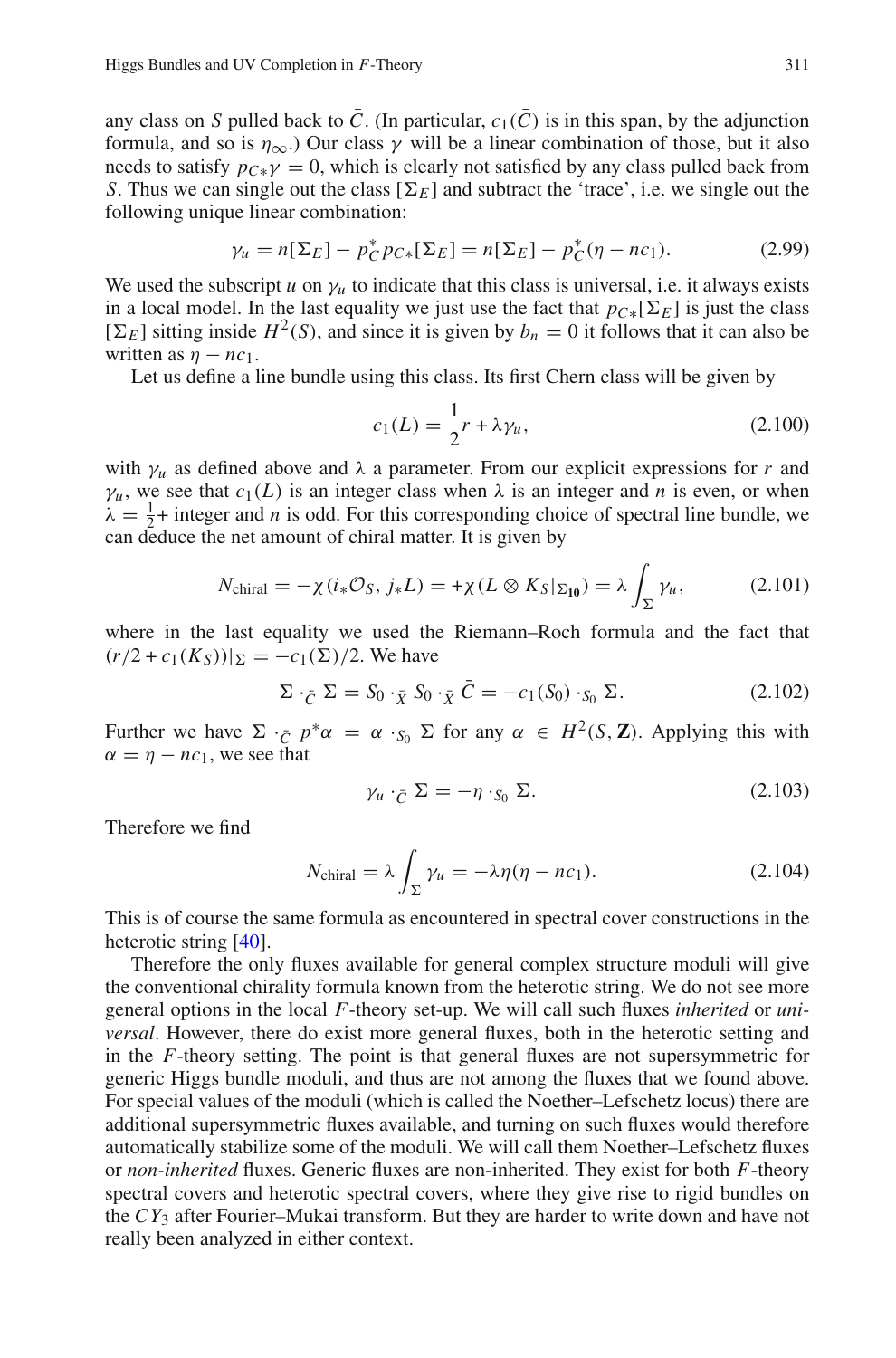<span id="page-25-0"></span>*2.6. Further constraints.* In the previous sections we encountered a number of constraints that must be satisfied for consistency of the local model. Now we would like to consider imposing a few further constraints, that are not needed for consistency but are likely needed to get a realistic and calculable four-dimensional model. We will concentrate on *SU*(5) models, so there is a matter curve

$$
[\Sigma_{10}] = c_1 - t,\tag{2.105}
$$

which must be effective and non-zero.

The Kähler class *J* is a generator of  $H^2(B_3, \mathbf{R})$  that must be positive on all the effective cycles of the geometry. Modulo these positivity constraints, there is an independent scale in the geometry for every generator of  $H^2(B_3, \mathbf{R})$ . In order to get a model that is calculable and predictive, we need some small parameters that we can expand in. The main requirement that we want to make is that  $M_{GUT}/M_{Pl}$  is unbounded from below, where  $M_{GUT} \sim V_S^{-1/4}$  and  $M_{Pl} \sim V_{B_3}^{1/2}/\kappa \sim V_{B_3}^{1/2}/\alpha_{GUT} V_S$ .

Now although  $M_{GUT}/M_{Pl} \rightarrow 0$  should make gravity subleading, it may not be enough to decouple the local model. Depending on the geometry of  $B_3$ , there may be additional scales in the global model with physics that cannot be decoupled from the visible sector. In order to say that the visible sector is largely independent of the rest of  $B_3$ , we will want to require that one can take  $V_S \rightarrow 0$  while keeping  $V_{B_3}$  *as well as* the volume of any other cycles not inside *S* finite. This implies that the kinetic terms of fields localized on any cycle not contained in *S* are large compared to the kinetic terms of the fields localized on *S*. Moreover this yields a local constraint that can be checked without knowing the compactification manifold  $B_3$ .

There are two ways in which we could take  $V_S \rightarrow 0$  while keeping other cycles fixed. The first is that we could require *S* to contract to a point. This will turn out to be a very strong condition which will essentially single out a unique model. We could also require *S* to contract to a curve of singularities. This is a less stringent condition, but together with some other physical constraints will still rule out a good deal of models.

Thus our first assumption is as follows:

1. *Contractibility. S* can be contracted to a point. By Grauert's criterion [\[41\]](#page-40-20), this means that the class *t* must be ample, in particular  $t \cdot C > 0$  for any curve *C* in  $S^5$  $S^5$ .

We can draw some immediate conclusions from this assumption. Since  $c_1 - t$  is effective and non-zero, and *t* is ample,  $c_1$  must be effective and non-zero. Therefore  $K_S^{-n}$  cannot have sections for any positive *n* and the Kodaira dimension is −∞. From the classification of surfaces, we then know that *S* is related to  $\mathbf{P}^2$  or a ruled surface (i.e. a  $\mathbf{P}^1$ -fibration over a Riemann surface of genus *g*) by a sequence of blow-ups and blow-downs.

The ruled surfaces have  $h^{1,0}(S) = g$ , which would lead to massless adjoint fields in the effective four-dimensional theory if  $g > 0$ . This looks phenomenologically undesirable, so we will exclude this possibility with our second assumption:

2. *No adjoint scalars*. The Hodge numbers of *S* must satisfy  $h^{0,1}(S) = 0$  and  $h^{2,0}(S) = 0.$ 

Then *S* is either  $P^2$  or can be obtained by a sequence of blow-ups from a Hirzebruch surface  $\mathbf{F}_r$ . Note this includes all the del Pezzo surfaces. The divisors on  $\mathbf{F}_r$  are generated by  $b$ ,  $f$  and  $E_i$ , with the intersection numbers

<span id="page-25-1"></span><sup>5</sup> Even though we have seen that for many purposes *S* can be regarded as living inside the total space of the canonical bundle, this criterion has nothing to do with contractibility in the auxiliary local Calabi-Yau. We will see this more explicitly in the global examples later.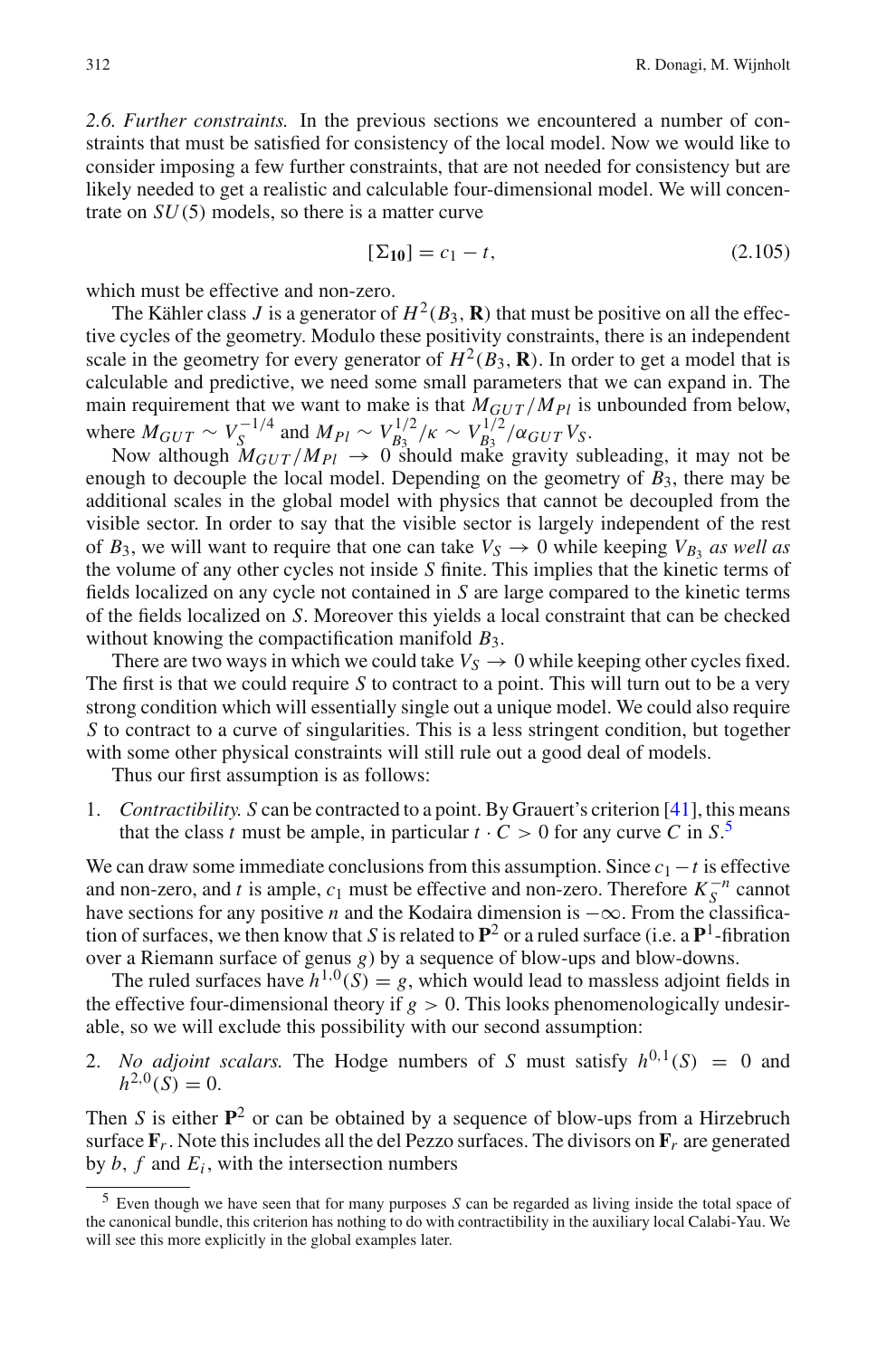$$
b \cdot b = -r
$$
,  $b \cdot f = 1$ ,  $f \cdot f = 0$ ,  $b \cdot E_i = f \cdot E_i = 0$ ,  $E_i \cdot E_j = -\delta_{ij}$ . (2.106)

By exchanging *b* and  $b + f$ , we may take  $r > 0$ . Further we have

$$
c_1(\mathbf{F}_r) = 2b + (r+2)f - \sum_{i=1}^{k} E_i.
$$
 (2.107)

Similarly we may write

$$
t = n_b b + n_f f - \sum_{i=1}^{k} n_i E_i.
$$
 (2.108)

Let us first assume we are on  $\mathbf{F}_r$ , with no blow-ups. From ampleness of *t* we get  $n_b > 0$ ,  $-n_b r + n_f > 0$ . Since  $c_1 - t$  is effective and non-zero, we also get  $n_b < 2$  and  $n_f \le r + 2$ , with strict inequality for  $n_f$  if  $n_b = 2$  or vice versa. Then we either have  $n_b = 1$  and  $r < n_f \le r + 2$ , or we have  $n_b = 2$ ,  $n_f = r + 1$  and  $r = 0$  or 1.

We may add a further reasonable assumption which eliminates most of these models. Currently, there is only one known mechanism for breaking the GUT group while preserving the standard GUT relations at leading order [\[5](#page-39-3),[6\]](#page-39-8). This mechanism requires a  $-2$ -class on *S* (i.e. a class with  $x \cdot x = -2$ ) in order to avoid massless lepto-quarks. This class must further be orthogonal to any classes that are inherited from  $B_3$  in order to avoid Higgsing hypercharge or losing the standard *SU*(5) relations between the gauge couplings at leading order. Let us take this as our third assumption:

3. *GUT breaking using fluxes.* There must exist a  $-2$ -class  $x \in H^2(S, \mathbb{Z})$  which is orthogonal to any class inherited from  $H^2(B_3, \mathbb{Z})$ . In particular,  $x \cdot c_1 = x \cdot t = 0$ .

Let us again consider the Hirzebruch surfaces. Then  $h^2(\mathbf{F}_r) = 2$  so by condition (3) it follows that *t* must be a rational multiple  $ac_1$  of  $c_1$ . Since  $t \cdot f > 0$ , the coefficient *a* must be positive, and since  $c_1 - t$  must be effective, the coefficient *a* must be  $\leq 1$ . But this happens only for  $r$  even in which case  $c_1$  is divisible by 2, so this leaves

$$
S = \mathbf{F}_r
$$
 with *r* even,  $\Sigma_{10} = \frac{1}{2}c_1$ . (2.109)

But now by condition (1) we get  $t \cdot b = -r + 2 > 0$ , so this leaves only  $S = \mathbf{F}_0$  and  $t = \frac{1}{2}c_1$ . Note that **P**<sup>2</sup> is also ruled out by condition (3).

Now we consider the case of Hirzebruch surfaces with at least one blow-up. Again we have the constraints above from  $t \cdot b > 0$ ,  $t \cdot f > 0$  and  $c_1 - t$  effective. However we also get  $t \cdot E_i = n_i > 0$  and  $t \cdot (f - E_i) = n_b - n_i > 0$ . Hence we must have

$$
t = 2b + (r + 1)f - \sum_{i=1}^{k} E_i.
$$
 (2.110)

<span id="page-26-0"></span>From  $t \cdot b = -r + 1 > 0$  we find that  $r = 0$ . Moreover,  $\mathbf{F}_r$  with one blow-up is actually the same surface as  $\mathbf{F}_1$  with one blow-up, so  $r = 0$  is ruled out as well, and therefore all cases with blow-ups are ruled out. So we conclude that Assumptions  $(1)$ – $(3)$  leave a unique possibility for *S* and *t*:

$$
(1) + (2) + (3) \Rightarrow S = \mathbf{F}_0, \qquad t = \frac{1}{2}c_1, \qquad \Sigma_{10} = \frac{1}{2}c_1. \tag{2.111}
$$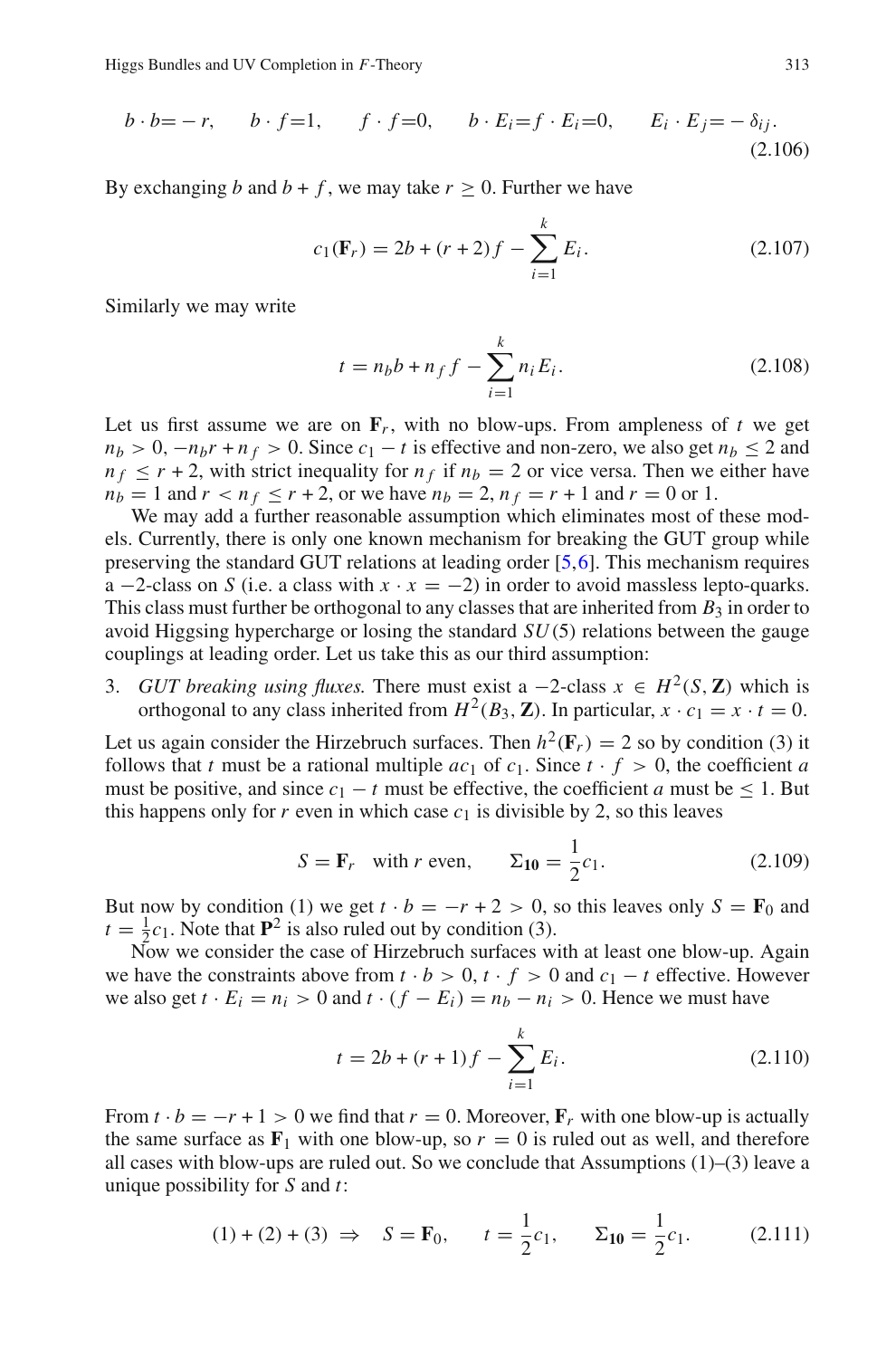We will study this case in more detail later in the paper. In particular we will show how to engineer three-generation models and how to embed it in a global model.

It is evident by now that condition (1) in particular is quite strong. In order to have  $V_s \rightarrow 0$  while keeping other cycles fixed, we can also replace assumption (1) by:

1'. *Contractibility.* S can be contracted to a curve, i.e. S admits a fibration  $F \rightarrow S \rightarrow B$ where the fibers  $F$  can be contracted to a curve  $B$  of singularities.

In this case *t* is not necessarily ample, but *t* must be ample when restricted to the com-ponents that are being contracted [\[42](#page-40-21),[43\]](#page-40-22). Therefore,  $t \cdot C > 0$  when *C* is the general fiber *F* or an irreducible component of the singular fibers.

A priori the base *B* of the fibration can have any genus *g*, in which case we would have  $h^{1,0}(S) = g$ . Again by assumption (2) the base *B* is restricted to be **P**<sup>1</sup>. Likewise, the fibers must be rational: the curve  $c_1 - t = \Sigma_{10}$  is effective and the fiber *F* moves, so there must be some copy of *F* that is not contained in  $\Sigma_{10}$ . Therefore we must have  $(c_1-t)\cdot F \geq 0$ . Since *F* gets contracted, we have  $t \cdot F > 0$ , and it follows that  $c_1 \cdot F > 0$ . But by the adjunction formula we have  $c_1 \cdot F = 2 - 2g(F)$ , hence  $c_1 \cdot F = 2$  and *F* is  $a \, \mathbf{P}^1$  as promised.

So our *S* is a ruled surface with rational base and fibers. From the classification of surfaces, we know that *S* is rational and can be obtained by blowing up some points on a Hirzebruch surface  $\mathbf{F}_r$ . The most general possibility is obtained by blowing up some points on a conic bundle, which allows for the possibility of a multiple fiber. Our argument below is actually even more constraining when there are multiple fibers, so in what follows we will focus on the case that none of the fibers is multiple.

If *S* is a Hirzebruch surface then we can run the previous argument. Using condition (3) it follows that  $t = \frac{1}{2}c_1$  and *r* is even. Apart from these we must consider possible blow-ups of  $\mathbf{F}_r$ . Again we write

$$
t = n_b b + n_f f - \sum_{i=1}^{k} n_i E_i.
$$
 (2.112)

Under assumption  $(1')$  we can no longer conclude that  $t \cdot b$  must be positive, but we still know that *t* must be positive on *f*,  $E_i$  and  $f - E_i$ . From  $t \cdot f > 0$ ,  $t \cdot E_i > 0$  and  $t \cdot (f - E_i) > 0$  we get  $n_b > 0$ ,  $n_i > 0$ , and  $n_b - n_i > 0$ . From  $c_1 - t$  effective and non-zero we get  $n_b \leq 2$  and  $n_f \leq r + 2$ , with strict inequality for  $n_f$  if  $n_b = 2$  and  $n_i = 1$ . Therefore the only possibility is

$$
S = B_k(\mathbf{F}_r), \qquad t = 2b + n_f f - \sum_{i=1}^k E_i, \qquad \Sigma_{10} = (r + 2 - n_f) f \quad (2.113)
$$

with  $n_f < r + 2$ . Here we used  $B_k$  to denote blowing-up k times. These possibilities also satisfy condition (3), since there are classes of the form  $f - E_i - E_j$  and  $E_i - E_j$  which are orthogonal to *c*<sup>1</sup> and *t*. Moreover we can't do too many blow-ups. Recall that the sections  $b_i$  specifying an *SU*(5) model live in  $c_1 - t$ , ...,  $6c_1 - t$ , so these line bundles need to admit sections.

<span id="page-27-0"></span>So we conclude that under assumptions  $(1')$ ,  $(2)$  and  $(3)$ , we get the following possibilities for *S* and *t*:

$$
S = \mathbf{F}_r
$$
 with *r* even,  $t = \frac{1}{2}c_1$ ,  $\Sigma_{10} = \frac{1}{2}c_1$  (2.114)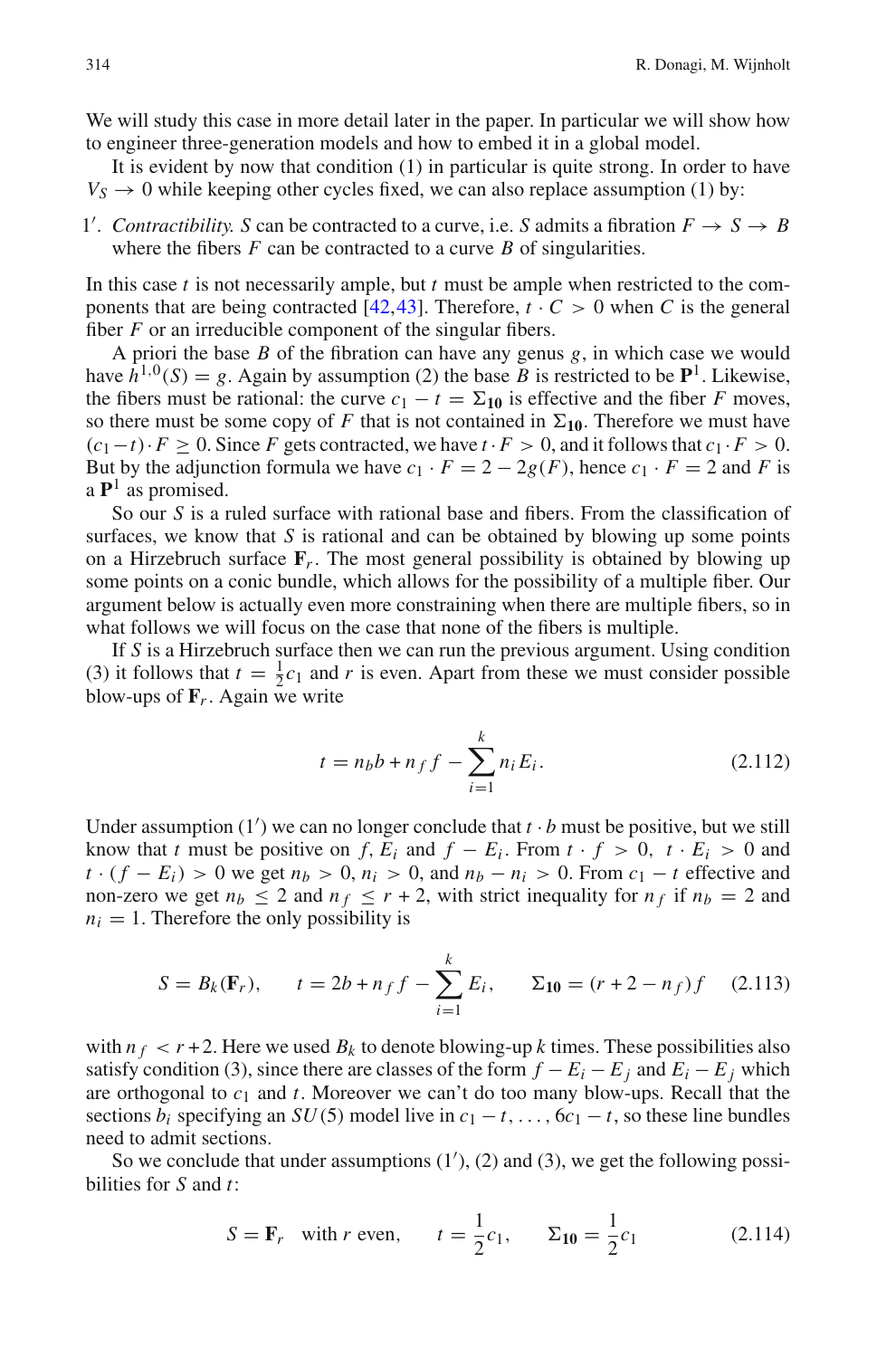<span id="page-28-1"></span>or

$$
S = B_k(\mathbf{F}_r), \qquad t = 2b + n_f f - \sum_{i=1}^k E_i, \qquad n_f < r + 2. \tag{2.115}
$$

The remaining possibility  $S = P^2$  is still ruled out by assumption (3).

We may consider adding one final assumption. We will soon see though that this assumption has a very important loophole, so it will be weakened significantly.

4. *Three generations.* The net number of generations is given by

$$
-\lambda(6c_1 - t) \cdot_{dP} (c_1 - t), \tag{2.116}
$$

where  $\lambda \in \mathbb{Z} + \frac{1}{2}$ . As we argued, this is the only universal formula one can write down. However this does not represent the most general configuration of local *F*theory models and will be revisited in Sect. [2.8.](#page-29-0)

Let's apply this to all the possibilities we found. For the Hirzebruch surfaces with  $t = \frac{1}{2}c_1$ we find that the minimal number of generations is eleven. For the blow-ups of Hirzebruch surfaces with  $t$  as in  $(2.115)$ , we find that the minimal number of generations is  $5 \times (r + 2 - n_f)$ , and in general it is always divisible by 5. We conclude it is not possible to make a local three generation *SU*(5) model under these assumptions.

If we drop condition (1) or (1') it is not hard to find three-generation models. For instance, the *dP*<sub>8</sub> example in [\[1\]](#page-39-0) with  $\eta = 6c_1(S)$  is consistent and satisfies assumptions (2) and (3), but it does not satisfy assumption (1) or (1') since it has  $t = 0$ , and is therefore not a truly local model.

It may be interesting to point out that the three generation  $SO(10)$  models in [\[1\]](#page-39-0) (which have  $\eta = 4c_1 + E$ , where *E* is any -1-curve, and  $\Sigma_{16} = [E]$ ) do satisfy the conditions (1),(2) and (3) for  $dP_k$  with  $2 \le k \le 7$ . However a fully satisfactory way of breaking the *SO*(10) GUT group in these models while preserving gauge coupling unification has not yet been identified. (This has recently been revisited in [\[44](#page-40-23)], where it was shown that one can actually use hypercharge flux without introducing exotics.)

To summarize this subsection, under conditions  $(1) - (3)$  we only found one possibility for *S* and *t*, listed in  $(2.111)$ . Under assumptions  $(1') - (3)$  we only found the possibilities listed in  $(2.114)$  and  $(2.115)$ . Using the inherited fluxes (assumption  $(4)$ ), none of these models could account for three generations. In the following subsections, we will examine some possible loopholes in our assumptions.

<span id="page-28-0"></span>*2.7. Another way to break the GUT group.* In [\[5,](#page-39-3)[6\]](#page-39-8) the GUT group was broken to the Standard Model gauge group by turning on an abelian flux. A priori there exists a second possibility: one may also break the GUT group to the Standard Model by turning on an abelian Higgs field.

To do this, we take a degree six spectral cover

$$
b_0 s^6 + b_2 s^4 + \dots + b_6 = 0 \tag{2.117}
$$

which generically breaks  $E_8$  to  $SU(3) \times SU(2)$ . Note that  $b_1$  must vanish if the structure group is to be in  $SU(6)$  rather than  $U(6)$ . Now if the  $b_i$  are such that this equation factorizes

$$
(c_0s + c_1)(d_0s^5 + d_1s^4 + \dots + d_5) = 0,
$$
\n(2.118)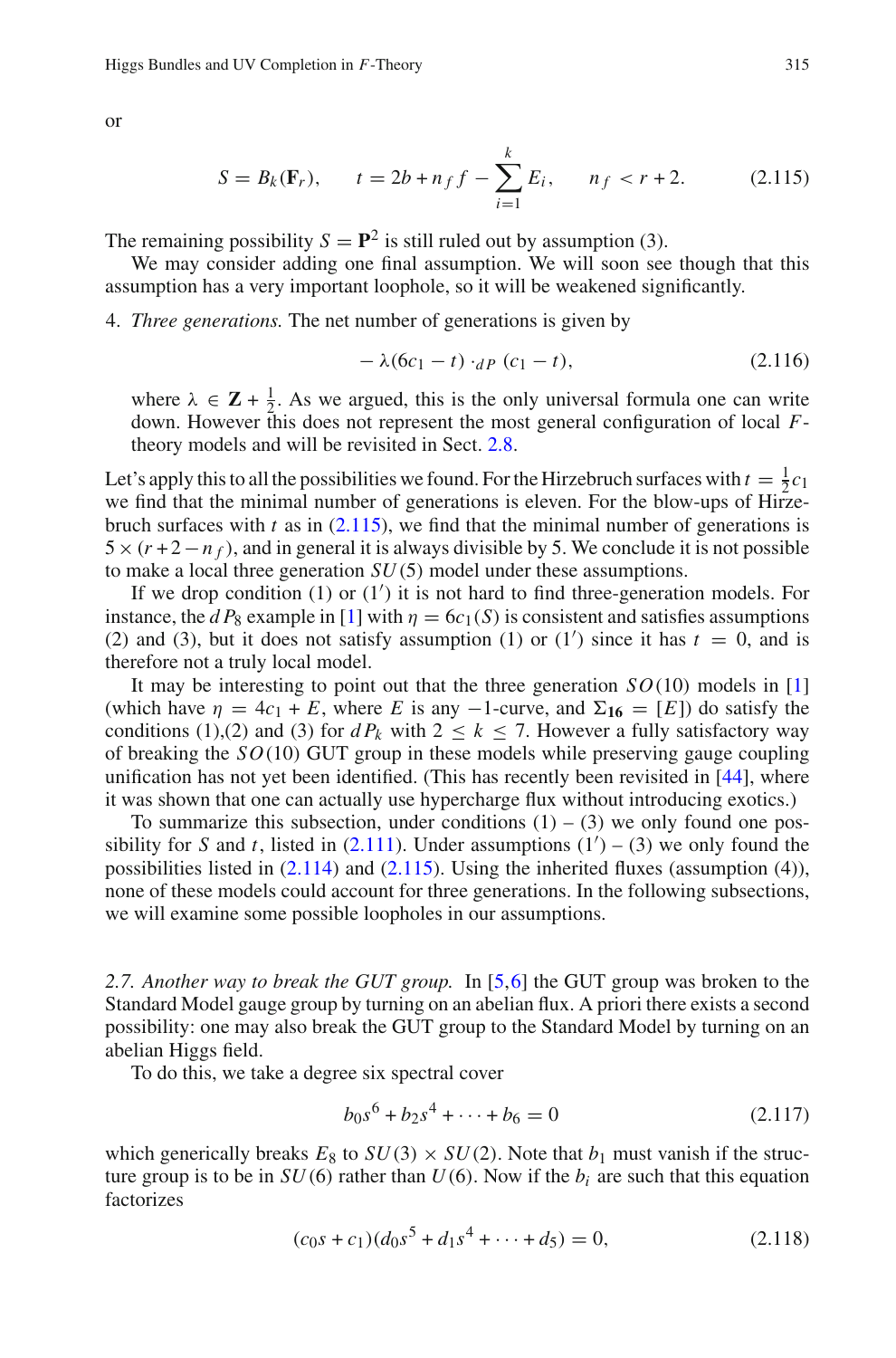where  $c_0d_1 + c_1d_0 = 0$ , then the structure group of the Higgs field commutes with  $SU(3) \times SU(2) \times U(1)$ .

The matter curves are easy to find. Consider first an irreducible degree 6 spectral cover (this was worked out in [\[3](#page-39-1)]). One uses the following decomposition of the adjoint of  $E_8$  under  $SU(3) \times SU(2) \times SU(6)$ :

$$
248 = (8, 1, 1) + (1, 3, 1) + (1, 1, 35) + (3, 2, 6) + (3, 2, 6) + (3, 1, 15) + (3, 1, 15) + (1, 2, 20).
$$
 (2.119)

We have the following matter curves:

$$
(3, 2) \rightarrow \{b_6 = 0\},(3, 1) \rightarrow \{b_0b_5^3 - b_2b_3b_5^2 + b_4b_5b_3^2 - b_3^3b_6 = 0\},(1, 2) \rightarrow \{b_6(b_2^2 - 4b_4b_0) + b_0b_5^2 - b_2b_5b_3 + b_4b_3^2 = 0\}.
$$
 (2.120)

In the reducible case we simply substitute the  $b_i$  for the appropriate bilinears in  $c_i$  and  $d_j$ .

In addition there can be hypercharged scalars. To see this, recall that the moduli of the spectral cover are counted by

$$
Ext_X^1(i_*L, i_*L). \tag{2.121}
$$

When the spectral cover is reducible, this decomposes as

$$
\sum_{m,n} \text{Ext}^1_X(i_{m*}L_m, i_{n*}L_n),\tag{2.122}
$$

where *m*, *n* run over the irreducible components. The off-diagonal zero modes are clearly charged under the extra  $U(1)$ 's since their VEVs smooth the spectral cover and break these  $U(1)$ 's. These modes are localized at the intersection  $c_0s+c_1 = d_0s^5+d_1s^4+\ldots+d_5$ . In order to get a realistic model, such hypercharged scalars must be absent, and we have to pick a spectral line bundle which ensures that.

There are unfortunately at least two possible issues with this scenario. The polynomial  $b_6$  is a section of  $N_s$ . Thus not only  $c_1 - t$  should have a section, but also  $-t$ . By our classification of the possible pairs (*S*, *t*), even with condition (3) dropped, such an *S* can not be contractible, which means it is not a true local model. Thus this mechanism can only be used if we drop the requirement that  $M_{GUT}/M_{Pl}$  can be made parametrically small.

The second issue is that since we are in some sense directly breaking  $E_8$  to  $SU(3) \times SU(2) \times U(1)_Y$ , it is not guaranteed that the gauge couplings will unify. This could perhaps be addressed by requiring  $c_1/c_0$  to be small, as the spectral cover degenerates and the breaking of *SU*(5)*GUT* to the Standard Model gauge group should be small in the limit  $c_1/c_0 \rightarrow 0$ .

<span id="page-29-0"></span>*2.8. Noether–Lefschetz fluxes.* The results of Sect. [2.6](#page-25-0) clarify our options. Dropping the first assumption is a priori possible and leads to consistent models, but it would mean we can not make an expansion in  $M_{GUT}/M_{Pl}$  and therefore would greatly diminish the predictiveness of *F*-theory GUTs. Dropping assumption (3) means that we need an alternative mechanism to break the GUT group while preserving the standard *SU*(5) relations at leading order. We made such an alternative proposal in Sect. [2.7](#page-28-0) but it did not seem to be compatible with contractibility of *S*. Therefore we are led to drop assumption (4) and investigate the possibilities of non-inherited *G*-fluxes.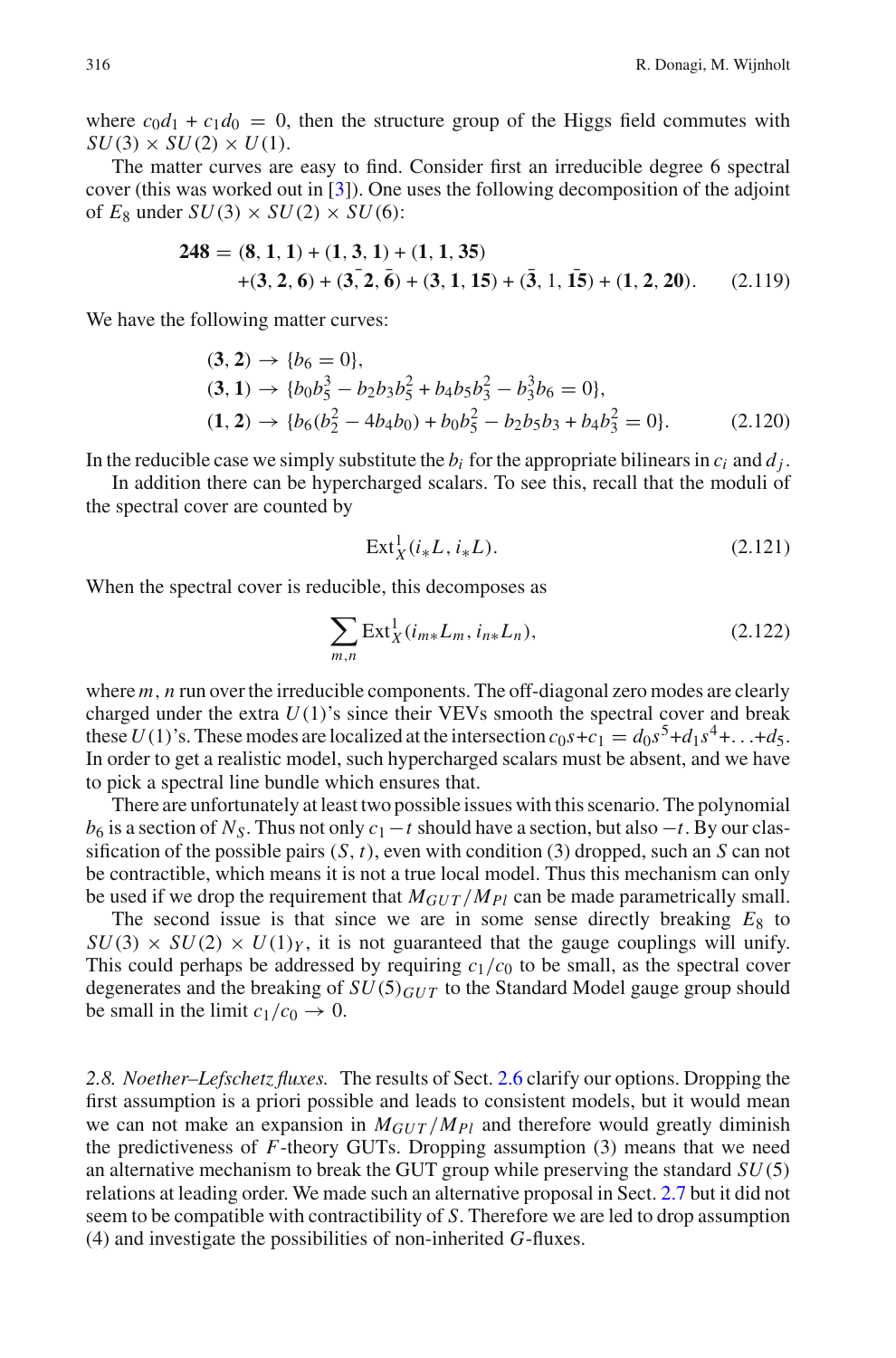The argument in Sect. [2.6](#page-25-0) that the inherited fluxes are not sufficient by no means rules out three generation models. Rather it means that we need to look at more general fluxes that are not critical points of the holomorphic Chern–Simons superpotential for generic moduli, and we have to do more work to show that there exists a stable supersymmetric minimum. In mathematics circles this would be called a Noether–Lefschetz problem. On the other hand, the first three assumptions already ruled out all but a handful of 7-brane configurations, listed in  $(2.111)$ ,  $(2.114)$  and  $(2.115)$  in Sect. [2.6.](#page-25-0) Thus in contrast to eg. heterotic model building, we have a very restricted set of possibilities to start with and we know all the continuous parameters.

Let us first ignore the requirement of supersymmetry, and simply ask if there are any fluxes available, not necessarily of type (1, 1), which might give three generations. This will be the case if we can show there exists a class  $\gamma_2 \in H^2(\bar{C}, \mathbb{Z})$  which is orthogonal to  $p_C^* H^2(S, \mathbf{Z})$  and satisfies  $\gamma_2 \cdot \Sigma_{10} = 1$ , since then we can add some integer multiple of it to  $\frac{1}{2}r + \frac{1}{2}\gamma_u$  and get any number of generations we want. Equivalently,  $\gamma_2$  must satisfy

$$
\gamma_2 \cdot \gamma_u = \gamma_2 \cdot (5\Sigma_{10} - p_C^* p_{C*} \Sigma_{10}) = 5. \tag{2.123}
$$

Now the lattice  $H^2(\bar{C}, \mathbf{Z})$  modulo torsion is unimodular by Poincaré duality. Thus if  $\gamma_u$ is primitive in the sense that it is not an integer multiple of a smaller integer class, then there exists an  $\alpha \in H^2(\overline{C}, \mathbf{Z})$  such that

$$
\alpha \cdot \gamma_u = 1. \tag{2.124}
$$

Then defining  $\gamma_2 = 5\alpha - p_C^* p_{C*} \alpha$ , we have  $\gamma_2 \cdot \gamma_u = 5$  and  $p_{C*} \gamma_2 = 0$  as required. Therefore we are guaranteed that the required fluxes exist if  $\gamma_u$  is primitive in the sense above. In a unimodular lattice, a sufficient condition is that  $\gamma_u \cdot \gamma_u$  is not divisible by any square. It is easy to see that  $\gamma_u \cdot \gamma_u = 5\gamma_u \cdot \Sigma_{10}$  which we have already computed in Sect. [2.6.](#page-25-0) For  $S = \mathbf{P}^1 \times \mathbf{P}^1$  with  $t = \frac{1}{2}c_1$ , it is equal to 5 × 22 which does not have any squares. So we conclude from a purely topological argument that it is possible to obtain three generations, although this argument cannot establish that there is a supersymmetric minimum for finite values of the Higgs bundle moduli.

In the following we would like to give a fairly general construction of *algebraic* classes that satisfy  $\alpha \cdot_{\bar{C}} \gamma = 1$ . We will apply it to  $S = \mathbf{P}^1 \times \mathbf{P}^1$ , but it should be clear that with some simple substitutions it can also be applied to the other cases. Thus we will finally establish some examples of supersymmetric *SU*(5) models with three generations and *S* contractible.

The strategy is as follows: we first take a curve  $\alpha_0 \in H^2(S, \mathbb{Z})$  such that  $\alpha_0 \cdot_S \Sigma_{10} = 1$ . Then we will construct a curve  $\alpha \in \overline{X}$  which does not intersect  $\Sigma_{10}$ , and which covers  $\alpha_0$ exactly once. Finally we will require  $\overline{C}$  to contain  $\alpha$  by tuning the complex structure moduli. The result is an algebraic class in  $H^2(\bar{C}, \mathbf{Z})$  with  $\alpha \cdot_{\bar{C}} \gamma = 1$ . We can then construct an additional flux  $\gamma_2$  as above by subtracting the trace, and define a spectral line bundle with

$$
c_1(L) = \frac{1}{2}r + \frac{1}{2}\gamma_u + n\gamma_2.
$$
 (2.125)

<span id="page-30-0"></span>By adjusting *n*, we then get any number of generations we want.

In the case of interest, we have  $S = P^1 \times P^1$ . We denote the coordinates on *S* by  $(z_1, z_2; w_1, w_2)$ , and the two rulings by  $H_1$  and  $H_2$ , with intersection numbers  $H_1^2 = H_2^2 = 0$ ,  $H_1 \cdot H_2 = 1$ . As we deduced above, the matter curve should be given by  $\Sigma_{10} = [H_1 + H_2]$ , and we need a class with  $\alpha_0 \cdot \Sigma_{10} = 1$ . Thus a simple choice is to pick  $\alpha_0 = H_1$ , though clearly there are additional options. In equations it is given by (say)  $w_1 = 0$ .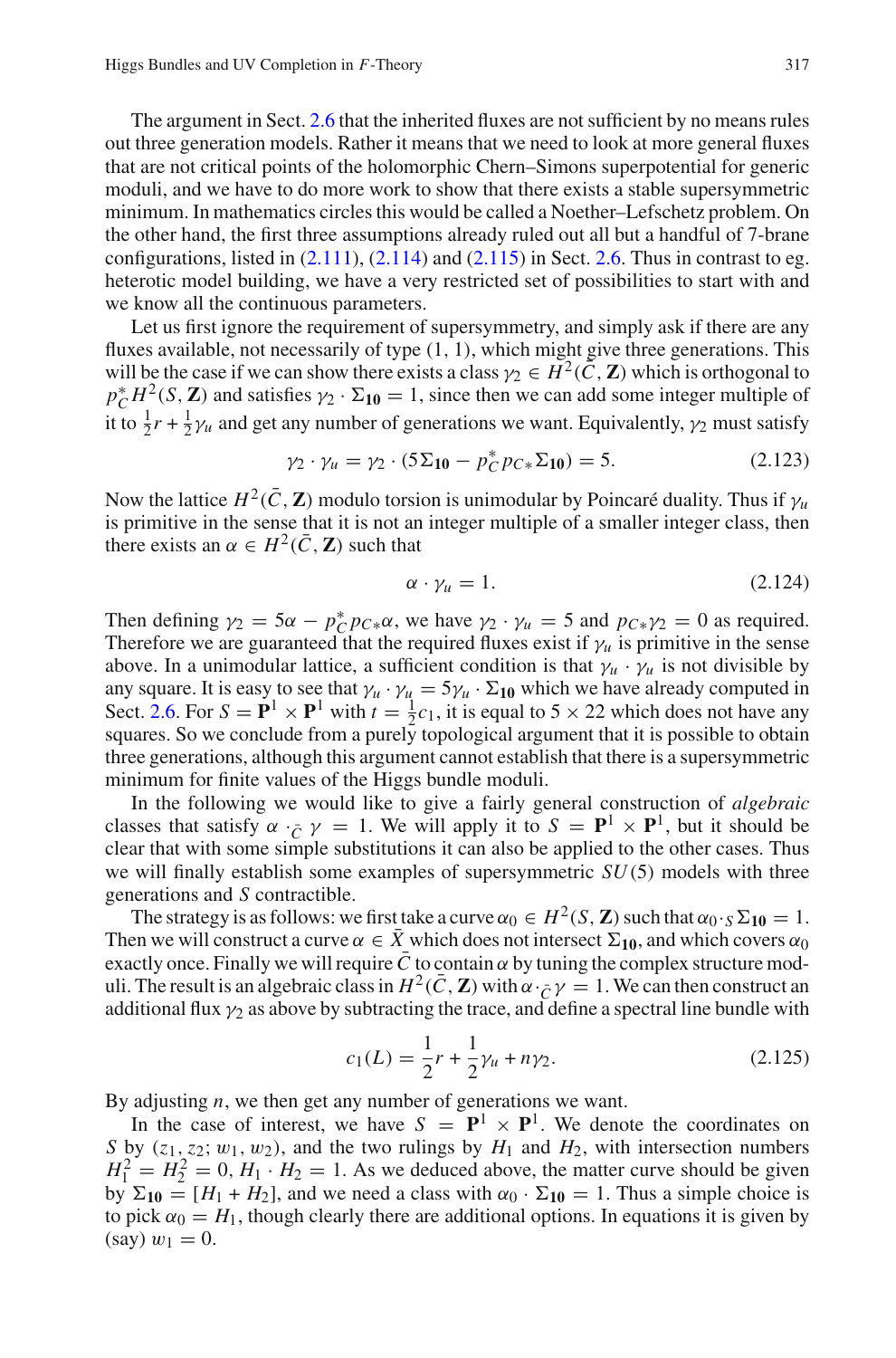Now we need to construct  $\alpha$ . As before we use coordinates  $(u_1, u_2)$  on the **P**<sup>1</sup>-fibers of  $\bar{X} = P(\mathcal{O} \oplus K_S)$ . Then we define  $\alpha$  by the following two equations:

$$
\alpha: w_1 = 0, \qquad u_1 = P_2(z, w)u_2,\tag{2.126}
$$

where  $P_2(z, w)$  is a section of  $\mathcal{O}(2, 2)$ . Note that  $u_2 = 0 \Rightarrow u_1 \neq 0$ , so  $\alpha$  does not intersect the zero section  $u_2 = 0$ . This is needed if we want  $\overline{C}$  to contain  $\alpha$ , because the intersection of  $\overline{C}$  with  $u_2 = 0$  is by definition  $\Sigma_{10}$ , and we promised to construct a class which does not intersect  $\Sigma_{10}$ . Also,  $\alpha$  covers  $\alpha_0$  precisely once.

Therefore we now need to show that we can tune the complex structure moduli so that  $\bar{C}$  contains  $\alpha$ . The equation of  $\bar{C}$  is given by

$$
b_0(z, w)u_2^5 + b_2(z, w)u_1^2u_2^3 + \dots + b_5(z, w)u_1^5 = 0.
$$
 (2.127)

<span id="page-31-1"></span>We simply substitute the equations for  $\alpha$  in order to get a restriction on the coefficients of  $\overline{C}$ . Clearly we find that

*w*<sub>1</sub> divides 
$$
b_0(z, w) + b_2(z, w)P_2(z, w)^2 + \cdots + b_5(z, w)P_2(z, w)^5
$$
. (2.128)

This can be satisfied by leaving  $b_2, \ldots, b_5$  arbitrary, and putting

<span id="page-31-2"></span>
$$
b_0(z, w) = -\left[b_2(z, w)P_2(z, w)^2 + \dots + b_5(z, w)P_2(z, w)^5\right]_{w_1 \to 0} + \mathcal{O}(w_1). \quad (2.129)
$$

The only thing left to check is that  $\overline{C}$  is generically smooth, so that our calculations of the chiral spectrum apply. But this is fairly obvious because generically the derivatives of Eq. [\(2.127\)](#page-31-1), even with [\(2.129\)](#page-31-2), give independent equations.

Therefore we have constructed a (1, 1) class  $\gamma_2 = 5\alpha - p_C^* p_{C*} \alpha$  with the desired properties. Defining a spectral line bundle as in  $(2.125)$  with  $n = 8$ , we find precisely three chiral generations on  $\Sigma_{10}$ .

<span id="page-31-0"></span>*2.9. 'Flux' landscapes in the heterotic string and F-theory.* As we already remarked, much of the structure of *F*-theory vacua is identical with that of the heterotic string. BPS instantons effects, branes and flux superpotentials, which are some of the main ingredients inducing potentials for the moduli, can be related under the duality. In particular, semi-realistic heterotic models appear to have an enormous number of 'flux' vacua as well. We put 'flux' in quotation marks here because after Fourier–Mukai transform, we get a smooth non-abelian bundle on the Calabi–Yau threefold without any *U*(1) fluxes. These extra 'flux' vacua are obtained by using spectral line bundles that are not inherited, and generically should stabilize all vector bundle moduli. There is a landscape of such vacua and a priori it is not clear why we should exclude these possibilities. The method we used for constructing such more general fluxes in Sect. [2.8](#page-29-0) can also be used in the heterotic string.

Thus landscapes seem to be quite generic properties of superpotentials in string theory. It would be interesting to study these vacua microscopically. In the heterotic setting there are no RR fields so one could try to use conventional CFT techniques. Perhaps one may then find a reason to exclude most of them, although it is currently not clear why that would be the case.

As in type II settings, this leads to philosophical problems: we don't really understand moduli stabilization and the cosmological constant problem very well, it is practically impossible to enumerate all the vacua that seem to exist at the effective field theory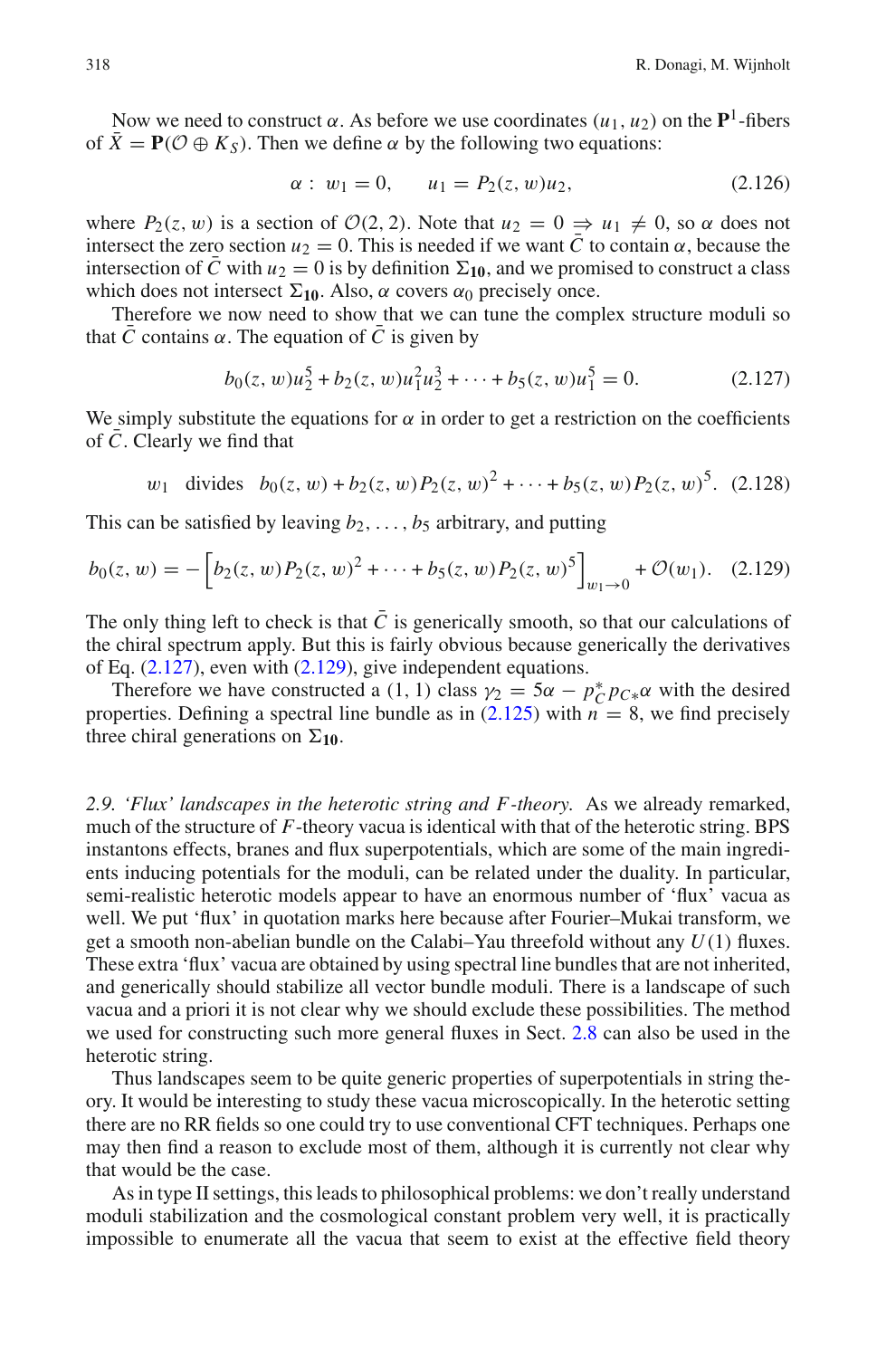level, and one of the solutions that have been proposed to solve the cosmological con-stant problem is NP hard [\[45](#page-40-24)]. A possible way out was promoted in [\[46](#page-40-25)]: if  $M/M_{Pl}$  can be parametrically small, where *M* is some scale relevant for particle physics like the GUT scale, then we can prevent the unknown physics responsible for solving gravityrelated problems from feeding back into physics at the scale *M*. This may allow us to discuss phenomenology without having to solve the cosmological constant problem and other problems related to gravity. But combining this principle with GUTs leads us to *F*-theory; this idea cannot be implemented in the heterotic string.

<span id="page-32-0"></span>*2.10. Conclusions.* We have clarified the rules for constructing local models in *F*-theory. Such models can be defined by specifying suitable spectral data (a type of *B*-brane) in an auxiliary Calabi–Yau geometry. We classified the possible matter curves for local *SU*(5) models. We have constructed the first truly local *SU*(5) models with three generations. We did not compute the exact matter content in our model, so it is possibly still an open problem to construct local *SU*(5) models with exactly the MSSM spectrum, or some acceptable extension. However since it is now clear that there is a landscape already in local models, and since there is no index theorem that prevents chiral/anti-chiral pairs from lifting, we should expect the number of models with the MSSM spectrum to be enormous.

We explained how to connect *F*-theory models to a IIb picture by taking an orientifold limit. For  $SU(5)_{GUT}$  models, it was found that the  $E_6$  points on *S* where the up-type  $10 \cdot 10 \cdot 5$  Yukawa couplings are localized became singular points in the perturbative IIb limit. However a number of general issues pertaining to the IIb limit remained unresolved. A much better approach to this problem will be presented in [\[21\]](#page-40-1).

We also found that it seems to be impossible for a local *SU*(5) model with completely unstabilized Higgs field moduli to have three generations. From a physical perspective, this is good news since there are many indications that we do not want a generic model, such as problems associated to dimension four and five proton decay. Thus requiring a three-generation model automatically stabilizes some of the moduli. Requiring the precise MSSM spectrum will likely stabilize even more moduli. On the other hand, this also makes the problem of constructing realistic local models much more challenging.

Along the way we have encountered a number of constraints that the matter curves and fluxes on the matter curves must satisfy in a consistent local model, from topological and integral (such as anomaly cancellation  $(2.29)$  and the fact that the flux must lift to the integral class of a line bundle *L* with  $c_1(p_{C*}L) = 0$ ), to analytic (such as the forced singularities on  $\Sigma_{\Lambda^2 F}$  and constraints on the moduli entering the matter curves for noninherited fluxes, so that  $L$  is a holomorphic line bundle). Probably we have not found them all, since some of these constraints look very non-trivial from the point of view of the brane carrying the unbroken gauge group. However we have shown that there is an isomorphism relating a configuration  $(E, \Phi)$  in the 8*d* gauge theory to its spectral data  $(C_E, L_E)$ , and the constraints on the spectral data are few and simple to understand.

In the next section we will make the first strides towards embedding our local models in a global model.

#### <span id="page-32-1"></span>**3. Compactification**

In order to get a finite four-dimensional Planck scale we should embed our local models into a compact elliptically fibered CY fourfold. In the philosophy of local model build-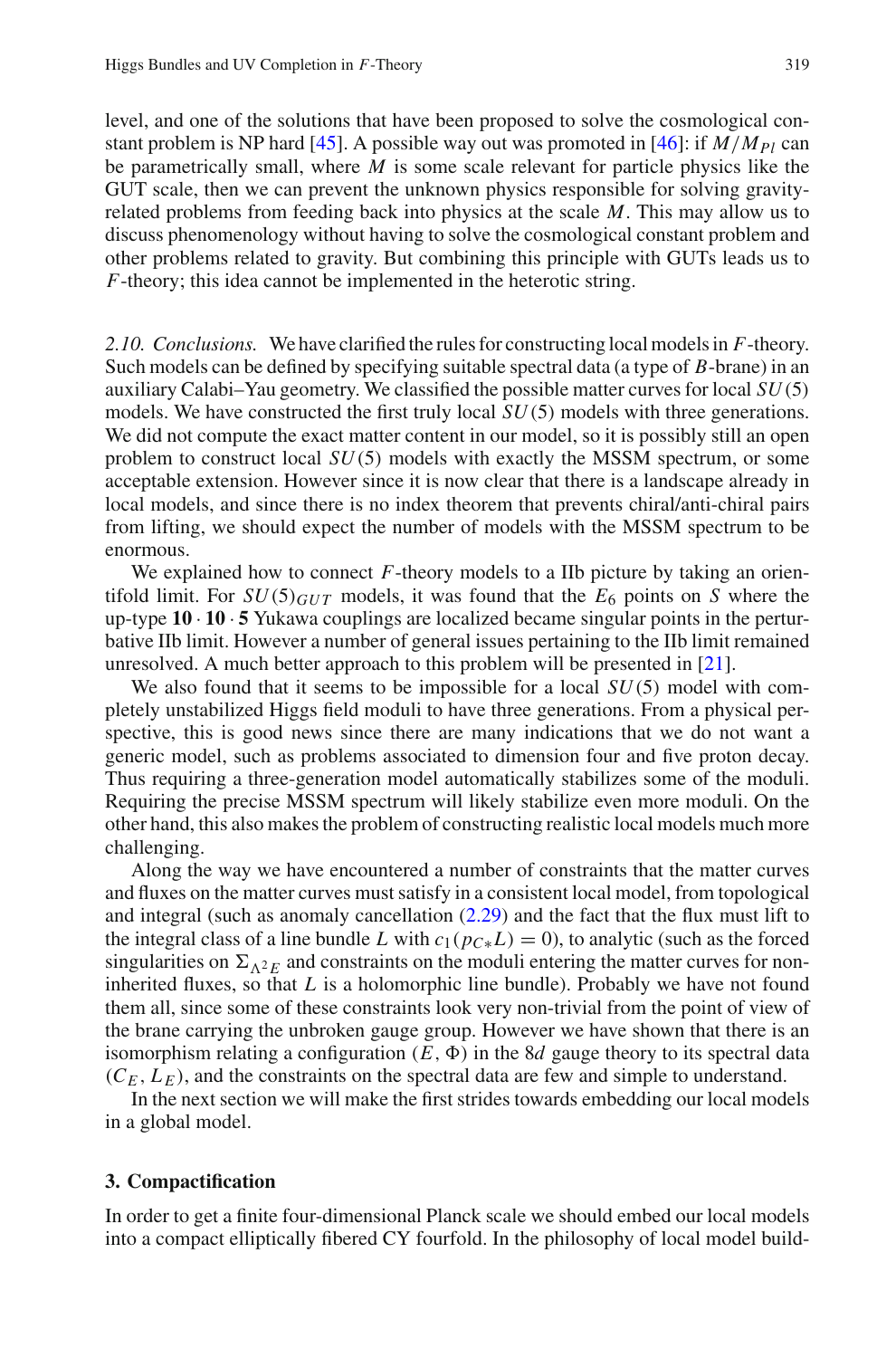ing, the goal of this pursuit is not to find 'the' UV completion of the local model. Indeed as we reviewed earlier, it is not even clear that this is an answerable question. Rather it is to ascertain that all the ingredients used can in principle be combined in a UV complete model, and there are no obvious constraints from UV completion that would rule them out.

In doing so there are many issues to be addressed. Our aim here is rather modest; we would like to discuss a simple set of compactifications which implement a few of the requirements for viable local GUTs, and which make clear how such constructions work in general. In particular we would like to construct compactifications in which GUT breaking by fluxes can be implemented, and in which dangerous proton decay channels can be avoided.

Our discussion will have one important caveat. We will freely assume that appropriate fluxes may be found which give precisely the Standard Model spectrum on the matter curves we engineer. The point of our discussion is not to understand the fluxes, but rather some of the constraints on the geometry of the four-fold arising from phenomenological requirements.

<span id="page-33-0"></span>*3.1. First example: cubic surface in* **P**3*.* Let us discuss simple compactifications of local toy models with *SU*(5) GUT group. Our GUT brane should be wrapped on a Del Pezzo surface  $S_2 \subset B_3$ , such that some homology classes in the Del Pezzo become boundaries when embedded in  $B_3$ . For simplicity we will take  $B_3$  to be  $\mathbf{P}^3$  in our first example, although much of what we will say can clearly be adapted to more general Fano threefolds. Then we can take  $S_2$  to be a quadric surface  $Q_2(z_1, z_2, z_3, z_4) = 0$  (i.e.  $\mathbf{P}^1 \times \mathbf{P}^1$ ) or a cubic surface  $Q_3(z_1, z_2, z_3, z_4) = 0$  (i.e. a Del Pezzo 6). For definiteness we take the cubic.

Recall again the Tate form of the Weierstrass equation,

$$
y^{2} + a_{1}xy + a_{3}y = x^{3} + a_{2}x^{2} + a_{4}x + a_{6}, \qquad (3.1)
$$

where the *a<sub>i</sub>* are sections of  $K_{B_3}^{-i}$ . In the case of  $B_3 = \mathbf{P}^3$ , the *a<sub>i</sub>* are polynomials of degree 4*i*. As we discussed, in order to get an  $I_5$ -locus along  $Q_3 = 0$ , as well as matter curves and Yukawa coupling localized along certain prescribed submanifolds, we must impose certain restrictions on the *ai* which can be read from Table [1.](#page-4-0)

Now let us try to impose various constraints.

[1](#page-4-0). *SU*(5) *gauge group on*  $Q_3 = 0$ . According to Table 1 this implies the following leading form for the *ai* :

$$
a_1 = P_4
$$
,  $a_2 = sP_5$ ,  $a_3 = s^2P_6$ ,  $a_4 = s^3P_7$ ,  $a_6 = s^5P_9$ , (3.2)

where  $s = Q_3$  and the  $P_n$  are generic polynomials of degree *n* on  $\mathbf{P}^3$ . They are identified with the sections  $b_{9-n}$  that appeared in the general discussion. In fact we are clearly allowed to add further subleading terms, eg.  $a_1 = P_4 + sT_1$ ,  $a_2 =$  $s P_5 + s^2 T_2$ , et cetera. Such additional subleading terms do not affect behaviour near the *I*<sup>5</sup> locus, but they do provide additional flexibility in building a global model. To keep things simple, we will set them to zero. Then the discriminant is computed to be

$$
\Delta = s^5 P_4^4 (-P_9 P_4^2 + P_6 P_7 P_4 - P_5 P_6^2) + \mathcal{O}(s^6),\tag{3.3}
$$

which vanishes to 5<sup>th</sup> order along  $Q_3 = 0$ , as required.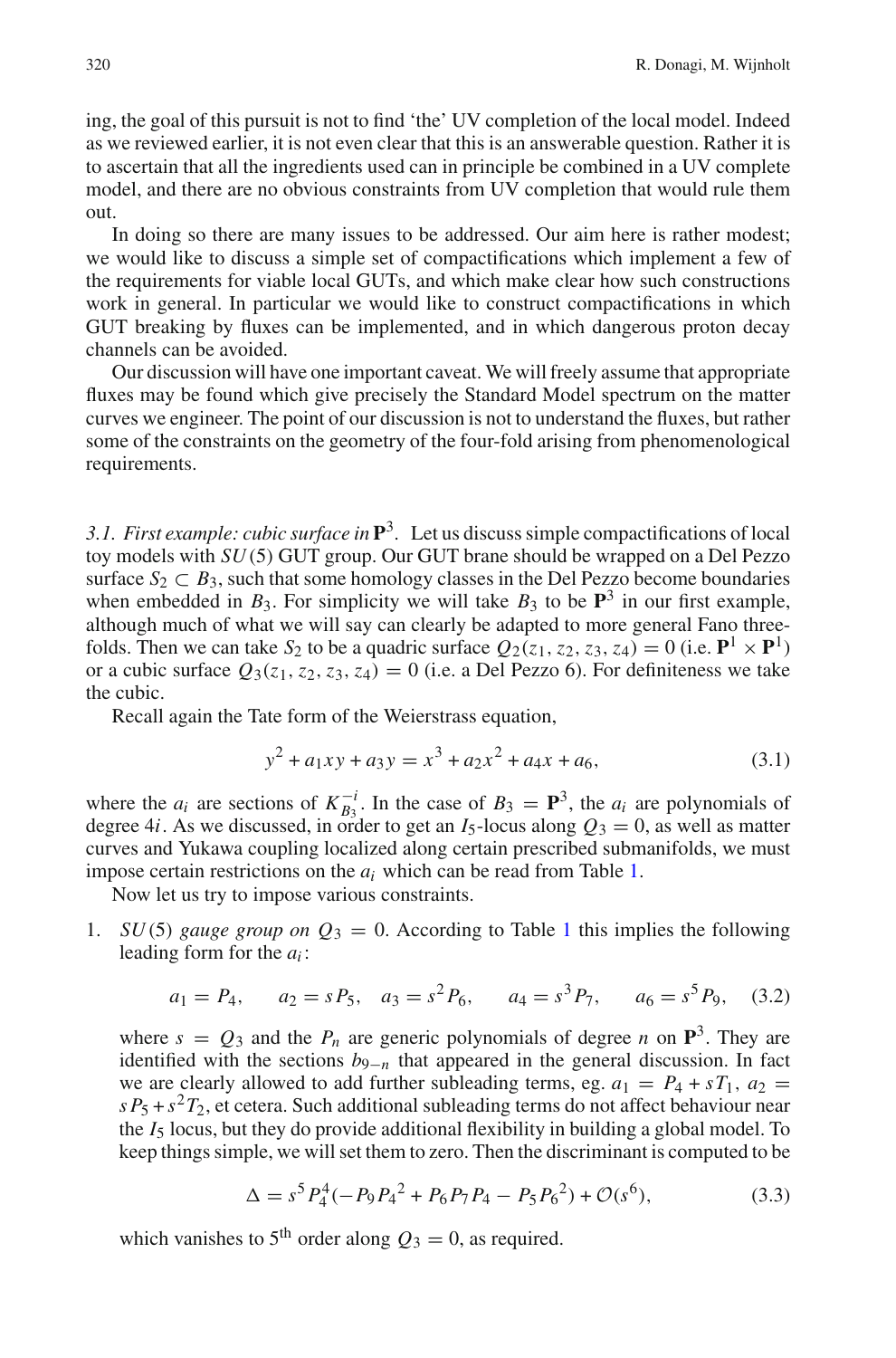2. *Matter curves.* The discriminant vanishes to higher order along  $\Sigma_{10} = \{Q_3 = P_4 = 0\}$ and  $\Sigma_5 = \{Q_3 = R_{17} = 0\}$ , where

$$
R_{17} \equiv P_9 P_4^2 - P_6 P_7 P_4 + P_5 P_6^2. \tag{3.4}
$$

Note that

$$
\Lambda^2 T_{Q_3} = \mathcal{O}(1)|_{Q_3}, \qquad N_{Q_3} = \mathcal{O}(3)|_{Q_3} \tag{3.5}
$$

and hence the cohomology classes dual to  $\Sigma_{10}$  and  $\Sigma_{5}$  on  $Q_{3}$  are given by  $c_{1} - t$ and  $8c_1 - 3t$ . Of course this all fits in the general discussion in Sects. [2.1](#page-3-1) and [2.3.](#page-9-0)

3. *Yukawa couplings and dimension four proton decay.* The up-type Yukawa couplings are localized at  $\{Q_3 = P_4 = P_5 = 0\}$  and the down type Yukawas are localized at  ${Q_3 = P_4 = P_6 = 0}$ . Methods for suppressing proton decay in *F*-theory were discussed in [\[5](#page-39-3),[6,](#page-39-8)[30\]](#page-40-9). Here we will see how they can be implemented in global models. In order to prevent dimension four proton decay, we want to make sure that

$$
10_m \cdot 5_m \cdot 5_m \Rightarrow \text{absent}, \qquad 10_m \cdot 5_m \cdot 5_{h_d} \Rightarrow \text{present.} \tag{3.6}
$$

The coupling  $10_m \cdot \overline{5}_h \cdot \overline{5}_h$  will be absent automatically due to the anti-symmmetry. We will try to implement the above by splitting  $\Sigma_5$  into two pieces, one supporting the matter fields and another supporting the Higgses. This means we have to tune the  $P_n$  so that the polynomial *R* factorizes modulo  $Q_3$ . In terms of ideals, we require a decomposition

$$
\langle Q_3, R \rangle = I_{\bar{\mathbf{5}}_m} \cap I_h. \tag{3.7}
$$

To secure the absence of *R*-parity violating down-type Yukawa couplings we must make sure that whenever we have an intersection of  $\Sigma_{10_m}$  with  $\Sigma_{\bar{5}_m}$ , there is also a branch of  $\Sigma_{\bar{5}_h}$  intersecting at that point. Since  $R = 0$  has a double point at such intersections, we can also say that whenever  $\Sigma_{10_m}$  intersects with  $\Sigma_{\bar{5}_m}$ , then  $\Sigma_{\bar{5}_m}$  is not allowed to have a double point (the second order vanishing of *R* instead being due to a branch of  $\Sigma_{\bar{5}_h}$  coming in and intersecting there). Similarly in order to avoid the couplings  $\mathbf{10}_m \cdot \mathbf{5}_h \cdot \mathbf{5}_h$ , we want to avoid double points on  $\Sigma_{\bar{\mathbf{5}}_{h_d}}$  which also meet  $\Sigma_{\mathbf{10}_m}$ . We don't know the general solution to this algebraic problem. But to see that it can be achieved, we will exhibit one simple solution that exists for more general *SU*(5) models as well. We take

$$
P_6 = H_6^d \mod Q_3, \qquad P_9 = H_1^u T_2 H_6^d \mod Q_3, P_7 = H_1^u T_6 \mod Q_3, \qquad P_5 = H_1^u T_4 \mod Q_3,
$$
 (3.8)

for some  $T_i$  and  $H_i$  of the appropriate degree, but otherwise arbitrary. Then we take  $\Sigma$ **5**<sup>*h*</sup> = { $Q$ <sub>3</sub> =  $H_1^u H_6^d$  = 0}, i.e. the Higgs curve is actually reducible, with only up type Yukawa couplings on  $H_1^u = 0$  (since  $H_1^u = 0$  implies  $P_5 = 0$ ) and only down type Yukawa couplings on  $H_6^d = 0$ . When we discuss dimension five proton decay we will see why that is a good thing to have. Now we can factorise  $\Sigma_5$  as

$$
R_{17} = (H_1^u H_6^d) \cdot M_{10} \text{ mod } Q_3, \qquad M_{10} = T_2 P_4^2 - T_6 P_4 + T_4 P_6 \tag{3.9}
$$

and  $M_{10}$  has no double points at  $Q_3 = P_4 = P_6 = 0$ . Moreover the up and down-type Yukawa's are still present. For instance the up-type Yukawa's come from  $Q_3 = P_4 = H_1^u = 0$ , which consists of  $3 \cdot 4 \cdot 1 = 12$  points.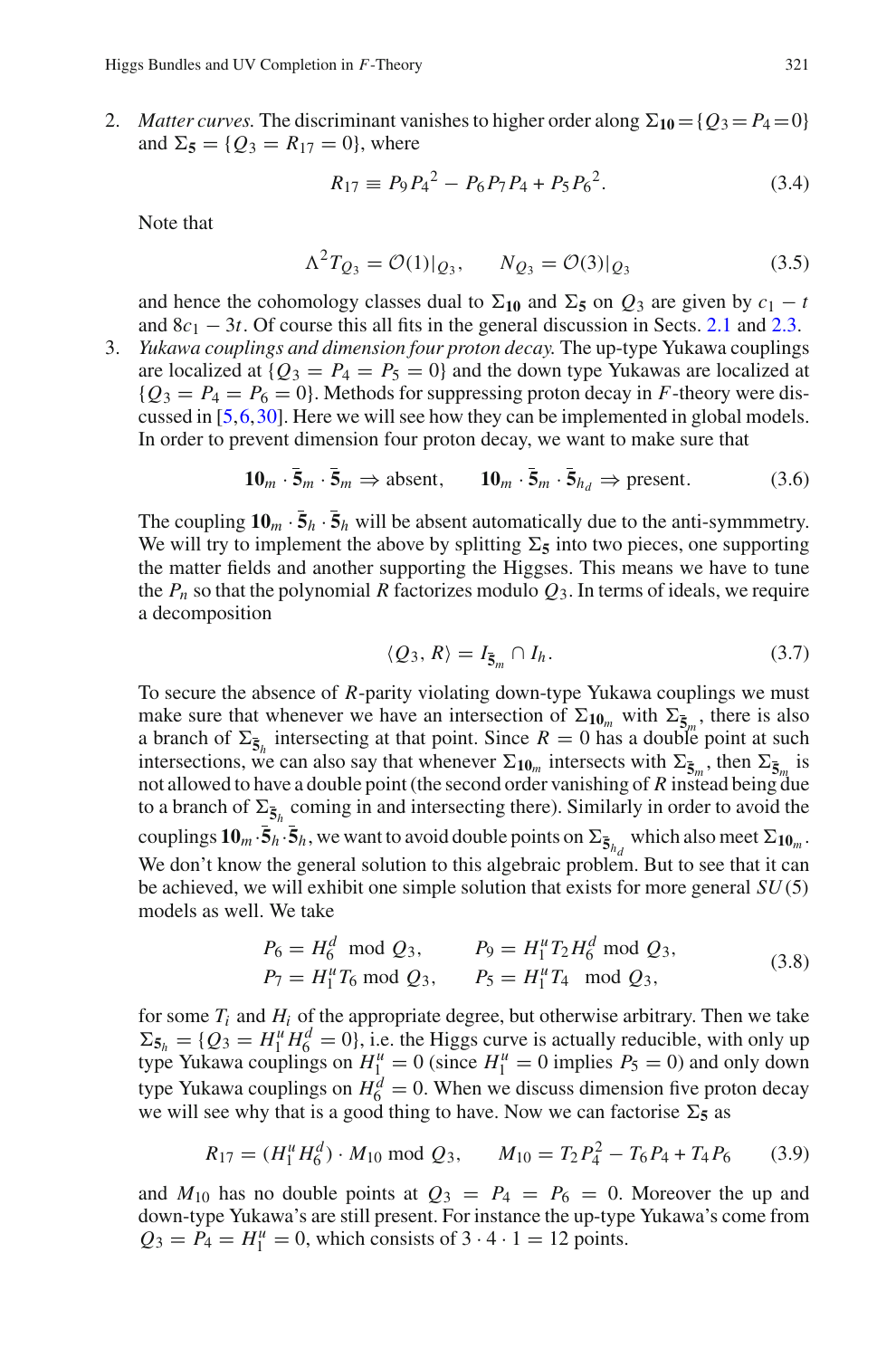<span id="page-35-0"></span>There are additional cubic couplings of the form

$$
\mathbf{5}_m \cdot \mathbf{5}_{h_u} \cdot \mathbf{1}, \qquad \mathbf{5}_{h_d} \cdot \mathbf{5}_{h_u} \cdot \mathbf{1}.
$$
 (3.10)

The singlets correspond to Higgs field moduli (which are complex structure moduli of the Calabi–Yau fourfold). At least three of them should give rise to right-handed neutrinos, with the first coupling in [\(3.10\)](#page-35-0) corresponding to the usual Yukawa couplings for neutrinos. The number of moduli appearing in such couplings is the difference between the number of moduli describing  $\Sigma_{\bar{s}}$  and  $\Sigma_{\bar{s}}$  separately or as a single smooth curve, which yields 65 singlets in our example. The problem of getting Majorana masses of the right order of magnitude is a problem of moduli stabilization for the Higgs fields. The couplings on the right give rise to the minimal extension of the MSSM with a dynamical  $\mu$ -parameter. There are additional constraints from dimension five proton decay however, as we discuss next.

4. *Dimension five proton decay.* We further want to eliminate dimension five proton decay. This proceeds through mediation of massive KK triplets  $T_u$ ,  $T_d$  propagating on curves supporting a hypermultiplet in the **5**. The possible channels are given by

$$
\mathcal{Q} \mathcal{Q} \xrightarrow{\lambda_u} T_u \xrightarrow{\lambda_d} T_d \xrightarrow{\mu^{mb}} T_d \xrightarrow{\lambda_d} \mathcal{Q} L
$$
\n
$$
\Sigma_{10_m} \times \Sigma_{10_m} \xrightarrow{\Sigma_g} \Sigma_g^k \Sigma_{10_m} \times \Sigma_{\bar{S}_m}.
$$
\n(3.11)

<span id="page-35-1"></span>In order to prevent such processes, we have to shut off at least one of the interactions in this chain. If  $H_u$  and  $H_d$  propagate on the same matter curve, and if we assume the existence of classical up-type and down-type Yukawa couplings for the Standard Model, then such decays are unavoidable. Since we want to keep the classical Yukawa couplings, we require the existence of a decomposition

$$
I_h = I_u \cap I_d,\tag{3.12}
$$

so that we can shut off the coupling  $m^{ab}$ . If we allow  $\Sigma_u$  and  $\Sigma_d$  to intersect, then there could either be a branch of  $\Sigma_{10_m}$  also intersecting there; or it can correspond to  $a \bar{b}_u \cdot \bar{b}_d \cdot 1$  coupling. As long as the VEV of the singlet vanishes we do not have the troublesome mass terms linking triplets localized on  $\Sigma_u$  and  $\Sigma_d$ . In either case the existence of a classical  $\mu$ -term is excluded. Our example corresponds to the latter case: there are  $3 \cdot 1 \cdot 6 = 18$  intersection points on  $H_1^u = H_6^d = 0$  corresponding to the couplings  $\mathbf{5}_u \cdot \mathbf{\bar{5}}_d \cdot \mathbf{1}$ .

There are several possible alternate channels for dimension five proton decay [\(3.11\)](#page-35-1). The most dangerous are cases where  $\Sigma^a_5 = \Sigma^b_5$ , because then mass terms  $m^{ab}$ between  $T_u$  and  $T_d$  cannot be avoided. The case  $\sum_{s=1}^{a} = \sum_{s=1}^{b} = \sum_{s=m}^{b}$  is harmless by the solution to dimension four proton decay, which shuts off the interactions  $\lambda_d$ . The case  $\Sigma^a_5 = \Sigma^b_5 = \Sigma_{\bar{5}_{h_d}}$  requires shutting off the interactions  $\lambda_u$ . The curve  $\Sigma_{10_m}$  is positive in our example and therefore certainly intersects  $\Sigma_{\bar{5}_{h_d}}$ . However in our solution to the dimension four problem, by design any such intersection has  $P_4 = P_6 = 0$  and therefore corresponds to a  $\lambda_d$  coupling, not a  $\lambda_u$  coupling, so this channel is not available. Finally there is the case  $\Sigma_5^a = \Sigma_5^b = \Sigma_{5_{h_u}}$ , which requires shutting off the interaction  $\lambda_d$ . In our example, by design any intersection point between  $\Sigma_{5_{hu}}$  and  $\Sigma_{10}$  yields an up-type Yukawa, so the potentially troublesome interactions are again absent.

The remaining possible channels have  $\Sigma_5^a \neq \Sigma_5^b$ . Assuming both the  $\lambda_u$  and  $\lambda_d$ couplings are present (which they need not necessarily be), the problem is to shut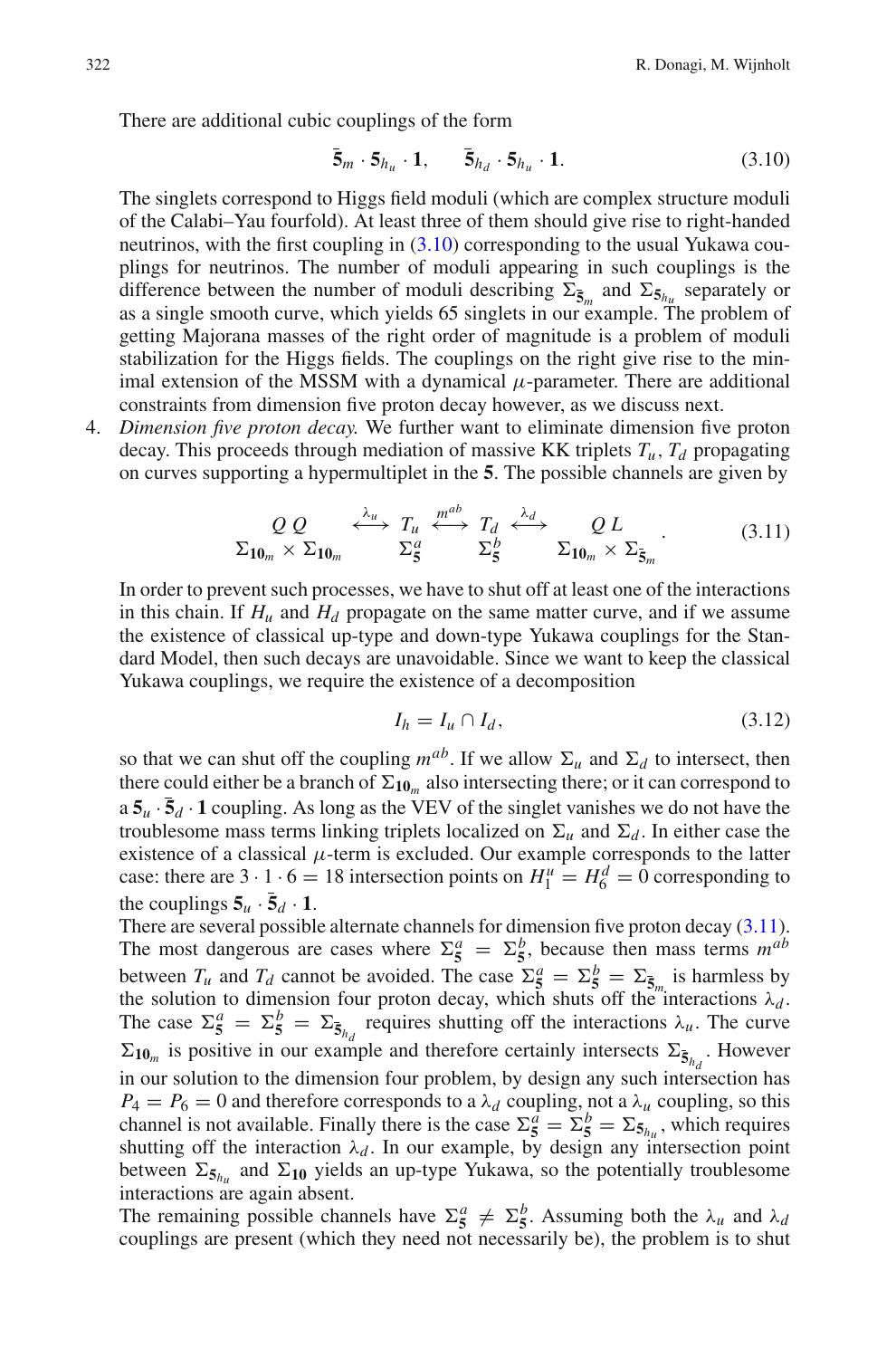off the interactions  $m^{ab}$ . This depends on the existence of intersections of  $\Sigma_5^a$  and  $\Sigma_5^b$  which give rise to a coupling  $\overline{5} \cdot \overline{5} \cdot \overline{1}$ . If such intersections are present,  $m^{ab}$ is proportional to the VEV of the singlet, which is a complex structure modulus. As long as the dynamics of moduli stabilization is such that the VEV of this field remains zero, there will be no proton decay through this channel.

Consider for instance  $\Sigma^a_5 = \Sigma_{5_m}$  and  $\Sigma^b_5 = \Sigma_d$  (the other cases being similar). The curves  $\Sigma_{\bar{5}_m}$  and  $\Sigma_d$  can intersect in two ways. Either there is also a branch of  $\Sigma_{10}$ intersecting there, which corresponds to the down type Yukawas that we want to have; or it corresponds to a **5**  $\cdot$  **5**  $\cdot$  **1** coupling. In our example with  $I_{h_d} = \langle Q_3, H_6^d \rangle$ , intersection points where  $H_6^d = 0$  and  $M_{10} = 0$  have either  $P_4 = 0$  or  $T_2 P_4 - T_6 = 0$ . In the former case it meets with  $\Sigma_{10}$ , and there are  $3 \cdot 6 \cdot 4 = 72$  such intersection points; in the latter case it corresponds to the coupling to singlets whose VEV must remain zero, and this accounts for  $3 \cdot 6 \cdot 6 = 108$  intersection points.

Hence we see in this simple example that there seems to be enough room in complex structure moduli space to implement our geometric requirements for absence of dimension four and five proton decay. This is perhaps a little misleading, because we have not carefully examined the fluxes. When we take the hypercharge flux into account, we find the following problem. In order to get just the Higgses on  $\Sigma_{H_u}$  and  $\Sigma_{H_d}$  and no light triplets, the hypercharge flux through these curves should be non-zero and opposite. However the homology classes of the curves above are always pull-backs of homology classes in the bulk, and so the hypercharge flux through them must vanish, if we are to avoid giving a mass to the hypercharge gauge boson through a Stückelberg coupling to axions.

This problem could be circumvented in general by a slight variation of the factorization above. With the notation in Sect. [2,](#page-3-0) the matter curves are given by

$$
\Sigma_{10} = \{b_5 = 0\}, \qquad \Sigma_{\bar{5}} = \{b_0 b_5^2 - b_2 b_3 b_5 + b_3^2 b_4 = 0\}.
$$
 (3.13)

Now we will factorize  $\Sigma_{\bar{5}}$  as

$$
\Sigma_{H_u} = \{h = 0\}, \qquad \Sigma_{H_d} = \{\beta_1 b_5 + \gamma b_3 = 0\}, \qquad \Sigma_{\bar{S}_m} = \{\beta_2 b_5 + b_3 = 0\},\tag{3.14}
$$

where  $b_4|_{Q_3=0} = h \cdot \gamma$ . Then it is not hard to see that in general one may have non-zero and opposite hypercharge flux through  $\Sigma_{H_u}$  and  $\Sigma_{H_d}$ . If moreover there are no simultaneous zeroes for  $b_5$  and  $\gamma$ , then the above arguments for avoiding proton decay still go through.

An alternative approach would be to implement the approach of [\[30\]](#page-40-9), which requires decomposing the *SU*(5) Casimirs into those of a smaller holonomy group, so that one has additional  $U(1)$  symmetries available.

<span id="page-36-0"></span>*3.2. Second example: a contractible*  $P^1 \times P^1$ . In our previous example the del Pezzo was not contractible in  $B_3$ . The main purpose of this subsection is to give a simple example of a del Pezzo *S* which has two-cycles not inherited from  $B_3$  (necessary for allowing GUT breaking fluxes), and which is also contractible in *B*3. This is an explicit realization of case [\(2.111\)](#page-26-0) discussed in Sect. [2.6.](#page-25-0)

<span id="page-36-1"></span>The example is as follows. We will take  $B_3$  to be the blow-up of  $\mathbb{P}^3$  along a curve C defined by

$$
C = \{Q_2 = 0\} \cap \{Q_3 = 0\}.\tag{3.15}
$$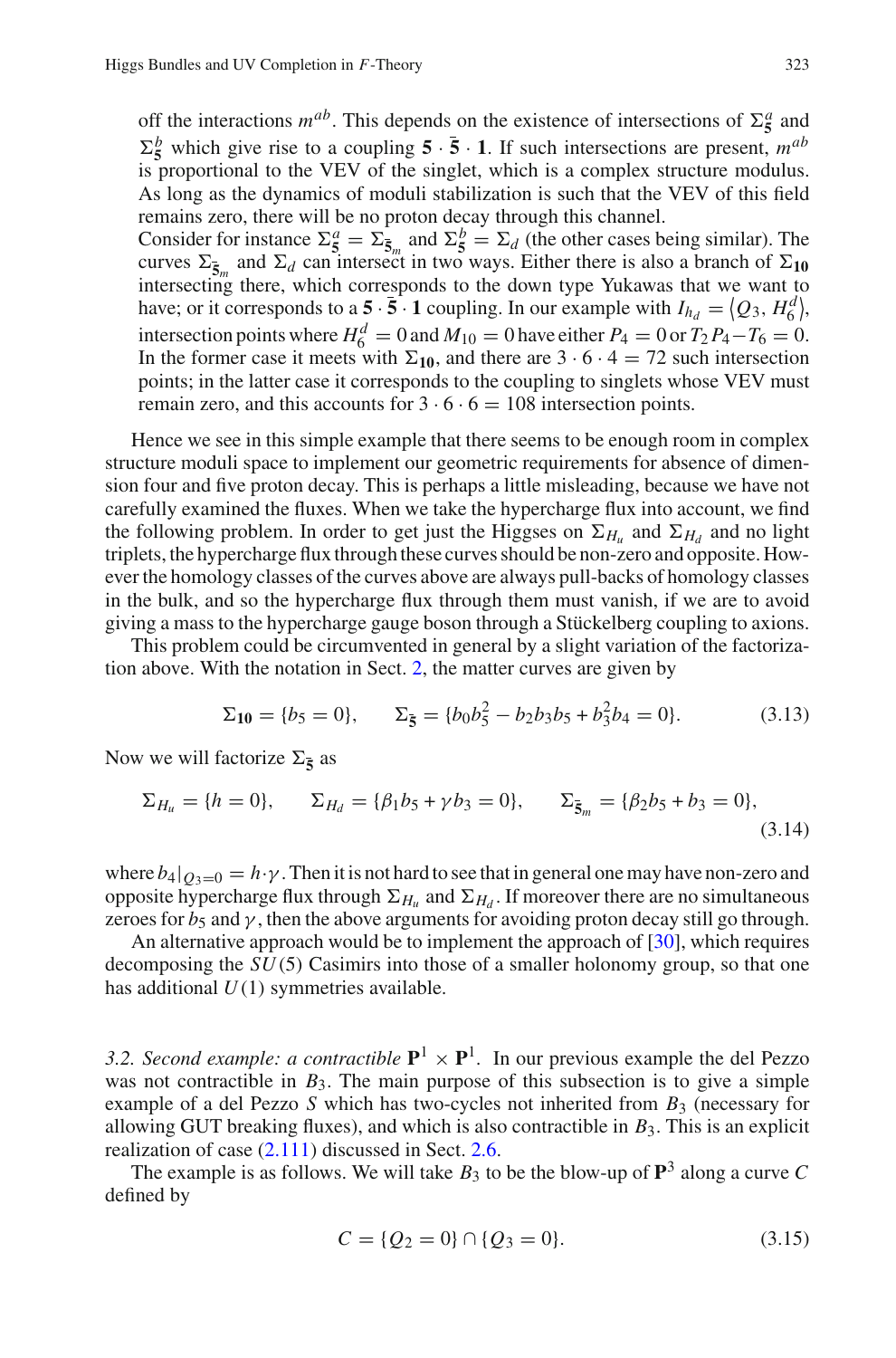The corresponding ideal is denoted as  $I_C$  and the blow-up along this ideal as  $B_3 = \tilde{\mathbf{P}}^3$ . We have

$$
K_{\tilde{\mathbf{P}}^3} = i^* K_{\mathbf{P}^3} + \tilde{C},\tag{3.16}
$$

where  $\tilde{C}$  is the exceptional divisor (a  $\mathbf{P}^1$ -fibration over *C*, given by projectivising the normal bundle). Sections of the anti-canonical bundle  $K_{\tilde{P}^3}^{-1}$  are sections of  $K_{\tilde{P}^3}^{-1}$  which are also in the ideal *I<sub>C</sub>*. In particular there are non-trivial sections in  $K_{\tilde{P}^3}^{-4}$  and  $K_{\tilde{P}^3}^{-6}$ , and so we can write a Weierstrass equation and construct elliptic fibrations over  $\tilde{\mathbf{P}}^3$  which are Calabi-Yau.

In this example, the del Pezzo on which the gauge branes are wrapped will be the Hirzebruch surface  $\mathbf{F}_0 = \mathbf{P}^1 \times \mathbf{P}^1$ , here defined by  $\tilde{Q}_2 = 0$ . As mentioned, the reason for picking this model as our next example is that the proper transform of  $S = \{Q_2 = 0\}$ is contractible. To see this, let us first check that the normal bundle is indeed negative. The normal bundle of *S* in  $\mathbf{P}^3$  is  $\mathcal{O}(2)|_S$ . After blowing up *C*, the new normal bundle is  $O(2)|_S \otimes O(-\tilde{C})|_S$ , where  $\tilde{C}$  is the exceptional divisor. But the intersection of  $\tilde{C}$  with *S* is in  $\mathcal{O}(3)|_S$ , so

$$
\mathcal{O}(2) \otimes \mathcal{O}(-\tilde{C})|_{S} \sim \mathcal{O}(-1)|_{S}.
$$
 (3.17)

<span id="page-37-0"></span>Hence the normal bundle is negative, a necessary condition for being contractible.

By looking at this example slightly differently, one may establish that *S* is indeed contractible. Consider a cubic hypersurface  $Q$  in  $\mathbf{P}^4$  vanishing to second order at a point *p*. Let *T* be the tangent space to  $\mathbf{P}^4$  at *p*. We identify *T* with an open subset of  $\mathbf{P}^4$ , and write the Taylor expansion of *Q* at *p* as:

$$
Q = Q_2 + Q_3,\tag{3.18}
$$

with  $Q_2$ ,  $Q_3$  as in [\(3.15\)](#page-36-1). If we also identify the  $\mathbf{P}^3$  of (3.15) with the projectivization of this  $T$ , we see that the set of lines in  $Q$  through its singular point  $p$  can be identified with the curve *C*.

Consider the projection  $\mathbf{P}^4 \to \mathbf{P}^3$  with center *p*, where  $\mathbf{P}^4$  is the blowup of  $\mathbf{P}^4$  at *p*. It restricts to a surjective morphism  $\pi : \widetilde{Q} \to \mathbf{P}^3$ , where  $\widetilde{Q}$  is the blowup of *Q* at *p*. The expectional divisor *S*<sub>2</sub> in  $\widetilde{Q}$  is morphod by  $\pi$  isomorphically to a quadric surface in  $\mathbf{P}^3$  t exceptional divisor  $S_0$  in  $\tilde{Q}$  is mapped by  $\pi$  isomorphically to a quadric surface in  $\mathbf{P}^3$  that can be identified with our surface *S*. On the other hand, the inverse image of each point of *C* ⊂ **P**<sup>3</sup> is the corresponding line in *Q*. We thus have an identification of  $\tilde{Q}$  with  $B_3 = P^3$ , showing that *S* can indeed be blown down to the cincular point n of the qubia threafold *Q*. showing that *S* can indeed be blown down to the singular point *p* of the cubic threefold *Q*.

In order to break the GUT group without generating a mass for hypercharge, we need a class in *S* which is topologically trivial in  $B_3$ . For  $S = \mathbf{P}^1 \times \mathbf{P}^1$  there is a unique candidate, the difference between the two rulings. It's not hard to see that the two **P**1's yield equivalent classes in *B*<sub>3</sub>: they have the same intersection number with the transform of the hyperplane class in  $\mathbf{P}^3$ , as well as with the exceptional divisor.

Now let us write explicitly the elliptic fibration. Once again we recall the Tate form of the Weierstrass equation

$$
y^{2} + a_{1}xy + a_{3}y = x^{3} + a_{2}x^{2} + a_{4}x + a_{6}
$$
 (3.19)

and repeat the exercise of the previous subsection. The  $a_i$  are sections of  $K_{\tilde{P}^3}^{-i}$ , which means they are polynomials of degree  $4i$  on  $\mathbb{P}^3$  which vanish to *i*th order along *C*. Let us define  $s = Q_2$  and  $u = Q_3$ . A polynomial which vanishes to *i*th order along *C* is a sum of terms each of which is of degree at least *i* in *s* and *u*.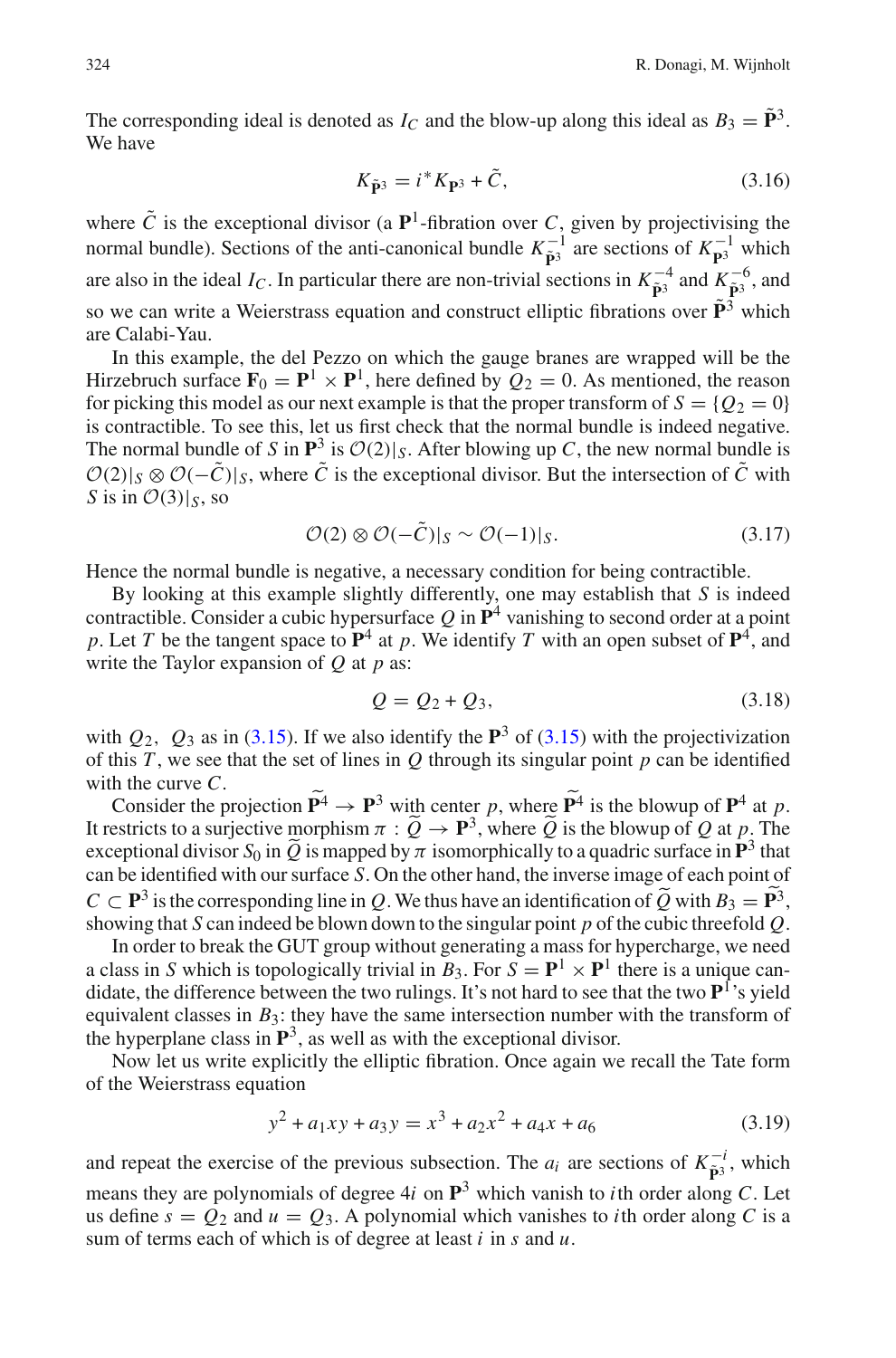[1](#page-4-0). *SU(5) gauge group on*  $Q_2 = 0$ *.* According to Table 1 this implies the following form for the *ai* :

$$
a_1 = P_1 u + P_2 s, \t a_4 = s^3 (P_7 u + P_8 s),
$$
  
\n
$$
a_2 = s (P_3 u + P_4 s), \t a_6 = s^5 (P_{11} u + P_{12} s).
$$
\n(3.20)  
\n
$$
a_3 = s^2 (P_5 u + P_6 s),
$$

Here we included various subleading terms  $(P_2, P_4, P_6, P_8, P_{12})$  which are not directly needed, and which will not show up in the analysis of the matter curves and Yukawa couplings.

2. *Matter curves.* The discriminant is given by

$$
\Delta = s^5 u^7 P_1^4 R_{13} + \mathcal{O}(s^6),\tag{3.21}
$$

where

$$
R_{13} = -P_1^2 P_{11} + P_1 P_5 P_7 - P_3 P_5^2. \tag{3.22}
$$

If we recall that  $\tilde{C}$  is a  $\mathbf{P}^1$ -fibration over *C*, then the intersection of  $\tilde{C}$  with  $s = 0$ gives the section at 'zero' and with  $u = 0$  gives the section at 'infinity.' Hence after blowing up along *C*, the surfaces  $s = 0$  and  $u = 0$  no longer intersect; instead they intersect  $\tilde{C}$  along two disjoint curves. Thus from the discriminant we read off that the matter curves are given by

$$
\Sigma_{10} = \{Q_2 = P_1 = 0\},\tag{3.23}
$$

which is generically a rational curve, and

$$
\Sigma_5 = \{Q_2 = R_{13} = 0\}.\tag{3.24}
$$

Recall we showed above that  $N_S = \mathcal{O}(-1)|_S$ , and it is not hard to see that  $c_1 \sim$ *O*(2)|*S*. Therefore the homology classes of the matter curves are given by *O*(1)|*S* ∼  $c_1 - t$  and  $\mathcal{O}(13)|_S \sim 8c_1 - 3t$ , in full agreement with the general discussion.

3. *Yukawa couplings and proton decay.* As is familiar by now, the Yukawa couplings are localized at λ*up* ∼ {*Q*<sup>2</sup> = *P*<sup>1</sup> = *P*<sup>3</sup> = 0} and λ*do*w*<sup>n</sup>* ∼ {*Q*<sup>2</sup> = *P*<sup>1</sup> = *P*<sup>5</sup> = 0}. The discussion of the first example goes through if we choose the analogous factorization:

$$
P_{11} = P_5 T_5 H_1^u \mod Q_2, \qquad P_7 = T_6 H_1^u \mod Q_2, \qquad P_3 = T_2 H_1^u \mod Q_2.
$$
\n(3.25)

With this factorization we have

$$
R_{13} = (P_5 H_1^u) M_7, \qquad M_7 = -P_1^2 T_5 + P_1 T_6 - T_2 P_5,\tag{3.26}
$$

and we identify  $\Sigma_{\bar{5}_{h_d}} = \{Q_2 = P_5 = 0\}$ ,  $\Sigma_{5_{h_u}} = \{Q_2 = H_1^u = 0\}$ , and  $\Sigma_{\bar{5}_m} = \{Q_2 = M_7 = 0\}$ . We refer to the discussion in the first example for why this eliminates the classical dimension four and five proton decay.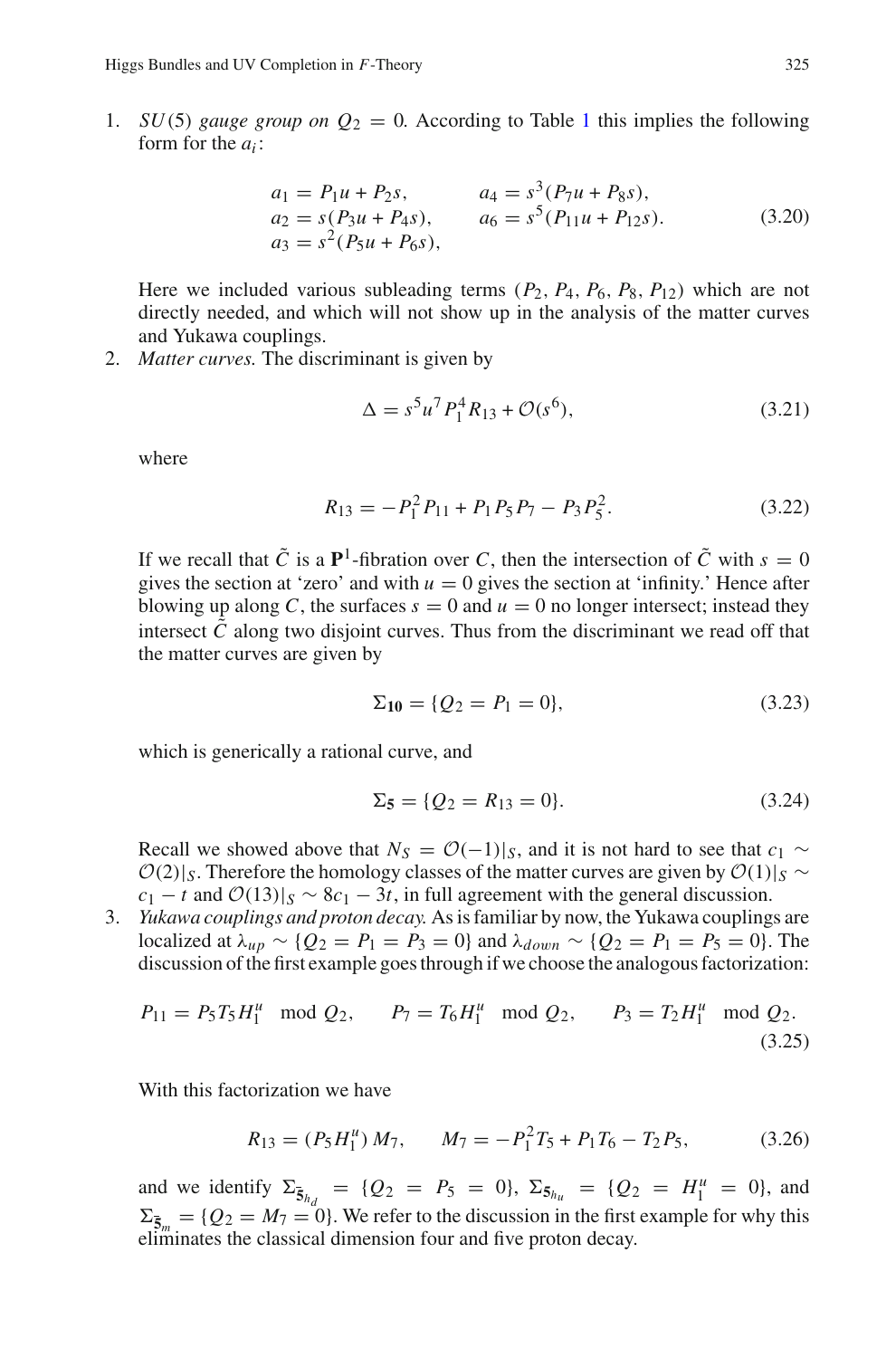Again, we encounter the problem with the hypercharge flux that we saw in the previous example, and a slightly different factorization along the lines suggested there is needed to solve the problem.

The local version of this model was discussed in Sect. [2.8.](#page-29-0) We demonstrated that it is possible to engineer three chiral generations by putting a mild restriction on  $P_{11}$ , but we did not calculate the exact spectrum for the Noether–Lefschetz flux constructed there. One may have to engineer a different flux to yield the exact Standard Model spectrum, but we have also seen there there is an enormous landscape of such Noether–Lefschetz fluxes available.

Our second example is really a special case of a more general construction. Consider blowing up a Fano threefold along a curve *C*, and assume that the blow-up still admits a CY  $T^2$ -fibration. The proper transform of the surface S of minimal degree containing *C* is usually contractible, by the reasoning around Eq.  $(3.17)$ . Moreover such a surface will typically have homology classes which are not inherited from the ambient space, as in the example above, if the surface had such classes before blowing up. If the degree of the surface is not too large, we can prescribe an  $I_5$  fibration along it.

*Acknowledgements.* We would like to thank V. Alexeev, F. Denef, M. Gross and T. Pantev for helpful discussions, and J. Heckman for patiently explaining many details of his works [\[2,](#page-39-5)[6](#page-39-8)[,8](#page-39-9)]. The research of R.D. is supported by NSF grant DMS 0612992 and Research and Training Grant DMS 0636606.

#### <span id="page-39-0"></span>**References**

- 1. Donagi, R., Wijnholt, M.: Model building with *F*-theory. Adv. Theor. Math. Phys. **15**, 1237. [http://](http://arXiv.org/abs/0802.2969v3) [arXiv.org/abs/0802.2969v3](http://arXiv.org/abs/0802.2969v3) [hep-th], 2011
- <span id="page-39-5"></span>2. Beasley, C., Heckman, J.J., Vafa, C.: GUTs and exceptional branes in *F*-theory—I. JHEP **0901**, 058 (2009)
- <span id="page-39-1"></span>3. Hayashi, H., Tatar, R., Toda, Y., Watari, T., Yamazaki, M.: New aspects of heterotic—*F* theory Duality. Nucl. Phys. B **806**, 224 (2009)
- <span id="page-39-2"></span>4. Vafa, C.: Evidence for *F*-theory. Nucl. Phys. B **469**, 403 (1996)
- <span id="page-39-3"></span>5. Donagi, R., Wijnholt, M.: Breaking GUT groups in *F*-theory. Adv. Theor. Math. Phys. **15**, 1523. [http://](http://arXiv.org/abs/0808.2223v1) [arXiv.org/abs/0808.2223v1](http://arXiv.org/abs/0808.2223v1) [hep-th], 2011
- <span id="page-39-8"></span>6. Beasley, C., Heckman, J.J., Vafa, C.: GUTs and exceptional branes in *F*-theory—II: experimental predictions. JHEP **0901**, 059 (2009)
- 7. Tatar, R., Watari, T.: GUT relations from string theory compactifications. Nucl. Phys. B **810**, 316 (2009)
- 8. Heckman, J.J., Vafa, C.: Flavor hierarchy from *F*-theory, <http://arXiv.org/abs/0811.2417v3> [hep-th], 2009
- <span id="page-39-9"></span>9. Heckman, J.J., Kane, G.L., Shao, J., Vafa, C.: The footprint of *F*-theory at the LHC, [http://arXiv.org/](http://arXiv.org/abs/0903.3609v1) [abs/0903.3609v1](http://arXiv.org/abs/0903.3609v1) [hep-ph], 2009
- <span id="page-39-6"></span>10. Hayashi, H., Kawano, T., Tatar, R., Watari, T.: Codimension-3 singularities and Yukawa couplings in *F*-theory, <http://arXiv.org/abs/0901.4941v3> [hep-th], 2009
- 11. Andreas, B., Curio, G.: From local to global in *F*-theory model building, [http://arXiv.org/abs/0902.](http://arXiv.org/abs/0902.4143v1) [4143v1](http://arXiv.org/abs/0902.4143v1) [hep-th], 2009
- <span id="page-39-7"></span>12. Blumenhagen, R., Braun, V., Grimm, T.W., Weigand, T.: GUTs in type IIB orientifold compactifications. Nucl. Phys. B **815**, 1–94 (2009)
- 13. Font, A., Ibanez, L.E.: Yukawa structure from *U*(1) fluxes in *F*-theory grand unification. JHEP **0902**, 016 (2009)
- 14. Blumenhagen, R.: Gauge coupling unification in *F*-theory grand unified theories. Phys. Rev. Lett. **102**, 071601 (2009)
- 15. Bourjaily, J.L.: Local models in *F*-theory and *M*-theory with three generations, [http://arXiv.org/abs/](http://arXiv.org/abs/0901.3785v2) [0901.3785v2](http://arXiv.org/abs/0901.3785v2) [hep-th], 2009
- 16. Jiang, J., Li, T., Nanopoulos, D.V., Xie, D.: F-SU(5). Phys. Lett. B **677**, 322 (2009)
- 17. Collinucci, A.: New *F*-theory lifts. JHEP **0908**, 076 (2009)
- 18. Collinucci, A., Denef, F., Esole, M.: D-brane deconstructions in IIB orientifolds. JHEP **0902**, 005 (2009)
- 19. Heckman, J.J., Marsano, J., Saulina, N., Schafer-Nameki, S., Vafa, C.: Instantons and SUSY breaking in *F*-theory, <http://arXiv.org/abs/v20808.1286> [hep-th], 2009
- <span id="page-39-4"></span>20. Marsano, J., Saulina, N., Schafer-Nameki, S.: An instanton toolbox for *F*-theory model building. JHEP **1001**, 128 (2010)